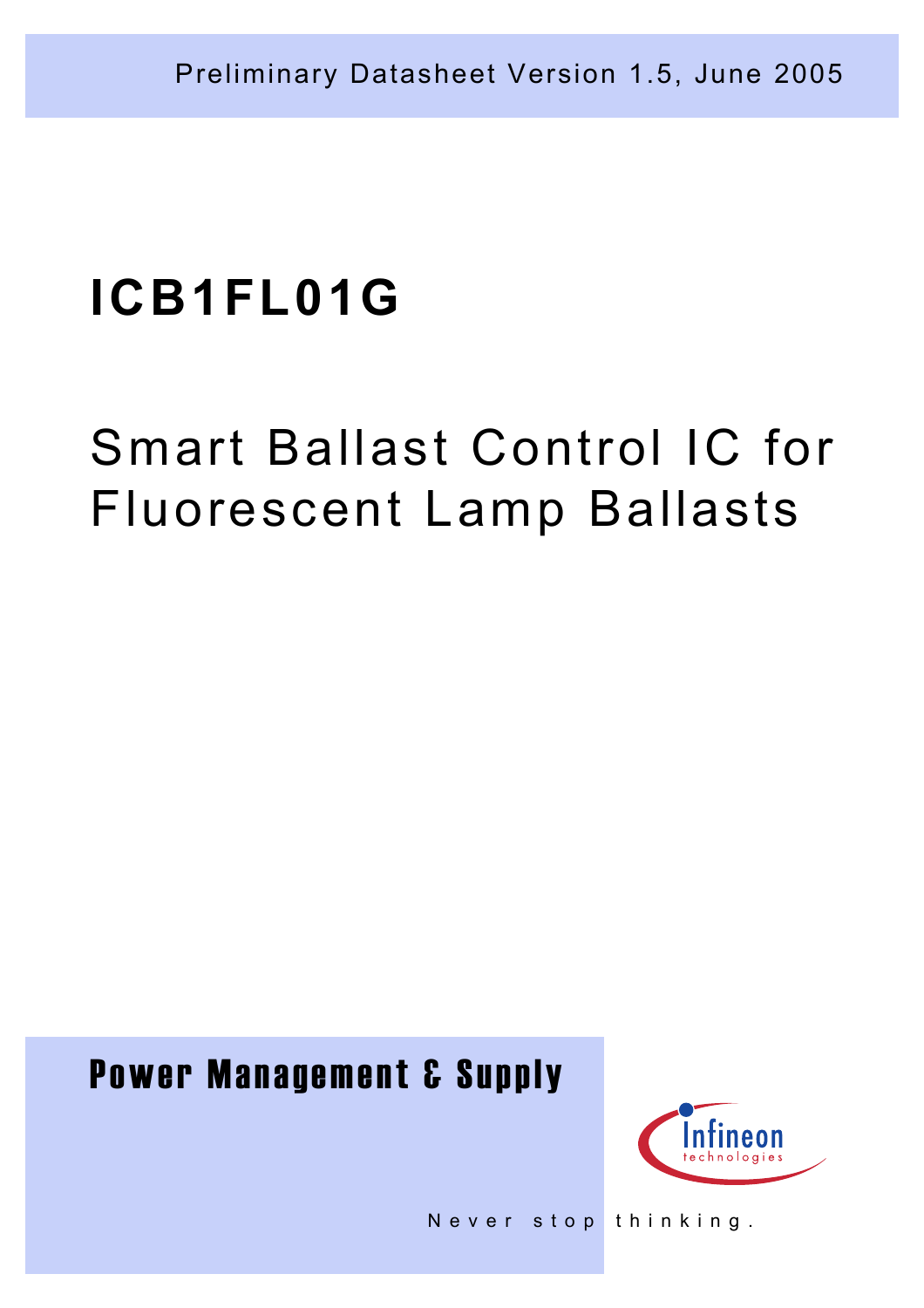| <b>Revision History:</b> |                     | 2005-06-06                                   | Datasheet |
|--------------------------|---------------------|----------------------------------------------|-----------|
| Previous Version:        |                     | 2005-05-19                                   |           |
| Page                     |                     | Subjects (major changes since last revision) |           |
| 25,26                    |                     | Min./ Max values updated                     |           |
| 29                       | add D <sub>10</sub> |                                              |           |
|                          |                     |                                              |           |
|                          |                     |                                              |           |
|                          |                     |                                              |           |

For questions on technology, delivery and prices please contact the Infineon Technologies Offices in Germany or the Infineon Technologies Companies and Representatives worldwide: see our webpage at http:// www.infineon.com

| We Listen to Your Comments                                                              |
|-----------------------------------------------------------------------------------------|
| Any information within this document that you feel is wrong, unclear or missing at all? |
| Your feedback will help us to continuously improve the quality of this document.        |
| Please send your proposal (including a reference to this document) to:                  |
| mcdocu.comments@infineon.com                                                            |

**Edition 2005-06-06**

**Published by Infineon Technologies AG, St.-Martin-Strasse 53, D-81541 München © Infineon Technologies AG 1999. All Rights Reserved.**

#### **Attention please!**

The information herein is given to describe certain components and shall not be considered as warranted characteristics.

Terms of delivery and rights to technical change reserved.

We hereby disclaim any and all warranties, including but not limited to warranties of non-infringement, regarding circuits, descriptions and charts stated herein.

Infineon Technologies is an approved CECC manufacturer.

#### **Information**

For further information on technology, delivery terms and conditions and prices please contact your nearest Infineon Technologies Office in Germany or our Infineon Technologies Representatives worldwide (see address list).

#### **Warnings**

Due to technical requirements components may contain dangerous substances. For information on the types in question please contact your nearest Infineon Technologies Office.

Infineon Technologies Components may only be used in life-support devices or systems with the express written approval of Infineon Technologies, if a failure of such components can reasonably be expected to cause the failure of that life-support device or system, or to affect the safety or effectiveness of that device or system. Life support devices or systems are intended to be implanted in the human body, or to support and/or maintain and sustain and/or protect human life. If they fail, it is reasonable to assume that the health of the user or other persons may be endangered.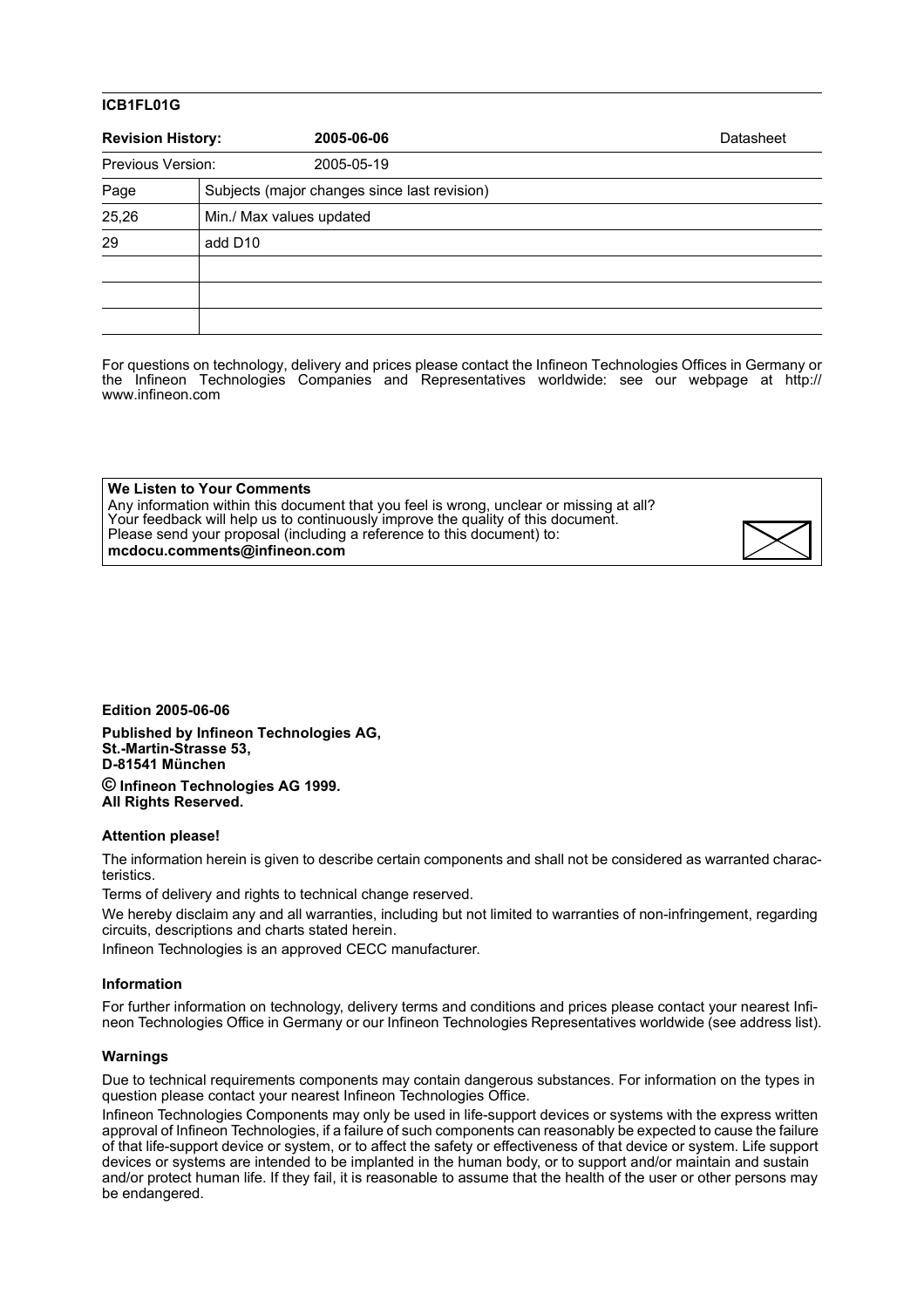

## **Smart Ballast Control IC for Fluorescent Lamp Ballasts**

## **Product Highlights**

- **Lowest Count of external Components**
- **HV-Driver with coreless Transformer Technology**
- **Improved Reliability and minimized Spread due to digital and optimized analog control functions**

## **Features PFC**

- Discontinuous Conduction Mode PFC
- Integrated Compensation of PFC Control Loop
- Adjustable PFC Current Limitation
- Adjustable PFC Bus Voltage

#### **Features Lamp Ballast Inverter**

- Supports Restart after Lamp Removal and End-of-Life Detection in Multi-Lamp Topologies
- End-of-Life (EOL) detected by adjustable +/- Thresholds of sensed lamp voltage
- Rectifier Effect detected by ratio of +/- Amplitude of Lamp Voltage
- Detection of different capacitive Mode Operations
- Adjustable Inverter Overcurrent Shutdown
- Self-adaption of Ignition Time from 40ms to 235ms
- Parameters adjustable by Resistors only
- Pb-free lead plating; RoHS compliant



## **Description**

The Smart Ballast IC is designed to control a Fluorescent Lamp Ballast including a Discontinuous Conduction Mode Power Factor Correction (PFC), a lamp Inverter Control and a High Voltage Level Shift Half-Bridge Driver.

The application requires a minimum of external components. There are integrated low pass filters and an internal compensation for the PFC voltage loop control. Preheating time is adjustable by a single resistor only in the range between 0 and 2000ms. In the same way the preheating frequency and run frequency are set by resistors only. The control concept covers requirements for T5 lamp ballasts such as detection of end-of-life and detection of capacitive mode operation and other protection measures even in multilamp topologies.

ICB1FL01G is easy to use and easy to design and therefore a basis for a cost effective solution for fluorescent lamp ballasts.



| Type      | <b>Ordering Code</b> | Package            |  |  |
|-----------|----------------------|--------------------|--|--|
| ICB1FL01G | Q67045-A5088         | <b>PG-DSO-18-1</b> |  |  |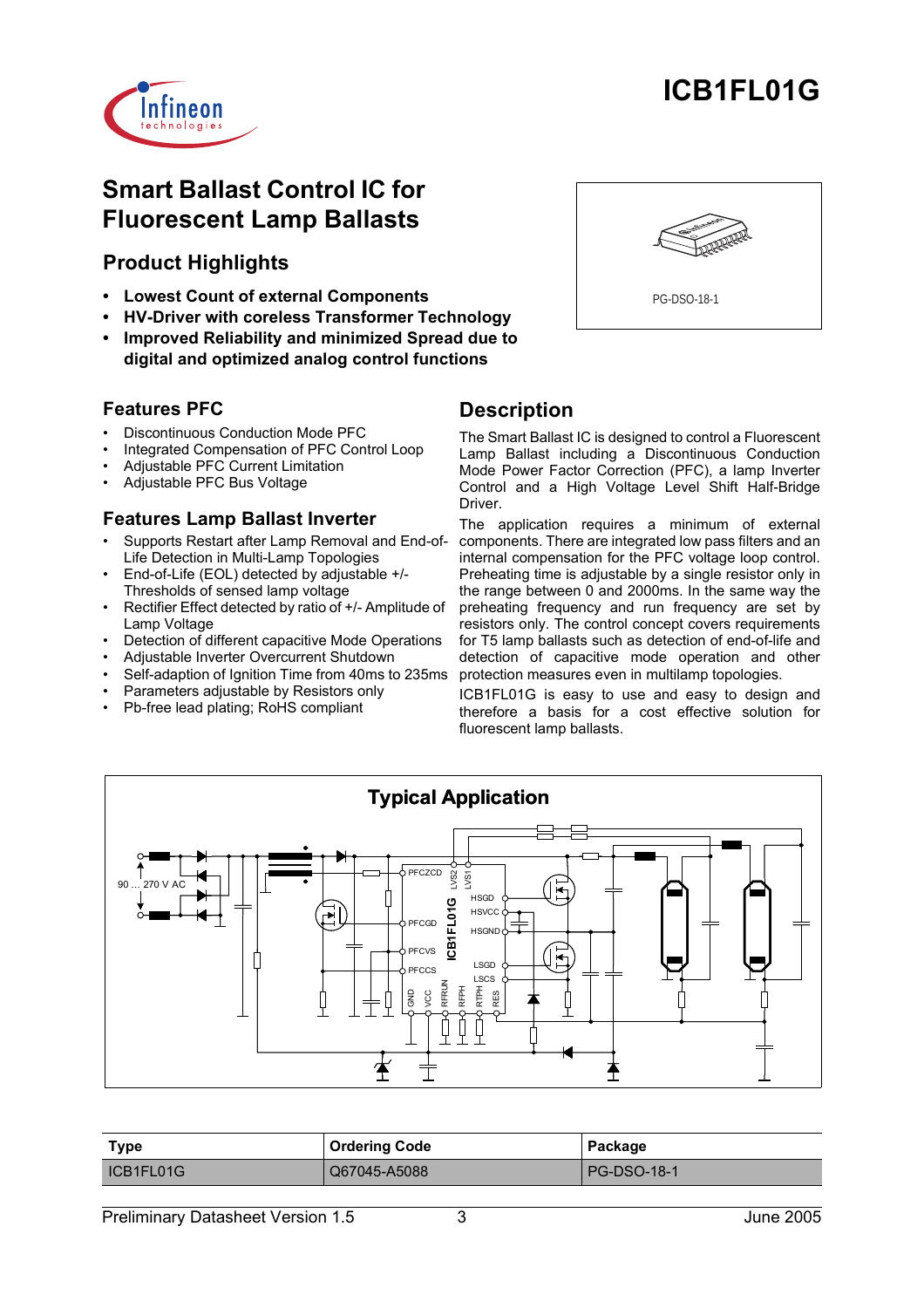

|                                                                                                                                                                            | <b>Table of Contents</b><br>Page                                                                                                                                        |
|----------------------------------------------------------------------------------------------------------------------------------------------------------------------------|-------------------------------------------------------------------------------------------------------------------------------------------------------------------------|
| 1<br>1.1<br>1.2                                                                                                                                                            |                                                                                                                                                                         |
| $\mathbf 2$                                                                                                                                                                |                                                                                                                                                                         |
| 3<br>3.1<br>3.2<br>3.3<br>3.4<br>3.5<br>3.6                                                                                                                                | Detection of End-of-Life and Rectifier Effect 14<br>Detection of capacitive mode operating conditions 15<br>Interruption of Operation and Restart after Lamp Removal 16 |
| 4                                                                                                                                                                          |                                                                                                                                                                         |
| 5                                                                                                                                                                          |                                                                                                                                                                         |
| 6<br>6.1<br>6.2<br>6.3<br>6.3.1<br>6.3.2<br>6.3.2.1<br>6.3.2.2<br>6.3.2.3<br>6.3.2.4<br>6.3.2.5<br>6.3.3<br>6.3.3.1<br>6.3.3.2<br>6.3.3.3<br>6.3.3.4<br>6.3.3.5<br>6.3.3.6 | PFC Zero Current Detector (PFCZCD) 23<br>Inverter Control (RFRUN, RFPH, RTPH) 25<br>Inverter Low Side Current Sense (LSCS) 25                                           |
| $\overline{7}$<br>7.1<br>7.2<br>7.3                                                                                                                                        | Operating Behaviour of a Ballast for a single Fluorescent Lamp 29<br>Design Equations of a Ballast Application 30                                                       |
| 8                                                                                                                                                                          |                                                                                                                                                                         |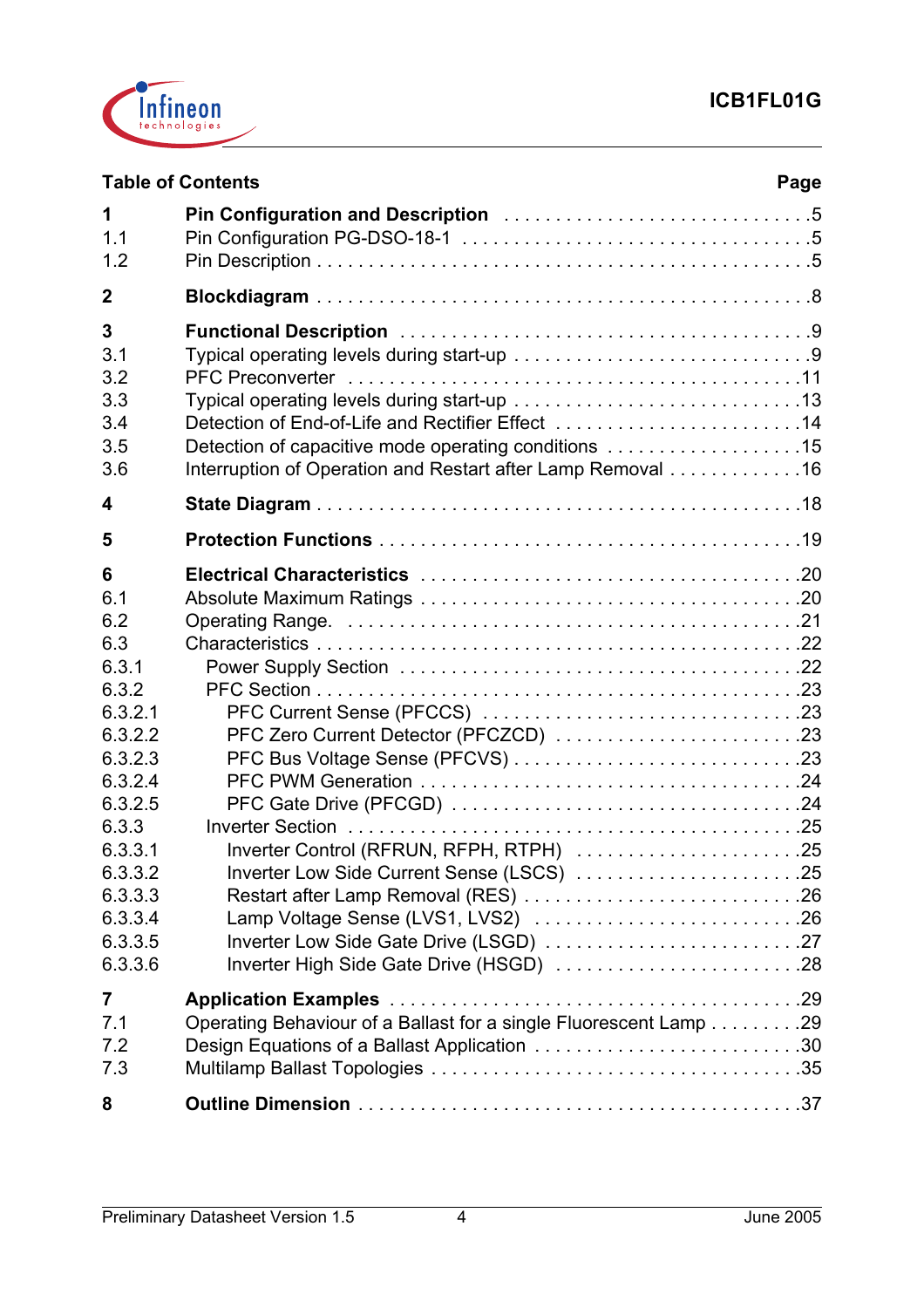



#### **Pin Configuration and Description**

## **1 Pin Configuration and Description**

## **1.1 Pin Configuration PG-DSO-18-1 1.2 Pin Description**

| Pin | Symbol           | <b>Function</b>                   |
|-----|------------------|-----------------------------------|
| 1   | <b>LSCS</b>      | Low side current sense (inverter) |
| 2   | <b>LSGD</b>      | Low side gate drive (inverter)    |
| 3   | <b>VCC</b>       | Supply voltage                    |
| 4   | <b>GND</b>       | Controller ground                 |
| 5   | <b>PFCGD</b>     | PFC gate drive                    |
| 6   | <b>PFCCS</b>     | PFC current sense                 |
| 7   | <b>PFCZCD</b>    | PFC zero current detector         |
| 8   | <b>PFCVS</b>     | PFC voltage sense                 |
| 9   | <b>RFRUN</b>     | Set R for run frequency           |
| 10  | <b>RFPH</b>      | Set R for preheating frequency    |
| 11  | RTPH             | Set R for preheating time         |
| 12  | <b>RES</b>       | Restart after lamp removal        |
| 13  | LVS <sub>1</sub> | Lamp voltage sense 1              |
| 14  | LVS <sub>2</sub> | Lamp voltage sense 2              |
| 15  | n.e.             | Not existing                      |
| 16  | n.e.             | Not existing                      |
| 17  | <b>HSGND</b>     | High side ground                  |
| 18  | <b>HSVCC</b>     | High side supply voltage          |
| 19  | <b>HSGD</b>      | High side gate drive              |
| 20  | <b>HSGND</b>     | High side ground                  |



#### **LSCS (Low side current sense, Pin 1**)

This pin is directly connected to the shunt resistor which is located between the Source terminal of the low-side MOSFET of the inverter and ground.

Internal clamping structures and filtering measures allow for sensing the Source current of the low-side inverter MOSFET without additional filter components. There is a first threshold of 0,8V, which provides a couple of increasing steps of frequency during ignition mode, if exceeded by the sensed current signal for a time longer than 250ns. If the sensed current signal exceeds a second threshold of 1,6V for longer than 400ns during all operating modes, a latched shut down of the IC will be the result.

#### **LSGD (Low side gate drive, Pin 2)**

The Gate of the low-side MOSFET in a half-bridge inverter topology is controlled by this pin. There is an active L-level during UVLO (undervoltage lockout) and a limitation of the max. H-level at 11V during normal operation. Turning on the MOSFET softly (with reduced  $di<sub>DRAIN</sub>/dt$ ), the Gate drive voltage rises within 220ns from L-level to H-level. The fall time of the Gate drive voltage is less than 50ns in order to turn off quickly. This measure produces different switching speeds during turn-on and turn-off as it is usually achieved with a diode in parallel to a resistor in the Gate drive loop. It is recommended to use a resistor of about 15Ohm between drive pin and Gate in order to avoid oscillations and in order to shift the power dissipation of discharging the Gate capacitance into this resistor. The dead time between LSGD signal and HSGD signal is 1800ns typically.

#### **VCC (Supply voltage, Pin 3)**

This pin provides the power supply of the ground related section of the IC. There is a turn-on threshold at 14V and an UVLO threshold at 10,5V. Upper supply voltage level is limited internally at 16V (2mA). For higher current levels an external zener diode is required. Current consumption during UVLO and during fault mode is less than 150µA. A ceramic capacitor close to the supply and GND pin is required in order to act as a low-impedance power source for Gate drive and logic signal currents.

#### **GND (Ground, Pin 4)**

This pin is connected to ground and represents the ground level of the IC for supply voltage, Gate drive and sense signals.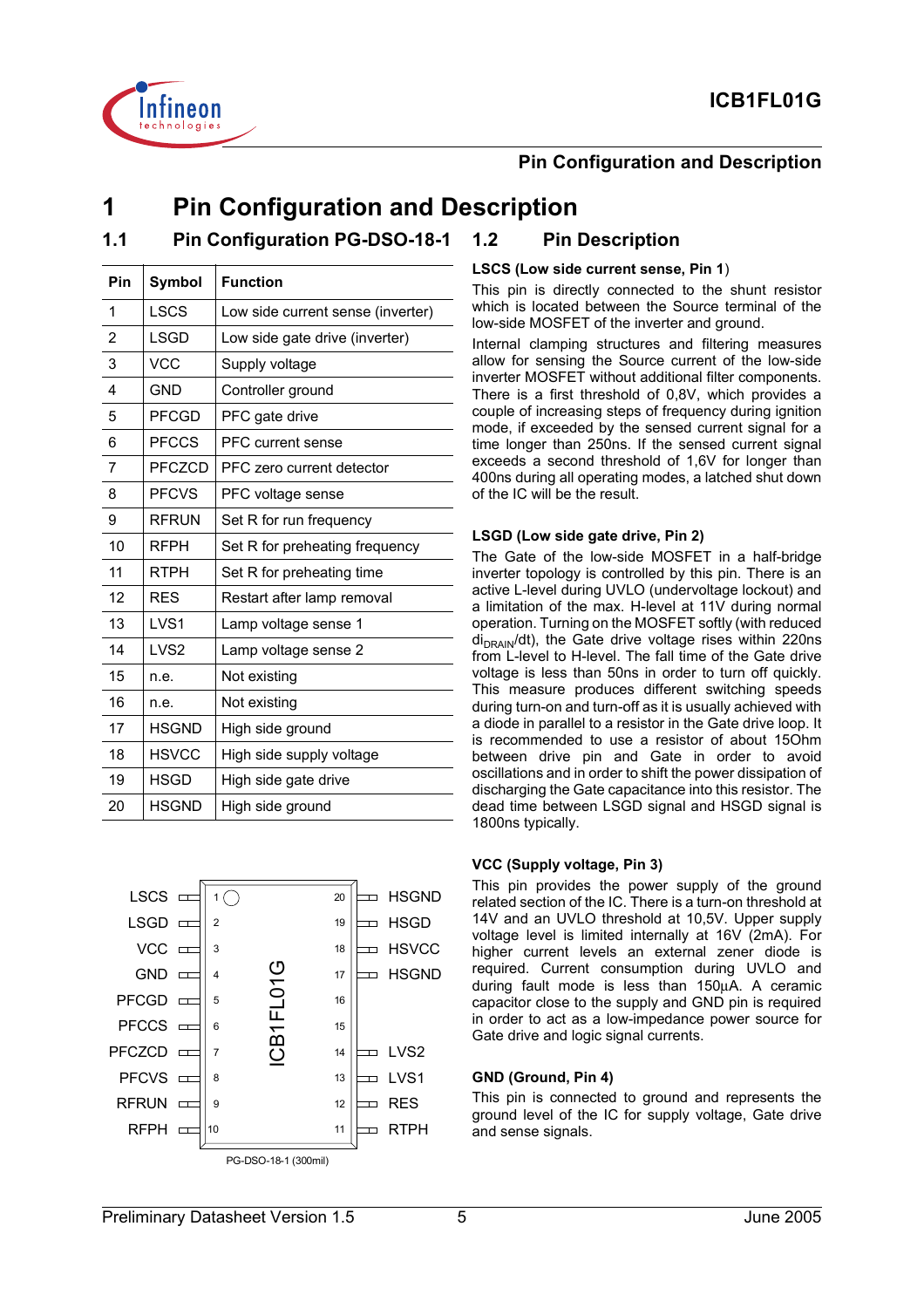

#### **PFCGD (PFC gate drive, Pin 5)**

The Gate of the MOSFET in the PFC preconverter designed in boost topology is controlled by this pin. There is an active L-level during UVLO and a limitation of the max. H-level at 11V during normal operation. Turning on the MOSFET softly (with a reduced  $di_{DRAIN}$ / dt), the Gate drive voltage rises within 220ns from Llevel to H-level. The fall time of the Gate voltage is less than 50ns in order to turn off quickly. A resistor of about 10Ohm between drive pin and Gate in order to avoid oscillations and in order to shift the power dissipation of discharging the Gate capacitance into this resistor is recommended.

The PFC section of the IC controls a boost converter as a PFC preconverter in discontinuous conduction mode (DCM). Typically the control starts with Gate drive pulses with an on-time of 1µs increasing up to 24µs and a off-time of 40µs. As soon as a sufficient ZCD (zero current detector) signal is available, the operating mode changes from a fixed frequent operation to an operation with variable frequency. During rated and medium load conditions we get an operation with critical conduction mode (CritCM), that means triangular shaped currents in the boost converter choke without gaps when reaching the zero level and variable operating frequency. During light load (detected by the internal error amplifier) we get an operation with discontinuous conduction mode (DCM), that means triangular shaped currents in the boost converter choke with gaps when reaching the zero level and variable operating frequency in order to avoid steps in the consumed line current.

#### **PFCCS (PFC current sense, Pin 6)**

The voltage drop across a shunt resistor located between Source of the PFC MOSFET and GND is sensed with this pin. If the level exceeds a threshold of 1V for longer than 260ns the PFC Gate drive is turned off as long as the ZCD (zero current detector) enables a new cycle. If there is no ZCD signal available within 40µs after turn-off of the PFC Gate drive, a new cycle is initiated from an internal start-up timer.

#### **PFCZCD (PFC zero current detection, Pin 7)**

This pin senses the point of time when the current through the boost inductor becomes zero during offtime of the PFC MOSFET in order to initiate a new cycle. The moment of interest appears when the voltage of the separate ZCD winding changes from positive to negative level which represents a voltage of zero at the inductor windings and therefore the end of current flow from lower input voltage level to higher output voltage level. There is a threshold with hysteresis, for increasing voltage a level of 1,5V, for decreasing voltage a level of 0,5V, that detects the change of inductor voltage. A resistor connected between ZCD winding and sense input limits the sink

#### **Pin Configuration and Description**

and source current of the sense pin, when the voltage of the ZCD winding exceeds the internal clamping levels (6,3V and -2,9V @ 4mA) of the IC.

If the sensed level of the ZCD winding is not sufficient (e.g. during start-up), an internal start-up timer will initiate a new cycle every 40µs after turn-off of the PFC Gate drive.

#### **PFCVS (PFC voltage sense, Pin 8)**

The intermediate circuit voltage (bus voltage) at the smoothing capacitor is sensed by a resistive divider at this pin. The internal reference voltage for rated bus voltage is 2,5V. There are further thresholds at 0,375V (15% of rated bus voltage), 1,83V (73% of rated bus voltage) and 2,725V (109% of rated bus voltage) for detecting open control loop, undervoltage and overvoltage.

#### **RFRUN (Set R for run frequency, Pin 9)**

A resistor from this pin to ground sets the operating frequency of the inverter during run mode. Typical run frequency range is 20kHz to 100kHz. The set resistor  $R_{RFRUN}$  can be calculated based on the run frequency  $f_{\text{RUN}}$  according to the equation

$$
R_{\text{RFRUN}} = \frac{5 \cdot 10^8 \Omega \text{Hz}}{f_{\text{RUN}}}
$$

#### **RFPH (Set R for preheating frequency, Pin 10)**

A resistor from this pin to ground sets together with the resistor at pin 9 the operating frequency of the inverter during preheat mode. Typical preheat frequency range is run frequency (as a minimum) to 150kHz. The set resistor  $R_{RFDH}$  can be calculated based on the preheat frequency  $f_{PH}$  and the resistor  $R_{RFRUN}$  according to the equation:

$$
R_{\text{RFPH}} = \frac{R_{\text{RFRUN}}}{\frac{f_{\text{PH}} \cdot R_{\text{RFRUN}}}{5 \cdot 10^8 \Omega \text{Hz}} - 1}
$$

The total value of both resistors  $R_{RFPH}$  and  $R_{RFRUN}$ switched in parallel should not be less than 3,3kOhm.

#### **RTPH (Set R for preheating time, Pin 11)**

A resistor from this pin to ground sets the preheating time of the inverter during preheat mode. A set resistor range from zero to 20kOhm corresponds to a range of preheating time from zero to 2000ms subdivided in 127 steps.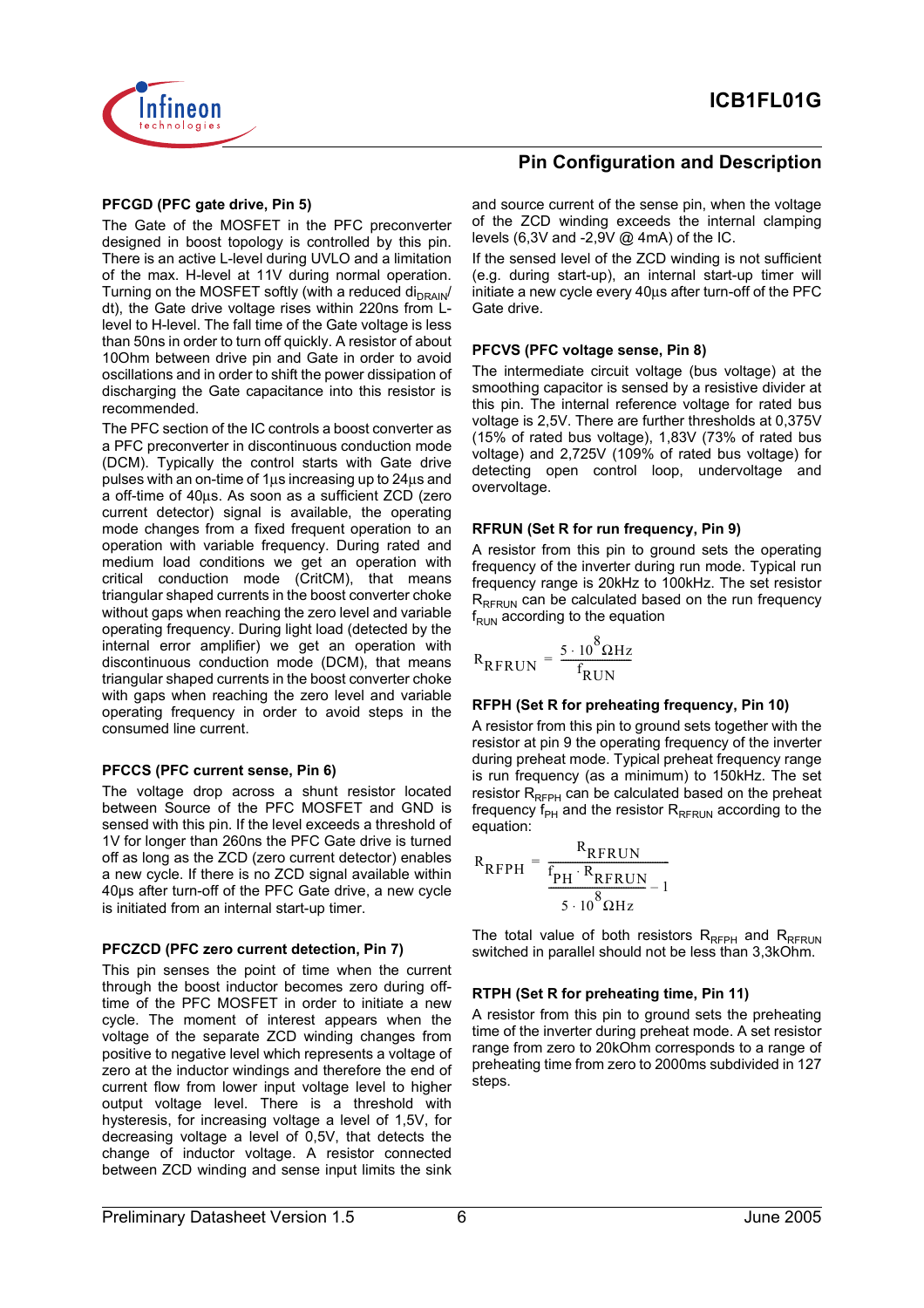

#### **RES (Restart after lamp removal, Pin 12)**

A source current out of this pin via resistor and filament to ground monitors the existence of the low-side filament of the fluorescent lamp for restart after lamp removal. A capacitor from this pin directly to ground eliminates a superimposed AC voltage that is generated as a voltage drop across the low-side filament. With a second sense resistor the filament of a paralleled lamp can be included into the lamp removal sense.

During typical start-up with connected filaments of the lamp a current source  $I_{RFS3}$  (20µA) is active as long as Vcc> 10,5V and  $V_{RES}< V_{RESC1}$  (1,6V). An open Lowside filament is detected, when  $V_{RES}$ >  $V_{RESC1}$ . Such a condition will prevent the start-up of the IC. In addition the comparator threshold is set to  $V_{RESC2}$  (1,3V) and the current source changes to  $I_{RES4}$  (17µA). Now the system is waiting for a voltage level lower than  $V_{RESC2}$ at the RES-Pin that indicates a connected low-side filament, which will enable the start-up of the IC.

An open high-side filament is detected when there is no sink current  $I_{LVSsink}$  (12µA) into both of the LVS-Pins before the  $V_{CC}$  start-up threshold is reached. Under these conditions the current source at the RES-Pin is  $I_{RES1}$  (41µA) as long as Vcc> 10,5V and  $V_{RES}$ <  $V_{RESC1}$ (1,6V) and the current source is  $I_{RES2}$  (34 $\mu$ A) when the threshold has changed to  $V_{RESC2}$  (1,3V). In this way the detection of the high-side filament is mirrored to the levels on the RES-Pin.

Finally there is a delay function implemented at the RES-Pin. When a fault condition happens e.g. by an end-of-life criteria the inverter is turned-off. In some topologies a transient AC lamp voltage may occur immediately after shut down of the Gate drives which could be interpreted as a lamp removal. In order to generate a delay for the detection of a lamp removal the capacitor at the RES-Pin is charged by the  $I_{RES3}$ (20µA) current source up to the threshold  $V_{RESC1}$  (1,6V) and discharged by an internal resistor  $R_{\text{RESdisch}}$  , which operates in parallel to the external sense resistor at this pin, to the threshold  $V_{RESC3}$  (0,375V). The total delay amounts to 32 of these cycles, which corresponds to a delay time between 30ms to 100ms dependent on capacitor value.

In addition this pin is applied to sense capacitive mode operation by use of a further capacitor connected from this pin to the nod of the high-side MOSFET's Source terminal and the low-side MOSFET's Drain terminal. The sense capacitor and the filter capacitor are acting as a capacitive voltage divider that allows for detecting voltage slopes versus timing sequence and therefore indicating capacitive mode operation. A typical ratio of the capacitive divider is 410V/2,2V which results in the capacitor values e.g. of 10nF and 53pF (56pF).

#### **LVS1 (Lamp voltage sense 1, Pin 13)**

Before the IC enters the softstart mode this pin has to sense a sink current above 22µA which is fed via

#### **Pin Configuration and Description**

resistors from the bus voltage across the high-side filament of the fluorescent lamp in order to monitor the existence of the filament for restart after lamp removal. Together with LVS2 (pin 14) and RES (pin 12) the IC can monitor the lamp removal of totally 4 lamps.

During run mode the lamp voltage is sensed by the AC current fed into this pin via resistors. Exceeding one of the two thresholds of either +230µA or -230µA cycle by cycle for longer than 500ms, the interpretation of this event is a failure due to EOL (end-of-life). A rectifier effect is assumed if the ratio of the sequence of positive and negative amplitudes is above 1,15 or below 0,85 for longer than 500ms. A failure due to EOL or rectifier effect changes the operating mode from run mode into a latched fault mode that stops the operation until a reset occurs by lamp removal or by cycle of power.

If the functionality of this pin is not required (e.g. for single lamp designs) it can be disabled by connecting this pin to ground.

#### **LVS2 (Lamp voltage sense 2, Pin 14)**

Same functionality as LVS1 (pin 13) for monitoring a paralleled lamp circuit.

#### **HSGND (High side ground, Pin 17)**

This pin is connected to the Source terminal of the high-side MOSFET, which is also the nod of high-side and low-side MOSFET. This pin represents the floating ground level of the high-side driver and high-side supply.

#### **HSVCC (High side supply voltage, Pin 18)**

This pin provides the power supply of the high-side ground related section of the IC. An external capacitor between pin 15 and 16 acts like a floating battery which has to be recharged cycle by cycle via high voltage diode from low-side supply voltage during on-time of the low-side MOSFET. There is an UVLO threshold with hysteresis that enables high-side section at 10,1V and disables it at 8,4V.

#### **HSGD (High side gate drive, Pin 19)**

The Gate of the high-side MOSFET in a half-bridge inverter topology is controlled by this pin. There is an active L-level during UVLO and a limitation of the max. H-level at 11V during normal operation. The switching characteristics are the same as described for LSGD (pin 2). It is recommended to use a resistor of about 15Ohm between drive pin and Gate in order to avoid oscillations and in order to shift the power dissipation of discharging the Gate capacitance into this resistor.

The dead time between LSGD signal and HSGD signal is 1800ns typically.

#### **HSGND (High side ground, Pin 20)**

This pin is internally connected with pin 15.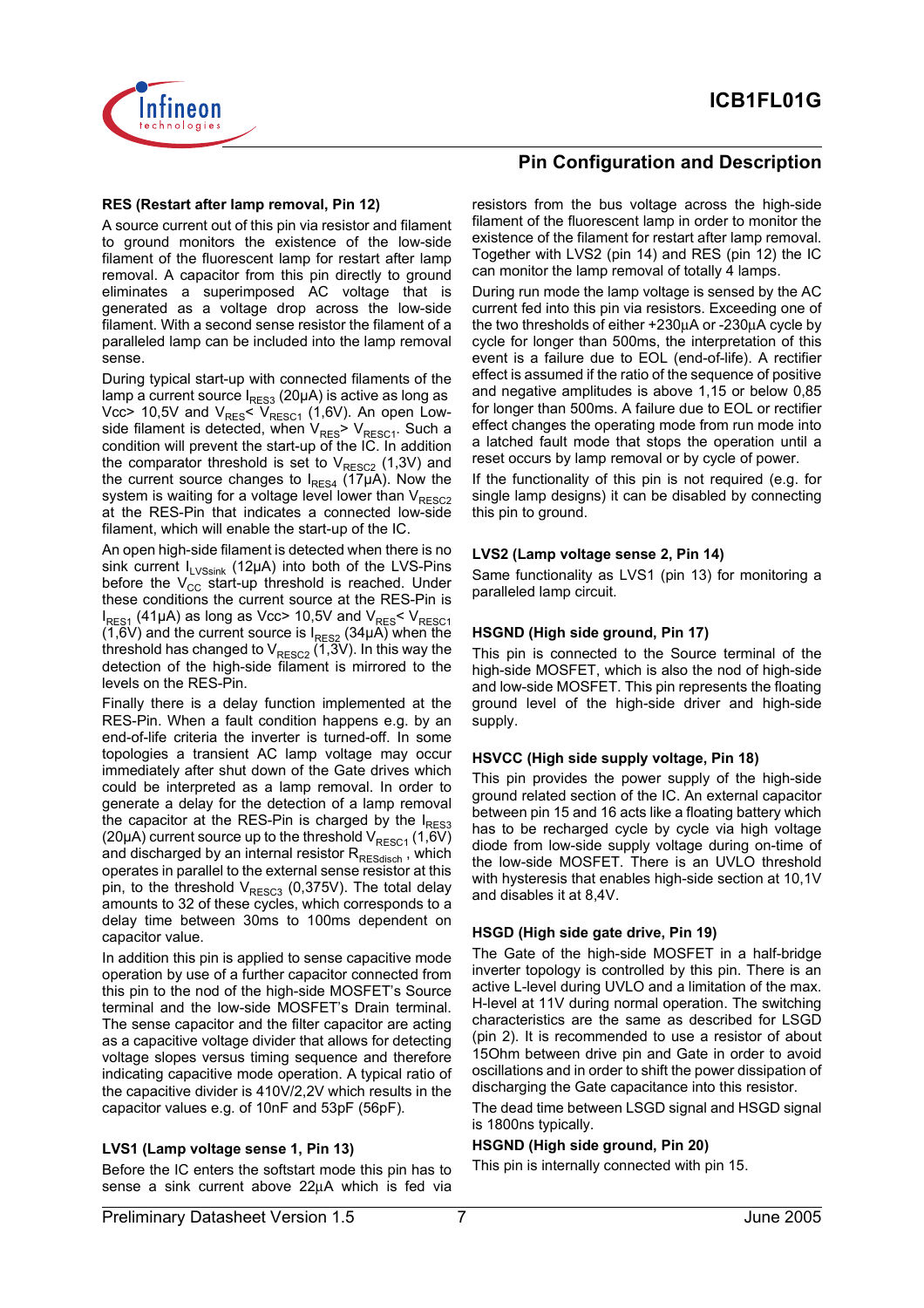

## **Blockdiagram**

## **2 Blockdiagram**



*Figure 1 Simplified Blockdiagram of ICB1FL01G*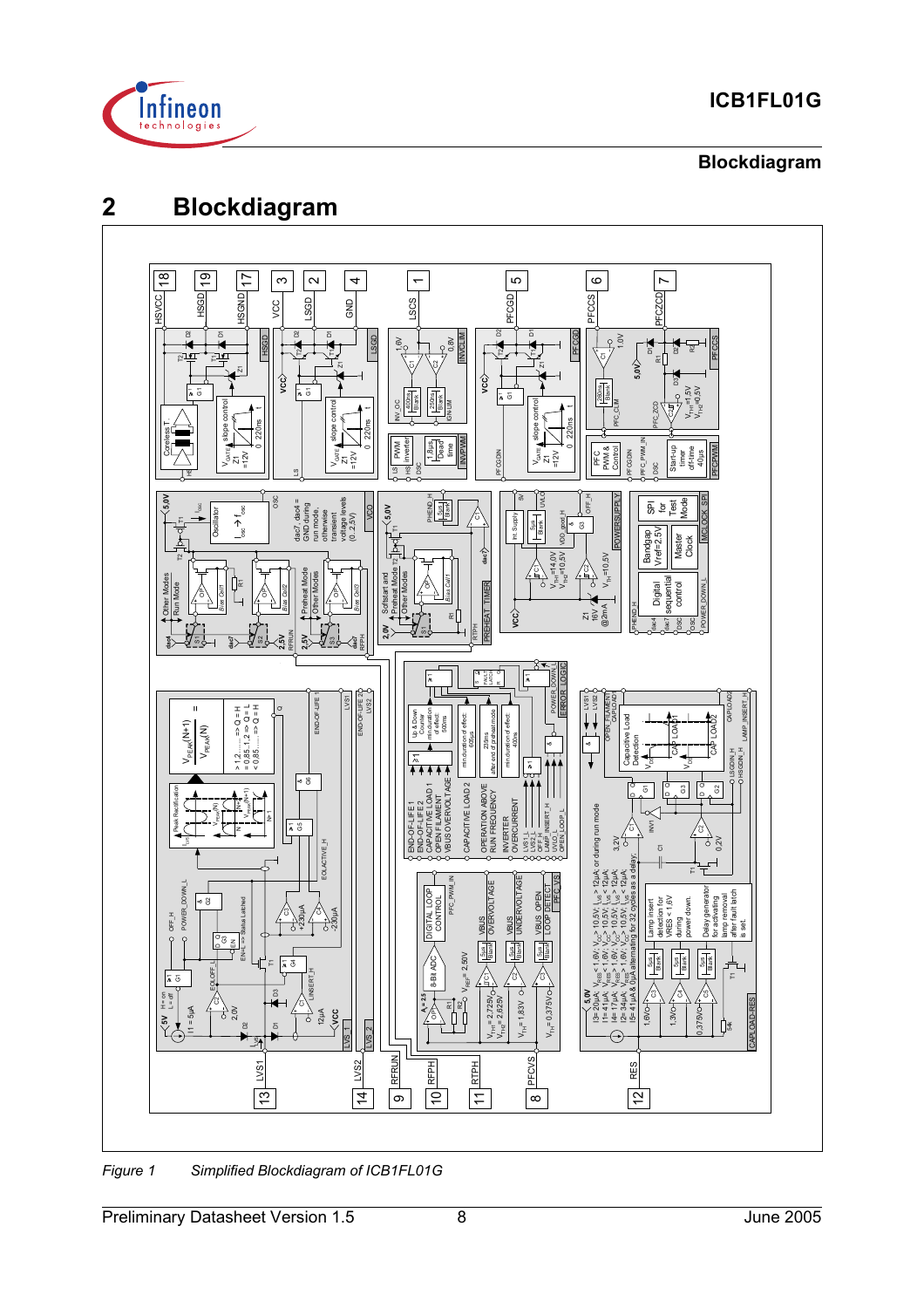

## **Functional Description**

## **3 Functional Description**

### **3.1 Typical operating levels during start-up**

The control of the ballast should be able to start the operation within less than 100ms. Therefor the current consumption of the IC is less than 150µA during UVLO. With a small start-up capacitor (about 1µF) and a power supply, that feeds within 100µs (charge pump of the inverter) the IC can cover this feature.

As long as the Vcc is less than 10,5V, the current consumption is typically 80µA. Above a Vcc voltage level of 10,5V the IC checks whether the lamp(s) are assembled by detecting a current across the filaments. The low-side filament is checked from a source current (20µA typ.) out of pin RES, that produces a voltage drop at the sense resistor, which is connected via low-side filament to ground. An open filament is detected, when the voltage level at pin RES is above 1,6V. The high-side filament (or the high-side of a series topology) is checked by a current (12µA typ.) into the LVS pin. An open high-side filament causes a higher source current (41µA / 34µA typ.) out of pin RES in order to exceed the 1,6V threshold. If one of both filaments is not able to conduct the test current, the control circuit is disabled. The IC is enabled as soon as a sufficient current is detected across the filaments or the supply voltage drops below the UVLO threshold (10,5V) e.g. by turn-off and turn-on of mains switch.



*Figure 2 Progress of levels during a typical start-up.*

When the previous conditions are fulfilled, and Vcc has reached the start-up threshold (14V), there is finally a check of the Bus voltage. If the level is less than 15% of rated Bus voltage, the IC is waiting in power down mode until the voltage increases. If the level is above 109% of rated Bus voltage there is no Gate drive, but an active IC. The supply voltage Vcc will fall below the UVLO threshold and a new start-up attempt is initiated.

As soon as start-up conditions are fulfilled the IC starts driving the inverter with the start-up frequency of 120kHz. Now the complete control including timers and the PFC control can be set in action. There are current limitation thresholds for PFC preconverter and ballast inverter equipped with spike filters. The PFC current limitation interrupts the on-time of the PFC MOSFET if the voltage drop at shunt resistor exceeds 1V and restarts after next input from ZCD. The inverter current limitation operates with a first threshold of 0,8V which increases the operating frequency during ignition mode if exceeded. A second threshold is provided at 1,6V that stops the whole control circuit and latches this event as a fault.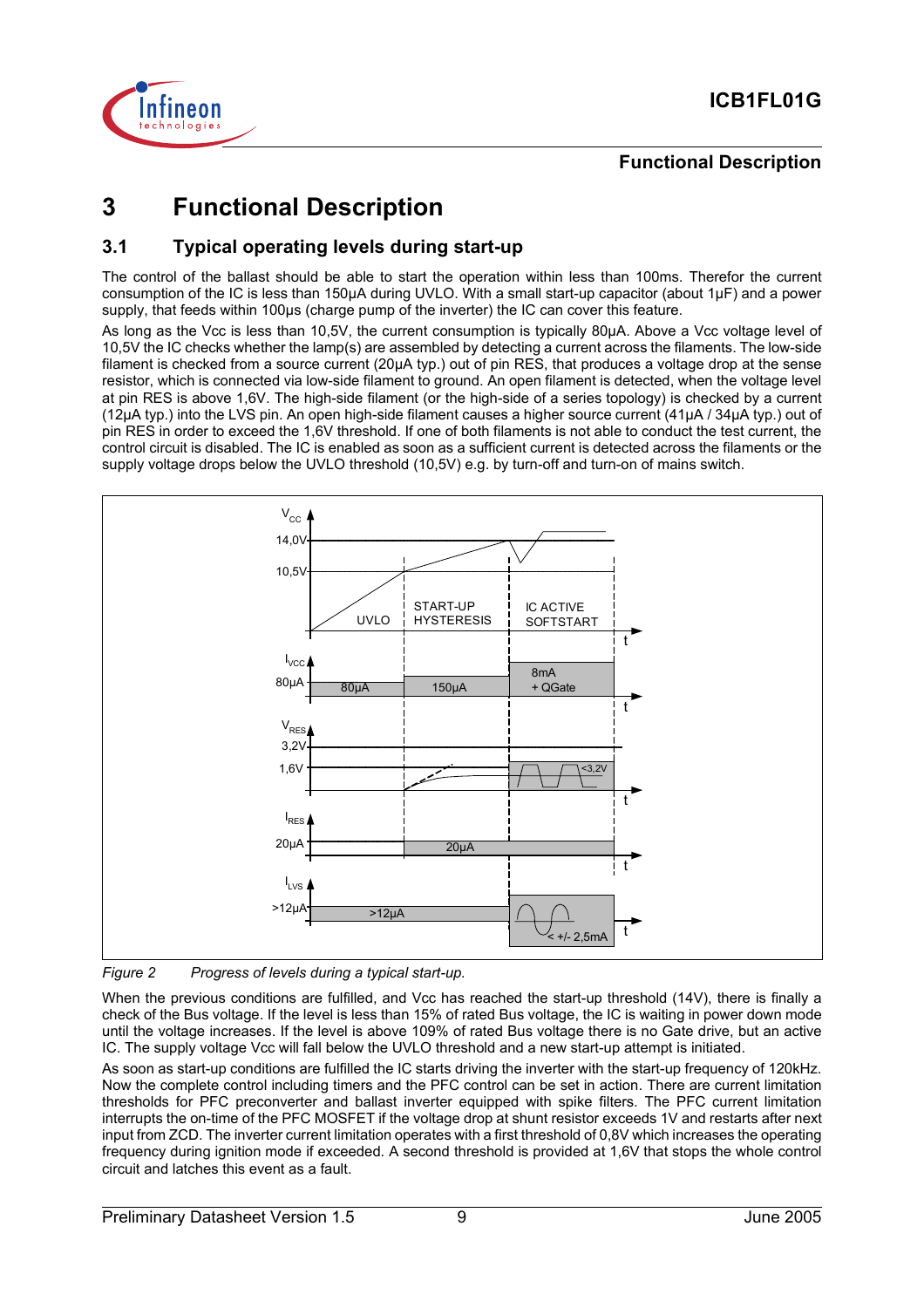

## **Functional Description**







*Figure 4 Start-up with HS filament broken and subsequent lamp removal.*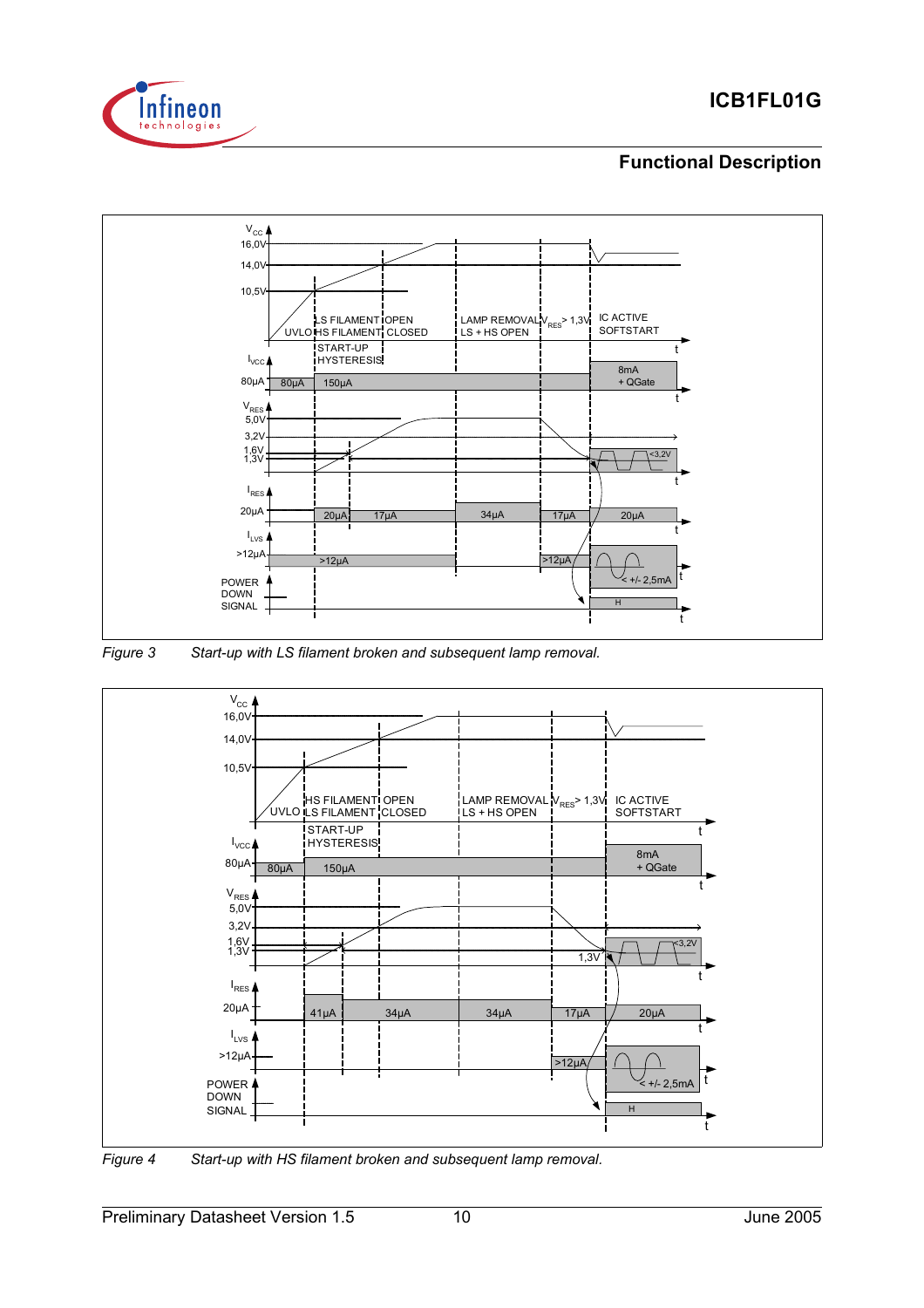

### **Functional Description**

### **3.2 PFC Preconverter**

PFC is starting with a fixed frequent operation (ca. 25kHz), beginning with an on-time of 1µs and an off-time of 40µs. The on-time is enlarged every 400µs to a maximum on-time of 23µs. The control switches over into critical conduction mode (CritCM) operation as soon as a sufficient ZCD signal is available. There is an overvoltage threshold at 109% of rated Bus voltage that stops PFC Gate drive as long as the Bus voltage has reached a level of 105% of rated Bus voltage again. The compensation of the voltage control loop is completely integrated. The internal reference level of the Bus voltage sense (PFCVS) is 2,5V with high accuracy.

The PFC control operates in CritCM in the range of 23µs > on-time > 2,3µs. For lower loads the control operates in discontinuous conduction mode (DCM) with an on-time down to 0,5µs and an increasing off-time. With this control method the PFC preconverter covers a stable operation from 100% of load to 0,1% .



*Figure 5 Circuit Diagram of the PFC preconverter section.*

Overvoltage, undervoltage and open loop detection at pin PFCVS are sensed by analog comparators. The BUS voltage loop control is provided by a 8bit sigma-delta A/D-Converter with a sampling rate of 400µs and a resolution of 4mV/bit. So a range of +/- 0,5V from the reference level of 2,50V is covered. The digital error signal has to pass a digital notch filter in order to suppress the AC voltage ripple of twice of the mains frequency. A subsequent error amplifier with PI characteristic cares for stable operation of the PFC preconverter. During ignition and pre-run mode the notch filter is bypassed in order to increase control loop reaction.

The zero current detection is sensed by a separate pin PFCZCD. The information of finished current flow during demagnetization is required in CritCM and in DCM as well. The input is equipped with a special filtering, that covers a period of typically 500ns and is combined with a large hysteresis between the thresholds of typically 0,5V and 1,5V. In case of bad coupling between primary inductor winding and secondary ZCD-winding an additional filtering by a capacitor at ZCD pin might be necessary in order to avoid mistriggering by long lasting oscillations during switching slopes of the PFC MOSFET.

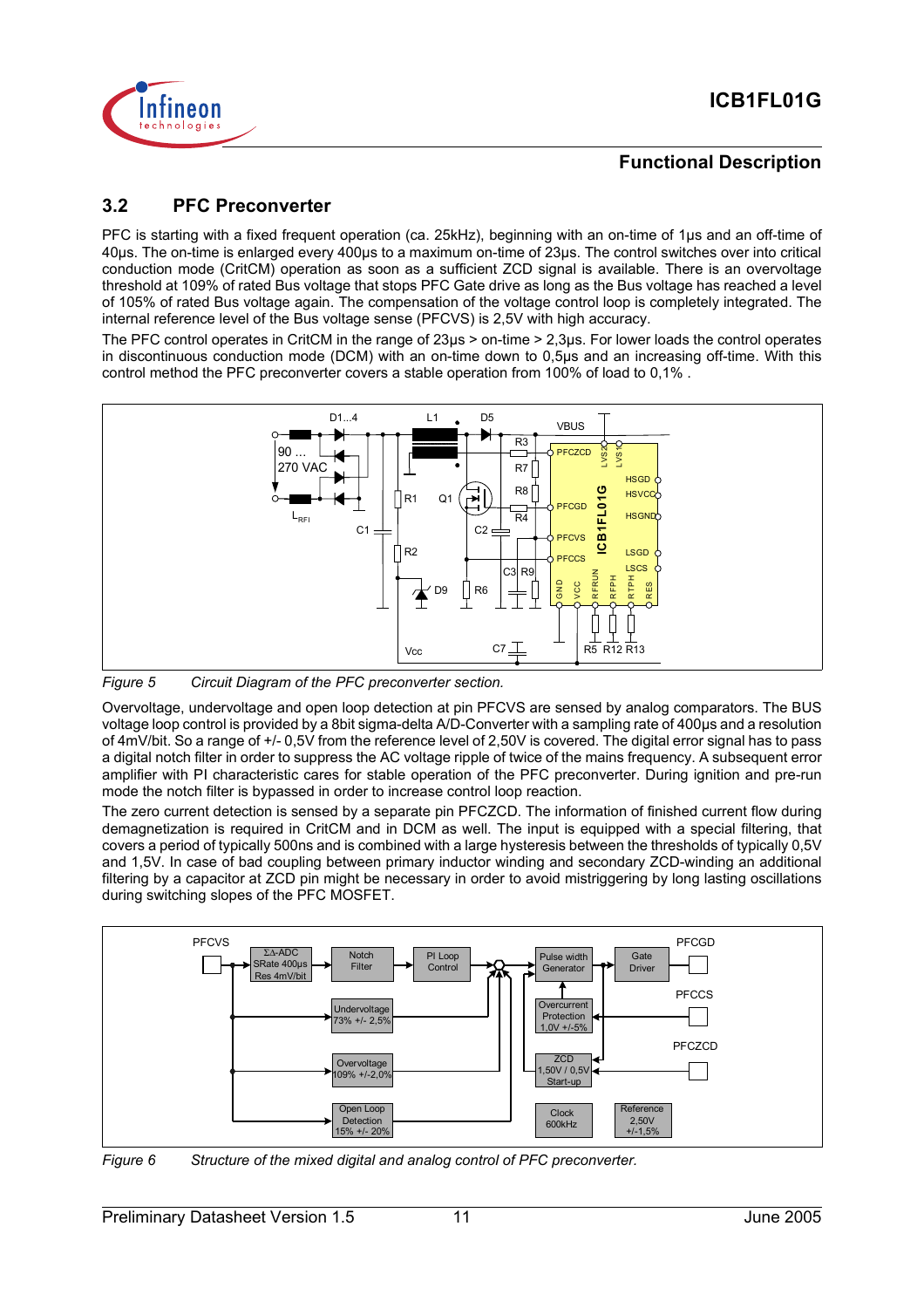

## **Functional Description**



*Figure 7 Relative output power and operating frequency of PFC control at VIN = VOUT /2 versus control step.*



*Figure 8 On-time and operating frequency of PFC control at VIN = VOUT /2 versus control step.*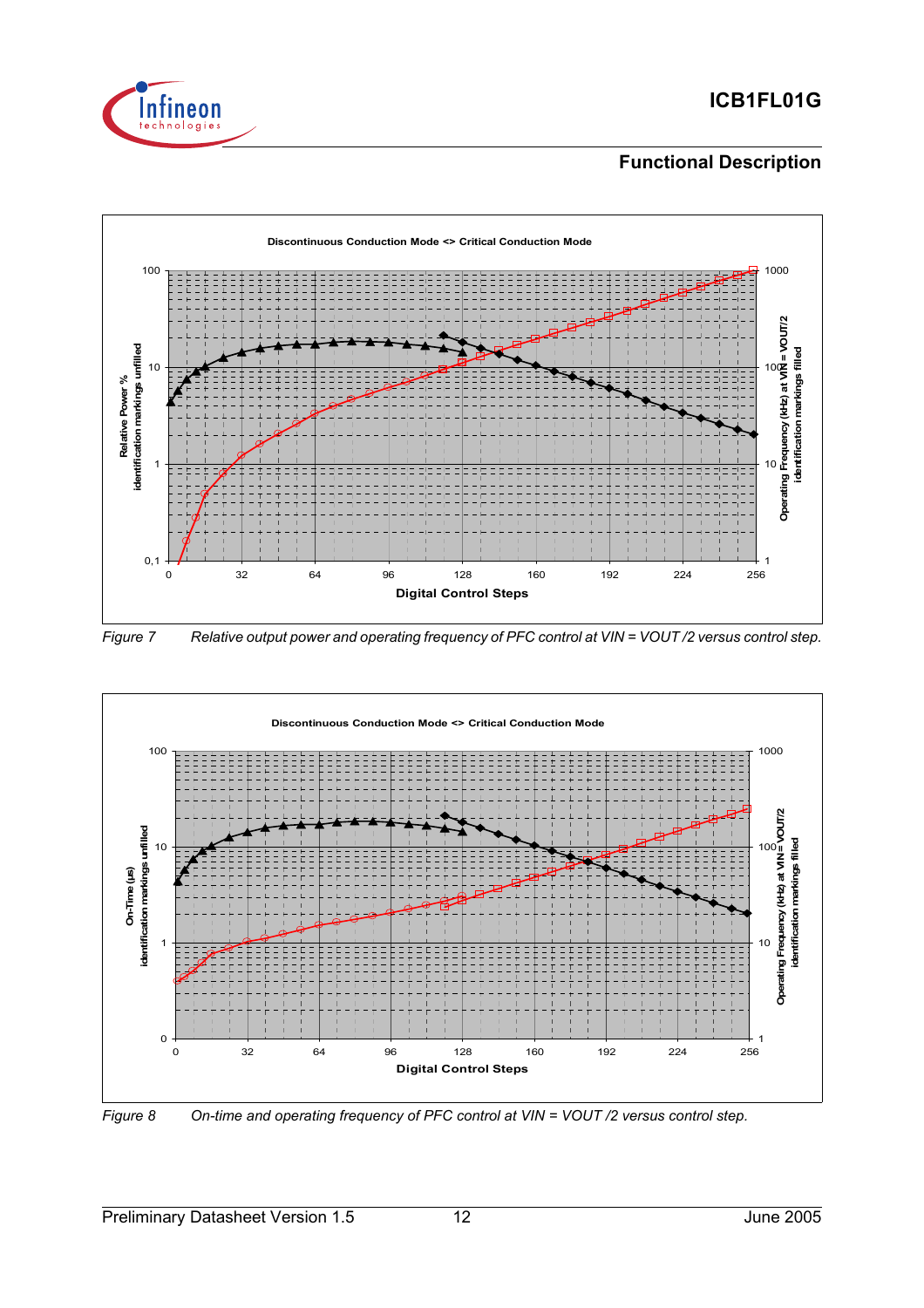

### **Functional Description**

## **3.3 Typical operating levels during start-up**

Within 10ms after start-up the inverter shifts operating frequency from 120kHz to the preheating frequency set by resistor at pin RFPH. Preheating time can be selected by programming resistor at RFPH pin in steps of 17ms from 0ms to 2000ms.

After preheating the operating frequency of the inverter is shifted downwards in 40ms typically to the run frequency. During this frequency shifting the voltage and current in the resonant circuit will rise when operating close to the resonant frequency with increasing voltage across the lamp. As soon as the lower current sense level (0,8V) is reached, the frequency shift downwards is stopped and increased by a couple of frequency steps in order to limit the current and the ignition voltage also. The procedure of shifting the operating frequency up and down in order to stay within the max ignition level is limited to a time frame of 235ms. If there is no ignition within this time the control is disabled and the status is latched as a fault mode.







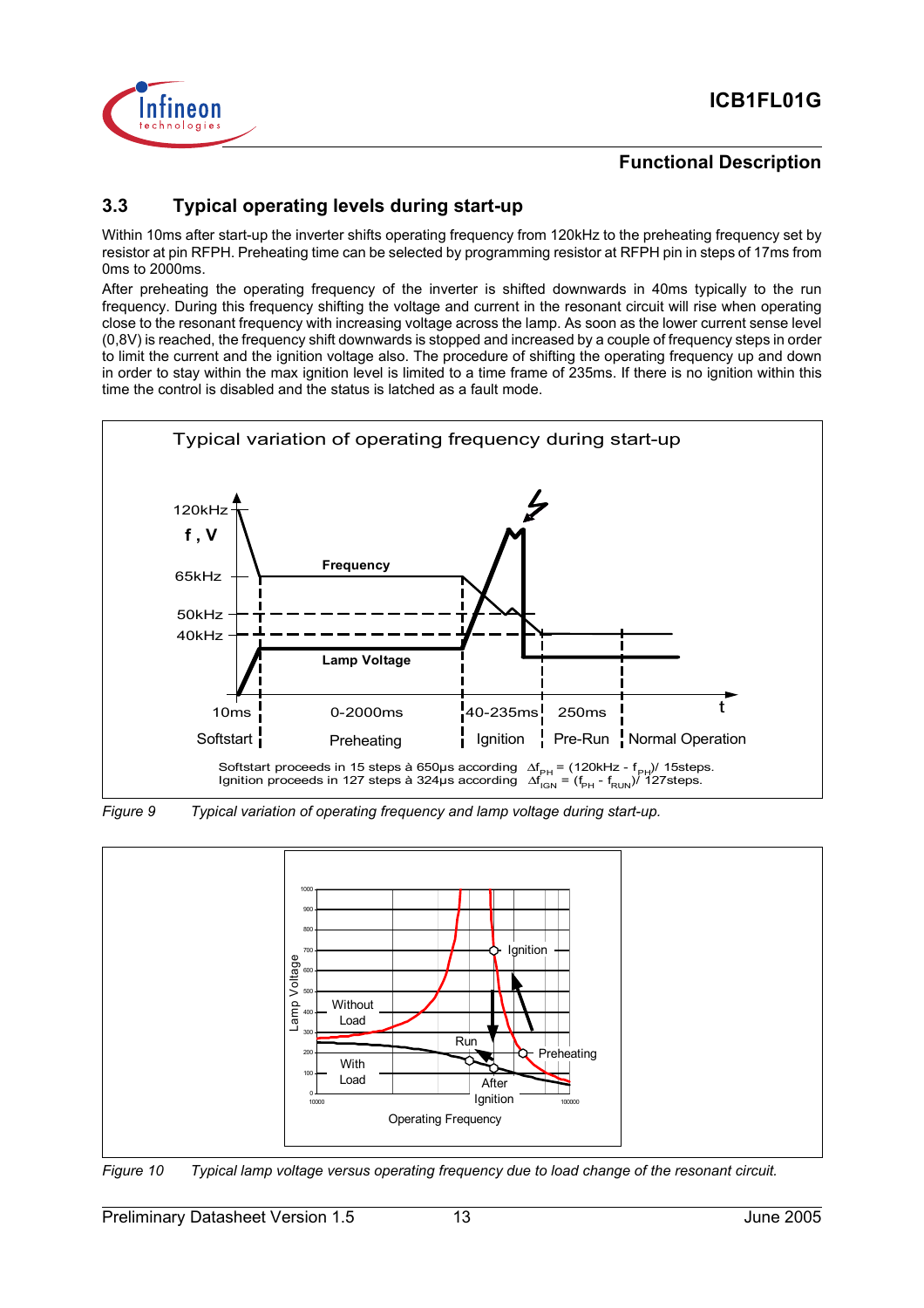

#### **Functional Description**

## **3.4 Detection of End-of-Life and Rectifier Effect**

After ignition the lamp voltage breaks down to its run voltage level (typically 50Vpeak to 300Vpeak). Reaching the run frequency there follows a time period of 250ms called Pre-Run Mode, in which some of the monitoring features (EOL1, EOL2, Cap.Load1) are still disabled. In the subsequent Run Mode the End-of-life (EOL) monitoring is enabled. The event end-of-life is detected by measuring the positive and negative peak level of the lamp voltage by a current fed into the LVS pin. If the sensed current exceeds 230µA for longer than 500ms the status end-oflife is detected.

Furthermore the rectification effect (EOL2) is also detected when the ratio of the positive and negative amplitude of the lamp voltage is above 1,15 or below 0,85 for longer than 500ms. The voltage ratio is dependent on the level of sensed current acc. Fig. 13 and 14. If the end-of-life conditions are detected, the control is disabled and the status is latched as a failure mode. Measuring the duration of incorrect operating conditions is done by a check every 4ms. If one of the fault conditions is existing, a counter counts up, if fault condition is not existing, the counter counts down. So we get an integration of the fault events that allows a very effective monitoring of strange operating conditions.



*Figure 11 Circuit diagram of the lamp inverter section.*

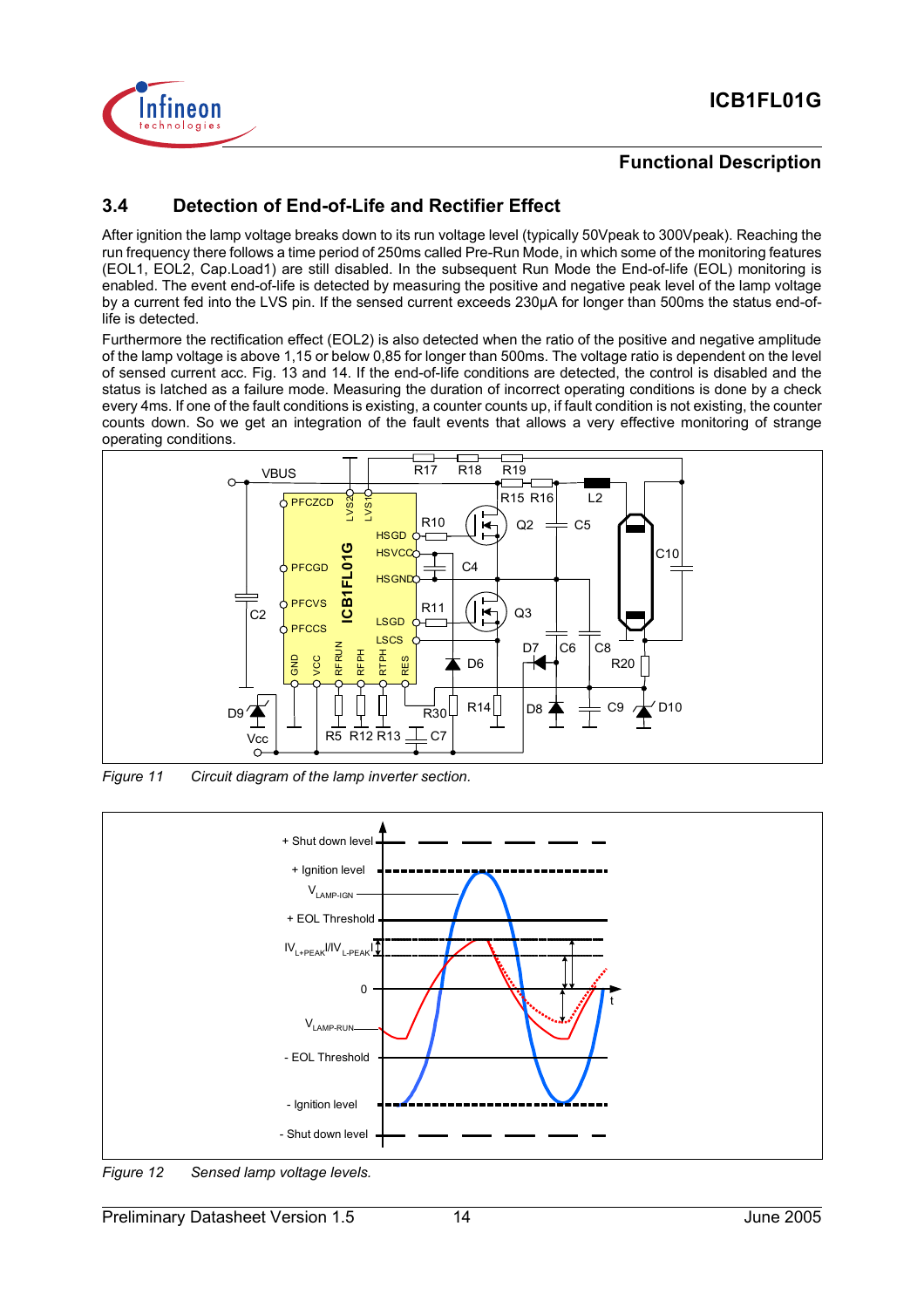

## **Functional Description**



*Figure 13 Maximum ratio of amplitudes versus sense current.*



*Figure 14 Minimum ratio of amplitudes versus sense current.*

## **3.5 Detection of capacitive mode operating conditions**

If there happens a situation like an open resonant circuit (e.g. a sudden break of the tube) the voltage across the resonant capacitor and current through the shunt of the low-side inverter MOSFET rise quickly. This event is detected by inverter current limitation (1,6V) and results in shut down of the control. This status is latched as a failure mode.

In another kind of failure the operation of the inverter may leave the zero voltage switching (ZVS) and move into capacitive mode operation or into operation below resonance. There are two different levels for capacitive mode detection implemented in the IC. A first criteria detects low deviations from ZVS (CapLoad1) and changes operation into fault mode, if this operation lasts longer than 500ms. For CapLoad1 the same counter is used as for the end-of-life evaluation.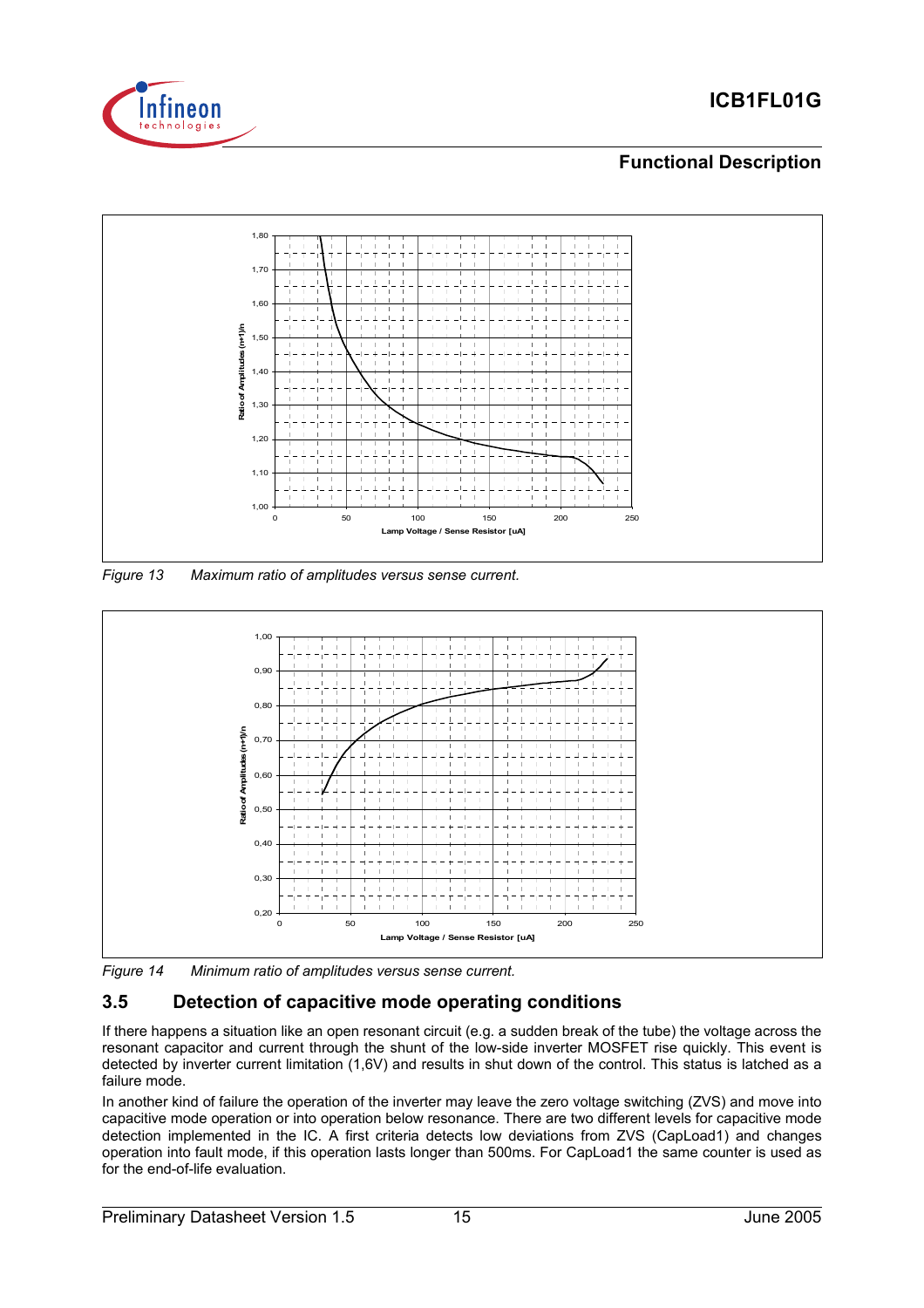

### **Functional Description**

A second threshold detects severe deviations such as rectangular shapes of voltage during operation below resonance (CapLoad2). Then the inverter is turned off as soon as these conditions last longer than 605µs and the IC changes over into fault mode. The evaluation of the failure condition is done by an up and down counter which samples the status every 40µs.

CapLoad1 is sensed in the moment when low-side Gate drive is turned on. If the voltage level at pin RES is above the V<sub>REScap</sub> threshold (typ. 0,24V) related to the level V<sub>RESLLV</sub>, conditions of CapLoad1 are assumed.

CapLoad2 is sensed in the moment when the high-side Gate drive is turned on. If the voltage level at pin RES is below the V<sub>REScap</sub> threshold related to the level V<sub>RESLLV</sub>, conditions of CapLoad2 are assumed. As the reference level V $_{\sf RESULT}$  is a floating level, it is updated every on-time of the low-side MOSFET.

D10 limits voltage transients at pin RES that can occur during removal of the lamp in run mode.



*Figure 15 Levels and points in time for detection of CapLoad1 and CapLoad2.*

## **3.6 Interruption of Operation and Restart after Lamp Removal**

In the event of a failing operation the fault latch is set after the specified reaction time (e.g. 500ms at EOL). Then the Gate drives are shut down immediately, the control functions are disabled and the current consumption is reduced to a level of 150µA (typically). Vcc is clamped by internal zener diode to max 17,5V at 2mA. So the internal zener diode is only designed to limit Vcc when fed from the start-up current, but not from the charge pump supply!

The capacitor at pin RES is discharged and charged during 32 cycles in order to generate a delay of several 10ms. The delay is implemented for avoiding malfunctions in detecting the lamp removal due to voltage transients that can occur after shut down. The reset of the fault latch happens after exceeding the 1,6V threshold at pin RES and enabling the IC after lamp removal and subsequent decreasing voltage level at pin RES below the 1,3V threshold.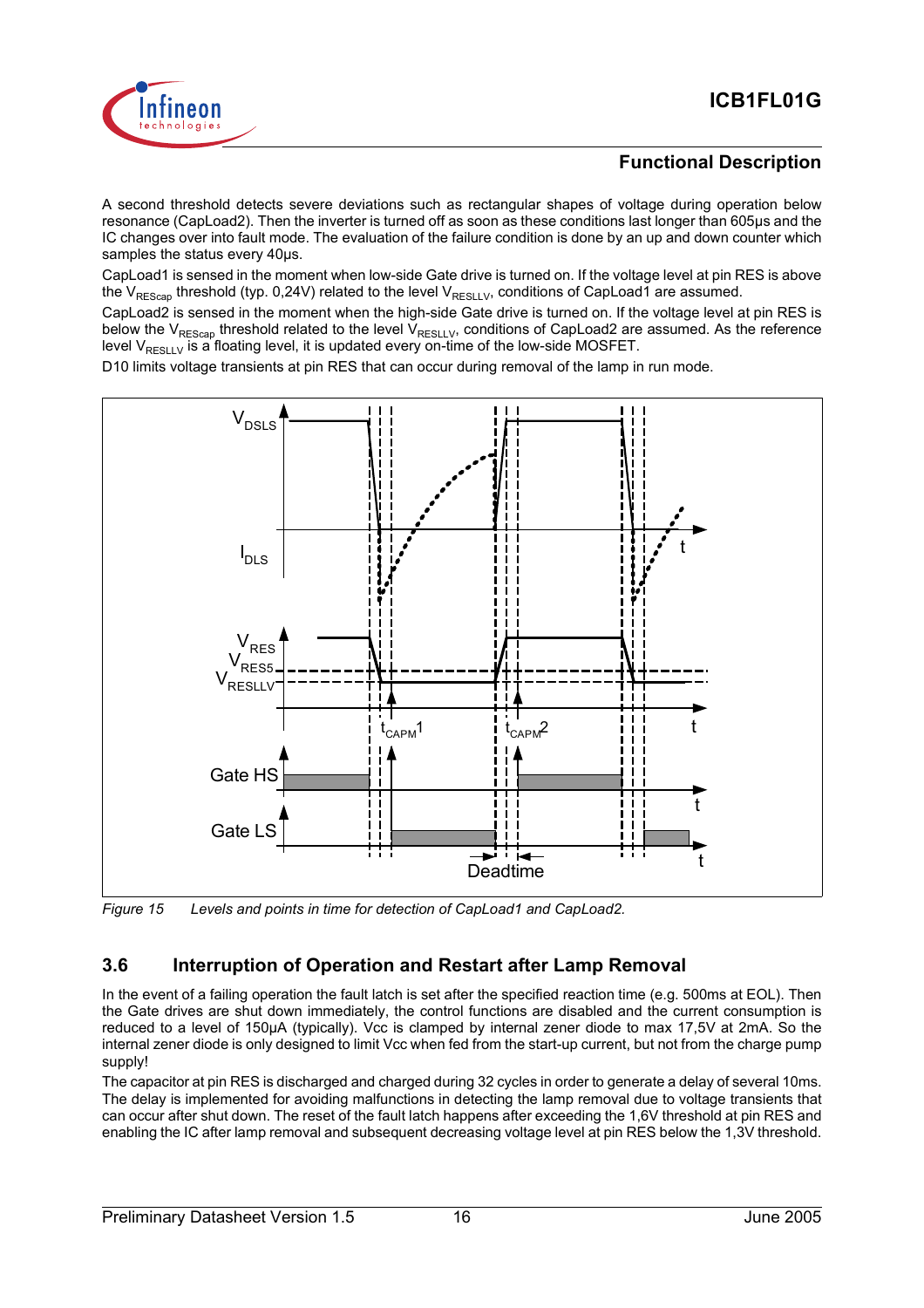



#### **Functional Description**

The status failure mode is kept as long until a lamp removal is detected (interruption of current across filaments and detection of the return of the current) or the supply voltage drops below UVLO. After a break down of the supply voltage below the undervoltage lockout (UVLO) threshold the IC resets any failure latch and will try to restart as soon as Vcc exceeds the start-up threshold.

An undervoltage (75%) of the bus voltage will not be latched as a fault condition. If the undervoltage lasts longer than 80µs the Gate drives are switched off and the IC tries to restart after a Vcc hysteresis has been passed.



*Figure 16 Interruption of operation by a fault condition and subsequent lamp removal.*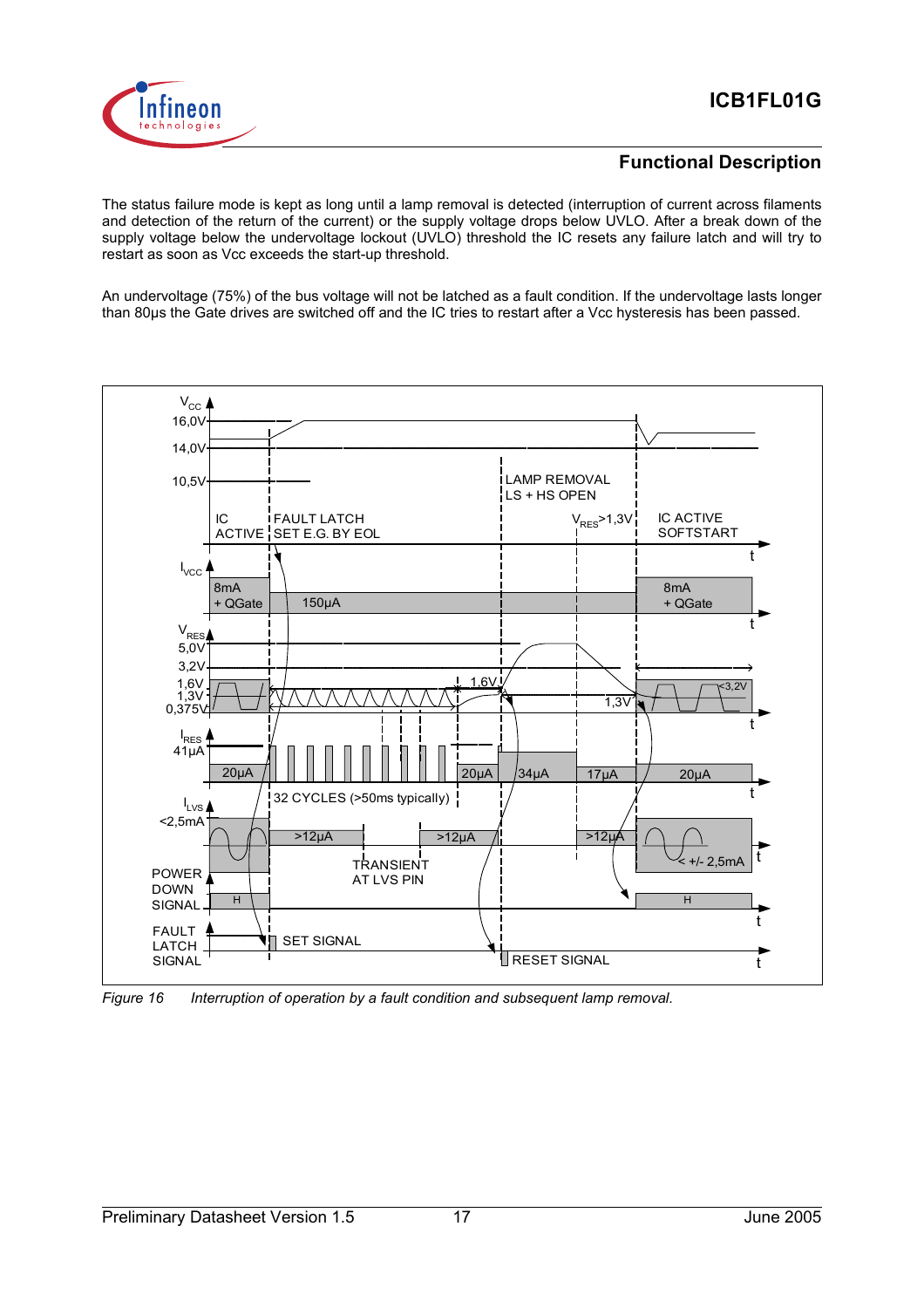

**State Diagram**

## **4 State Diagram**

| $10,5 < V_{CC} < 16,0V$ ; IRES= 20µA;<br>Pre-Run<br>250 <sub>ms</sub><br>active<br>active<br>active<br>active<br>10,5 < $\sqrt{6}$ < 16,0V;<br>f= F_RUN<br>10,5 < Vcc < 16,0V;<br>F_PH < f < F_RUN<br>F_<br>40ms 235ms<br>disabled by Lamp Removal or UVLO;<br>active, & 0,8V<br>$f = F_R UN$<br>Ignition<br>active<br>active<br>active<br>10,5 < Vcc < 16,0V;<br>f= F_PH<br>0ms 2000ms<br>Preheating<br>active<br>active<br>active<br>active<br>active | $10,5 < V_{CC} < 16,0V$ ; IS< $150 \mu$ A; IRES= $20 \mu$ A<br>on; $0 < V_{CC} < 10,5V$ ; IS< 80µA; IRES= 0µA<br>Vœ > 14,0V & VRES< 1,6V=> Start<br>120kHz < f < F_PH;<br>$Vcc < 14,0V$ ; IS< 150µA; IRES= 20µA<br>Fault Mode:<br>Softstart<br>active<br>active<br>active<br>active<br>10 <sub>ms</sub> |                     | Earliest<br>by EOL<br>Stop | 500ms<br><b>Run</b> | active                | act, Restart          | active               | active          | active                 | active            | active            |  |
|---------------------------------------------------------------------------------------------------------------------------------------------------------------------------------------------------------------------------------------------------------------------------------------------------------------------------------------------------------------------------------------------------------------------------------------------------------|---------------------------------------------------------------------------------------------------------------------------------------------------------------------------------------------------------------------------------------------------------------------------------------------------------|---------------------|----------------------------|---------------------|-----------------------|-----------------------|----------------------|-----------------|------------------------|-------------------|-------------------|--|
|                                                                                                                                                                                                                                                                                                                                                                                                                                                         |                                                                                                                                                                                                                                                                                                         |                     |                            |                     |                       |                       |                      |                 |                        |                   |                   |  |
|                                                                                                                                                                                                                                                                                                                                                                                                                                                         |                                                                                                                                                                                                                                                                                                         |                     |                            |                     |                       |                       |                      |                 |                        |                   |                   |  |
|                                                                                                                                                                                                                                                                                                                                                                                                                                                         |                                                                                                                                                                                                                                                                                                         |                     |                            |                     |                       |                       |                      |                 |                        |                   |                   |  |
| ring<br>$\tilde{\mathsf{S}}$<br>$\leq$<br>5%<br>Monitor<br>10,5 <<br>Ŷ<br>35ms                                                                                                                                                                                                                                                                                                                                                                          |                                                                                                                                                                                                                                                                                                         | Mains Switch turned |                            | <b>UVLO</b><br>62ms | BUS Overvoltage >109% | BUS Undervoltage <75% | <b>BUS Open Loop</b> | Overcurrent PFC | Overcurrent Inverter 1 | Capacitive Load 2 | Cap.Load1; EOL1,2 |  |

*Figure 17 State Diagram*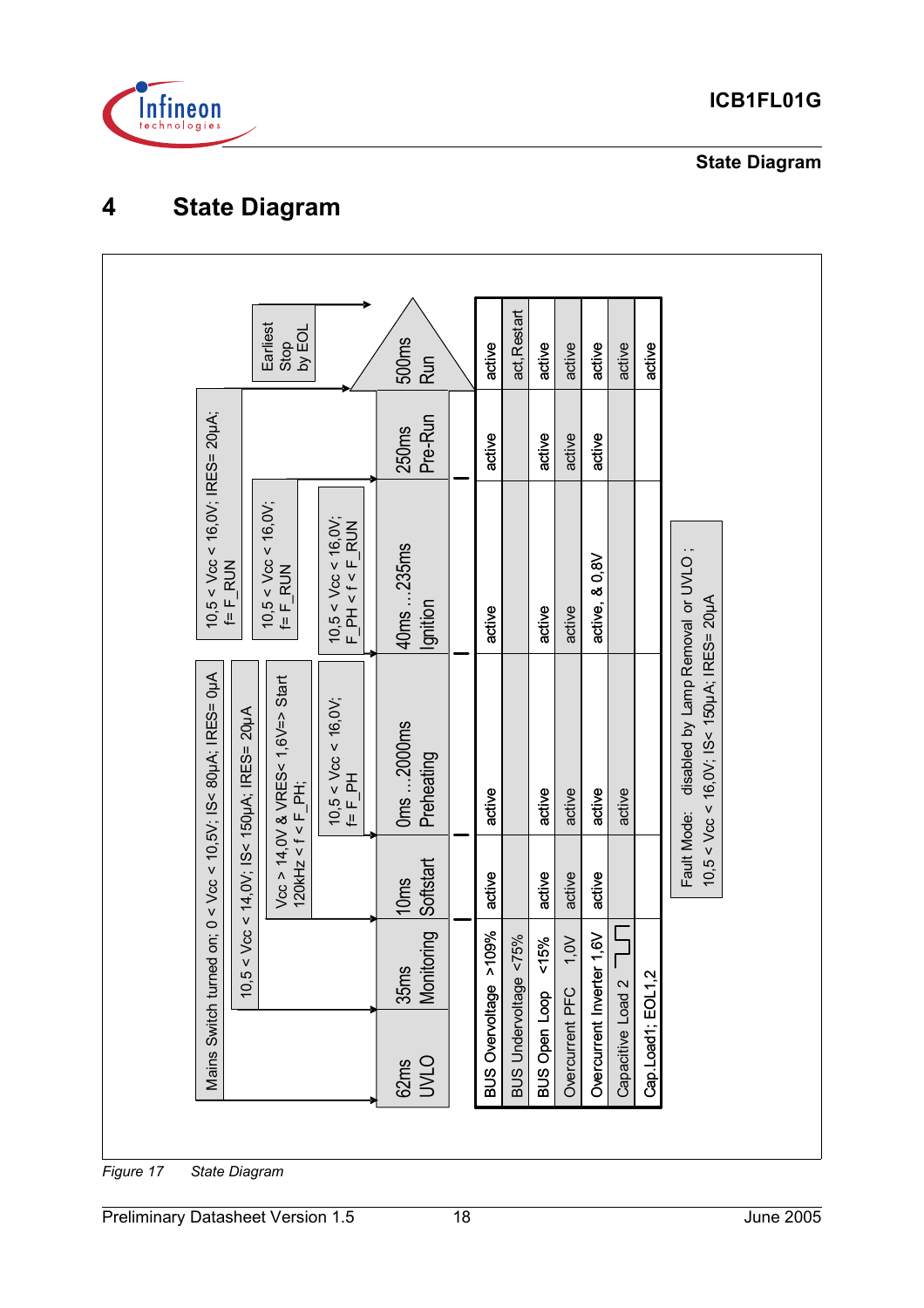

## **Protection Functions**

## **5 Protection Functions**

| <b>Description of Fault</b>                                     | Fault-Type                       |                            |                               |                            | <b>Detection active during</b> |                       | <b>Consequence</b> |                                                               |
|-----------------------------------------------------------------|----------------------------------|----------------------------|-------------------------------|----------------------------|--------------------------------|-----------------------|--------------------|---------------------------------------------------------------|
|                                                                 |                                  | Min. Duration<br>of Effect | Softstart<br>10 <sub>ms</sub> | Preheat Mode<br>0 - 2000ms | Ignition Mode<br>40 - 235ms    | Pre-Run Mode<br>250ms | Run Mode           |                                                               |
| +/- Peak Level of Lamp Voltage<br>above threshold               | EOL1                             | 500ms                      |                               |                            |                                |                       | X                  | Power down,<br>latched Fault Mode                             |
| Ratio of +/- amplitudes of lamp<br>voltage $> 1.15$ or $< 0.85$ | EOL <sub>2</sub>                 | 500 <sub>ms</sub>          |                               |                            |                                |                       | X                  | Power down,<br>latched Fault Mode                             |
| No zero voltage switching                                       | Cap.Load 1                       | 500 <sub>ms</sub>          |                               |                            |                                |                       | X                  | Power down,<br>latched Fault Mode                             |
| Voltage at Pin RES > 3.0V                                       | Open Filament                    | 500ms                      |                               |                            |                                |                       | X                  | Power down,<br>latched Fault Mode                             |
| Bus voltage > 109% of rated level<br>in active operation        | Overvoltage                      | 500 <sub>ms</sub>          |                               |                            |                                |                       | X                  | Power down,<br>latched Fault Mode                             |
| Bus voltage > 109% of rated level<br>10µs after power up        | Overvoltage                      |                            |                               |                            |                                |                       |                    | Gate drivers off, restart<br>after V <sub>CC</sub> hysteresis |
| Bus voltage > 109% of rated level<br>in active operation        | <b>PFC</b><br>Overvoltage        | $5\mu$ s                   | X                             | X                          | Χ                              | Χ                     | X                  | Turn-off PFC MOSFET<br>until Bus Voltage < 105%               |
| Bus voltage < 75% of rated level                                | Undervoltage                     | $80\mu s$                  |                               |                            |                                |                       | X                  | Gate drivers off, restart<br>after V <sub>CC</sub> hysteresis |
| Bus voltage < 15% of rated level                                | Open Loop<br>Detection           | $1\mu$ s                   | X                             | X                          | X                              | Χ                     | X                  | Power down                                                    |
| Capacitive Load,<br>Operation below resonance                   | Cap.Load 2                       | $605\mu s$                 |                               | X                          |                                |                       | X                  | Power down,<br>latched Fault Mode                             |
| Run frequency can not be achieved                               | No Ignition                      | 235ms                      |                               |                            | Χ                              |                       |                    | Power down,<br>latched Fault Mode                             |
| Voltage at Pin RES > 1.6V<br>before power up                    | LS open<br>Filament              | 1 <sub>ms</sub>            |                               |                            |                                |                       |                    | Prevents power up                                             |
| Current into Pin LVS1 < 12µA                                    | HS open<br>Filament              | 1 <sub>ms</sub>            |                               |                            |                                |                       |                    | Prevents power up                                             |
| Current into Pin LVS2 < 12µA                                    | HS open<br>Filament              | 1 <sub>ms</sub>            |                               |                            |                                |                       |                    | Prevents power up                                             |
| Voltage at Pin PFCCS > 1.0V                                     | <b>PFC</b><br>Overcurrent        | 260ns                      | X                             | $\mathsf X$                | $\pmb{\mathsf{X}}$             | $\pmb{\mathsf{X}}$    | Χ                  | Turn-off PFC MOSFET<br>immediately                            |
| Voltage at Pin LSCS > 0.8V                                      | <b>Inverter Current</b><br>Limit | 250ns                      |                               |                            | X                              |                       |                    | Increases the Operating<br>Frequency                          |
| Voltage at Pin LSCS > 1.6V                                      | Inverter<br>Overcurrent          | 400ns                      | X                             | X                          | X                              | X                     | X                  | Power Down, Latched<br>Fault Mode                             |
| Supply voltage at Pin VCC < 14.0V<br>before power up            | Below startup<br>threshold       | $1\mu$ s                   |                               |                            |                                |                       |                    | Prevents power up                                             |
| Supply voltage at Pin VCC < 10.5V<br>after power up             | Below UVLO<br>threshold          | $1\mu$ s                   | X                             | X                          | X                              | X                     | X                  | Power Down, Reset of<br>Latched Fault Mode                    |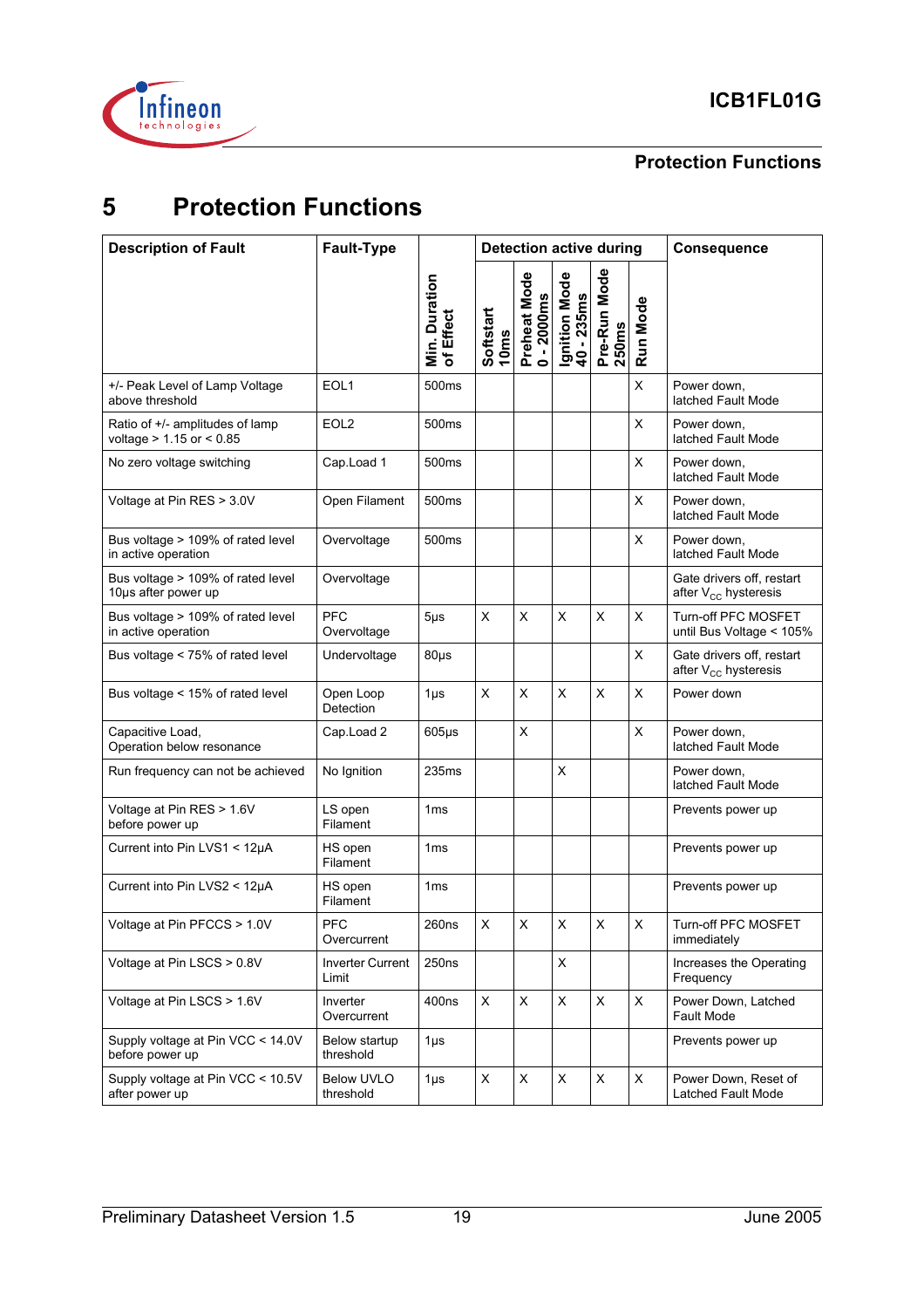

## **6 Electrical Characteristics**

*Note: All voltages without the high side signals are measured with respect to ground (pin 4). The high side voltages are measured with respect to pin17/20. The voltage levels are valid if other ratings are not violated.*

### **6.1 Absolute Maximum Ratings**

*Note: Absolute maximum ratings are defined as ratings, which when being exceeded may lead to destruction of the integrated circuit. For the same reason make sure, that any capacitor that will be connected to pin 3 (VCC) and pin 18 (HSVCC) is discharged before assembling the application circuit.*

| <b>Parameter</b>                 | <b>Symbol</b>                | <b>Limit Values</b> |                      | Unit   | <b>Remarks</b>                                  |
|----------------------------------|------------------------------|---------------------|----------------------|--------|-------------------------------------------------|
|                                  |                              | min.                | max.                 |        |                                                 |
| <b>LSCS Voltage</b>              | $\mathsf{V}_{\mathsf{LSCS}}$ | $-5$                | 6                    | V      |                                                 |
| <b>LSCS Current</b>              | $I_{LSCS}$                   | $-3$                | 3                    | mA     |                                                 |
| <b>LSGD Voltage</b>              | $V_{LSGD}$                   | $-0.3$              | $V_{cc}$ +0.3        | V      | internally clamped to 11V                       |
| <b>VCC Voltage</b>               | $V_{VCC}$                    | $-0.3$              | 18                   | V      | see VCC Zener Clamp                             |
| VCC Zener Clamp Current          | <b>I</b> <sub>VCCzener</sub> | $-5$                | 5                    | mA     | IC in Power Down Mode                           |
| PFCGD Voltage                    | V <sub>PFCGD</sub>           | $-0.3$              | $V_{cc}$ +0.3        | V      | internally clamped to 11V                       |
| <b>PFCCS Voltage</b>             | V <sub>PFCCS</sub>           | $-5$                | 6                    | V      |                                                 |
| <b>PFCCS Current</b>             | <b>I</b> <sub>PFCCS</sub>    | -3                  | 3                    | mA     |                                                 |
| PFCZCD Voltage                   | V <sub>PFCZCD</sub>          | $-3$                | 6                    | $\vee$ |                                                 |
| <b>PFCZCD Current</b>            | <b>I</b> PFCZCD              | $-5$                | 5                    | mA     |                                                 |
| <b>PFCVS Voltage</b>             | V <sub>PFCVS</sub>           | $-0.3$              | 5.3                  | V      |                                                 |
| <b>RFRUN Voltage</b>             | V <sub>RFRUN</sub>           | $-0.3$              | 5.3                  | V      |                                                 |
| RFPH Voltage                     | $V_{RFPH}$                   | $-0.3$              | 5.3                  | $\vee$ |                                                 |
| RTPH Voltage                     | $V_{RTPH}$                   | $-0.3$              | 5.3                  | V      |                                                 |
| <b>RES Voltage</b>               | $V_{RES}$                    | $-0.3$              | 5.3                  | V      |                                                 |
| <b>LVS1 Current1</b>             | $I_{LVS1}$ 1                 | $-1$                | 1                    | mA     | IC in Power Down Mode                           |
| <b>LVS1 Current2</b>             | $I_{LVS1_2}$                 | -3                  | 3                    | mA     | IC in Active Mode                               |
| <b>LVS2 Current1</b>             | $I_{LVS2\_1}$                | $-1$                | 1                    | mA     | IC in Power Down Mode                           |
| <b>LVS2 Current2</b>             | $I_{LVS2_2}$                 | $-3$                | 3                    | mA     | IC in Active Mode                               |
| <b>HSGND Voltage</b>             | V <sub>HSGND</sub>           | $-900$              | 900                  | V      | referring to GND                                |
| <b>HSGND, Voltage Transient</b>  | dV <sub>HSGND</sub> /dt      | $-40$               | 40                   | V/ns   |                                                 |
| <b>HSVCC Voltage</b>             | V <sub>HSVCC</sub>           | $-0.3$              | 18                   | V      | referring to HSGND                              |
| <b>HSGD Voltage</b>              | V <sub>HSGD</sub>            | $-0.3$              | $V_{HSVCC}$ +<br>0.3 | V      | internally clamped to 11V<br>referring to HSGND |
| <b>PFCGD Peak Source Current</b> | <b>I</b> PFCGDsomax          |                     | 150                  | mA     | < 100ns                                         |
| <b>PFCGD Peak Sink Current</b>   | <b>I</b> PFCGDsimax          |                     | 700                  | mA     | < 100ns                                         |
| <b>LSGD Peak Source Current</b>  | I <sub>LSGDsomax</sub>       |                     | 75                   | mA     | < 100ns                                         |
| <b>LSGD Peak Sink Current</b>    | <b>I</b> LSGDsimax           |                     | 400                  | mA     | < 100ns                                         |
| <b>HSGD Peak Source Current</b>  | <b>I</b> HSGDsomax           |                     | 75                   | mA     | < 100ns                                         |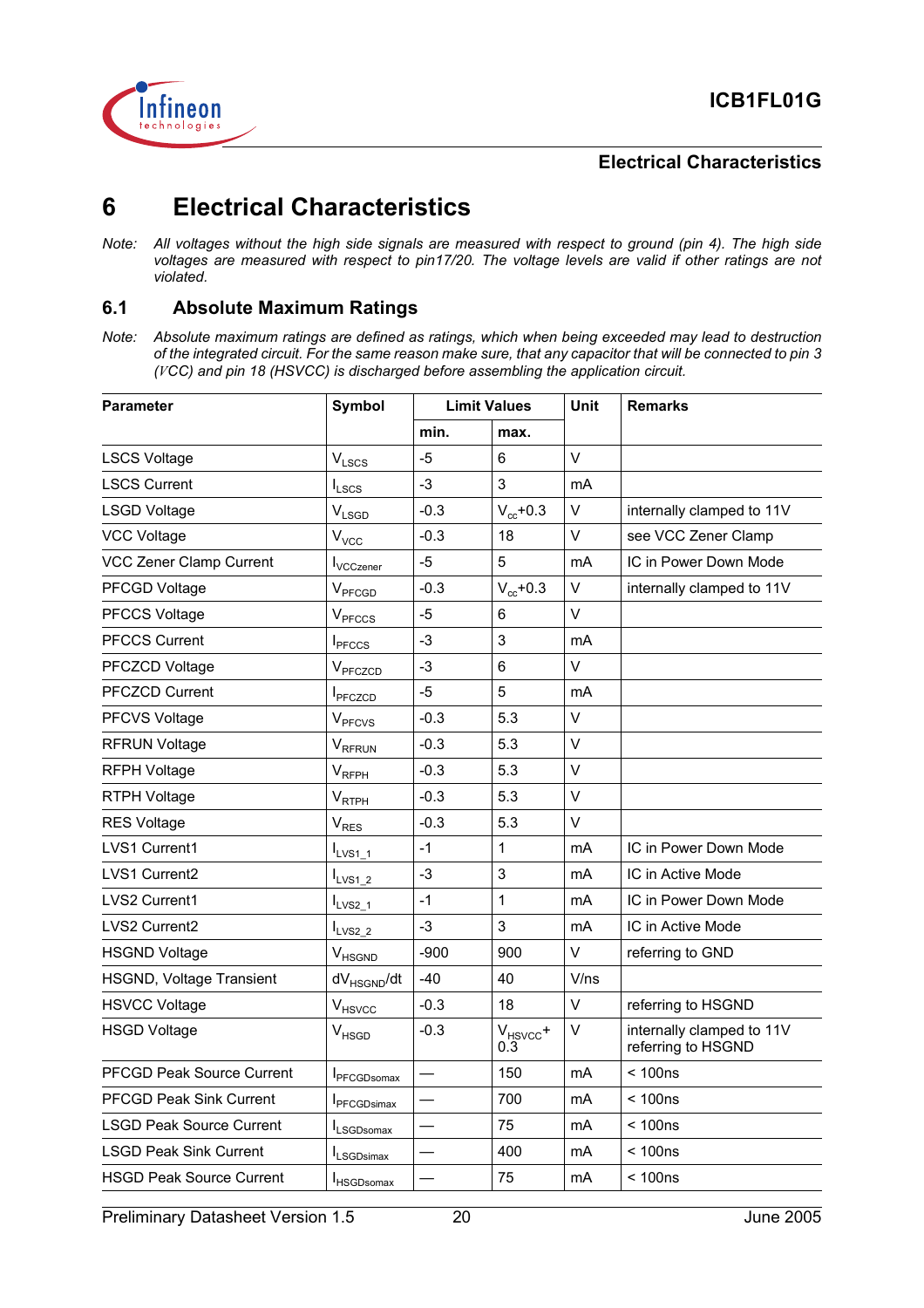

| <b>HSGD Peak Sink Current</b>                       | <sup>I</sup> HSGDsimax |       | 400   | mA          | < 100ns                        |
|-----------------------------------------------------|------------------------|-------|-------|-------------|--------------------------------|
| Junction Temperature                                | Τ.                     | $-25$ | 150   | $^{\circ}C$ |                                |
| Storage Temperature                                 | $T_S$                  | $-55$ | 150   | $^{\circ}C$ |                                |
| <b>Total Power Dissipation</b>                      | $P_{\text{tot}}$       |       | t.b.d | W           | PG-DSO-18-1, $T_{amb}$ = 25°C  |
| Thermal Resistance (Both Chips)<br>Junction-Ambient | $R_{thJA}$             |       | t.b.d | K/W         | <b>PG-DSO-18-1</b>             |
| Thermal Resistance (HS Chips)<br>Junction-Ambient   | $R_{thJAHS}$           |       | 120   | K/W         | <b>PG-DSO-18-1</b>             |
| Thermal Resistance (LS Chips)<br>Junction-Ambient   | $R_{thJALS}$           |       | 120   | K/W         | <b>PG-DSO-18-1</b>             |
| <b>Soldering Temperature</b>                        |                        |       | 260   | $^{\circ}C$ | wave sold. acc.JESD22A111      |
| <b>ESD Capability</b>                               | $V_{ESD}$              |       | 2     | kV          | Human body model <sup>1)</sup> |
|                                                     |                        |       |       |             |                                |

<sup>1)</sup> According to EIA/JESD22-A114-B (discharging an 100pF capacitor through an 1.5kΩ series resistor).

## **6.2 Operating Range.**

| <b>Parameter</b>                                                           | Symbol                              |                           | <b>Limit Values</b> | <b>Unit</b>  | <b>Remarks</b>        |
|----------------------------------------------------------------------------|-------------------------------------|---------------------------|---------------------|--------------|-----------------------|
|                                                                            |                                     | min.                      | max.                |              |                       |
| <b>HSVCC Supply Voltage</b>                                                | V <sub>HSVCC</sub>                  | V <sub>HSVCCoff</sub>     | 17.0                | V            | referring to HSGND    |
| <b>HSGND Supply Voltage</b>                                                | V <sub>HSGND</sub>                  | $-900$                    | 900                 | V            | referring to GND      |
| <b>VCC Supply Voltage</b>                                                  | $V_{VCC}$                           | $V_{VCCoff}$              | 17.5                | $\vee$       |                       |
| <b>LSCS Voltage Range</b>                                                  | $V_{LSCS}$                          | $-4$                      | 5                   | V            |                       |
| PFCVS Voltage Range                                                        | <b>V<sub>PFCVS</sub></b>            | 0                         | 4                   | $\vee$       |                       |
| PFCCS Voltage Range                                                        | V <sub>PFCCS</sub>                  | $-4$                      | 5                   | $\vee$       |                       |
| PFCZCD Current Range                                                       | <b>I</b> PFCZCD                     | $-4$                      | 4                   | mA           |                       |
| LVS1, LVS2 Voltage Range                                                   | $V_{LVS1,LVS2}$                     | $-0.3$                    | 1)                  | $\vee$       | IC in Power Down Mode |
| LVS1, LVS2 Current Range                                                   | ILVS1,LVS2                          | 2)                        | 300                 | μA           | IC in Power Down Mode |
| LVS1, LVS2 Current Range                                                   | LVS <sub>1</sub> , LVS <sub>2</sub> | $-2.5$                    | 2.5                 | mA           | IC in Active Mode     |
| <b>Junction Temperature</b>                                                | $T_{j}$                             | $-25$                     | 125                 | $^{\circ}$ C |                       |
| <b>Adjustable Preheating Frequency</b><br>Range set by RFPH                | $F_{RFPH}$                          | <b>F</b> <sub>RFRUN</sub> | 150                 | kHz          |                       |
| Adjustable Run Frequency Range<br>set by RFRUN                             | $F_{RFRUN}$                         | 20                        | 100                 | kHz          |                       |
| Adjustable Preheating Time<br>Range set by RTPH                            | $t_{RTPH}$                          | $\Omega$                  | 1980                | ms           |                       |
| Set Resistor for Run Frequency                                             | $R_{FRUN}$                          | 5                         | 25                  | $k\Omega$    |                       |
| Set Resistor for Preheating<br>Frequency ( $R_{FRUN}$ parallel $R_{FPH}$ ) | $R_{FRUN}$<br>II R $_{\sf FPH}$     | 3.3                       |                     | $k\Omega$    |                       |
| Set Resistor for Preheating Time                                           | $R_{TPH}$                           | 0                         | 20                  | $k\Omega$    |                       |

<sup>1)</sup> Limited by maximum of current range at LVS1, LVS2

2) Limited by minimum of voltage range at LVS1, LVS2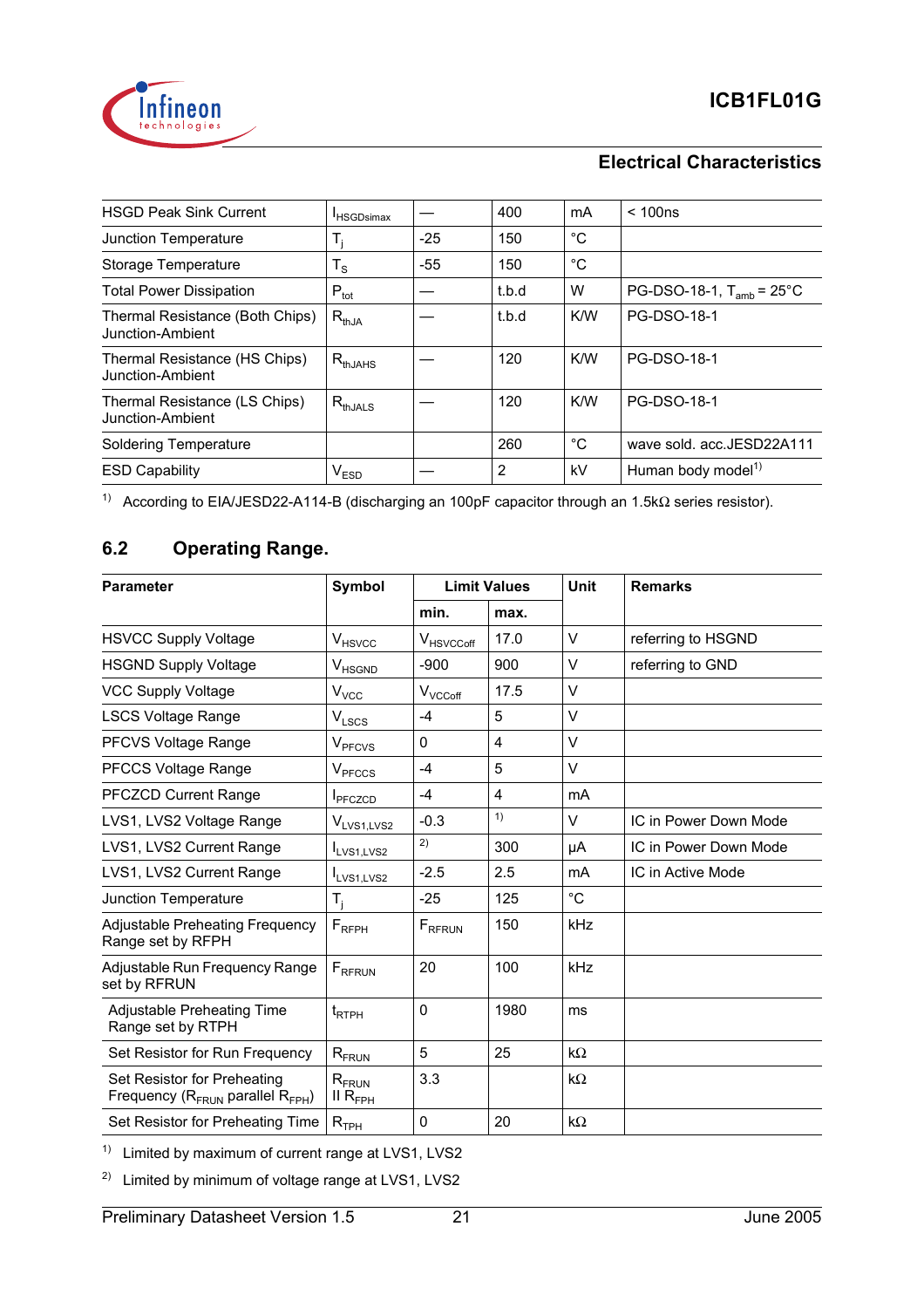

#### **6.3 Characteristics**

#### **6.3.1 Power Supply Section**

*Note: The electrical characteristics involve the spread of values given within the specified supply voltage and junction temperature range TJ from – 25* °*C to 125* °*C. Typical values represent the median values, which are related to 25°C. If not otherwise stated, a supply voltage of*  $V_{\rm CC}$  *= 15 V and*  $V_{\rm HSVCC}$  *= 15V is assumed and the IC operates in active mode. Furthermore all voltages are referring to GND if not otherwise mentioned.*

| <b>Parameter</b>                                                                                  | Symbol                                                                                  |                     | <b>Limit Values</b> |                     | Unit        | <b>Test Condition</b>                           |  |
|---------------------------------------------------------------------------------------------------|-----------------------------------------------------------------------------------------|---------------------|---------------------|---------------------|-------------|-------------------------------------------------|--|
|                                                                                                   |                                                                                         | min.                | typ.                | max.                |             |                                                 |  |
| High Side Leakage Current                                                                         | <b>IHSGNDIeak</b>                                                                       |                     | 0.01                | 2                   | μA          | $V_{HSGND}$ = 800V<br>$V_{GND} = 0V$            |  |
| <b>VCC Quiescent Current</b>                                                                      | $I_{VCCqu1}$                                                                            |                     | 80                  | 120                 | μA          | $V_{VCC}$ = $V_{VCCoff}$ - 0.5V                 |  |
| <b>VCC Quiescent Current</b>                                                                      | $I_{\text{VCCqu2}}$                                                                     |                     | 110                 | 150                 | μA          | $V_{VCC}$ = $V_{VCCon}$ - 0.5V                  |  |
| VCC Supply Current with<br><b>Inactive Gates</b>                                                  | I <sub>VCCsup1</sub>                                                                    |                     | 5                   | $\overline{7}$      | mA          | $VPFCVS$ > 2.725V                               |  |
| VCC Supply Current in<br>Latched Fault Mode                                                       | <b>I</b> VCClatch                                                                       |                     | 110                 | 170                 | μA          | $V_{RES} = 5V$                                  |  |
| LS VCC Turn-On Threshold<br>LS VCC Turn-Off Threshold<br>LSVCC Turn-On/Off Hysteresis             | $V_{VCCon}$<br>$V_{VCCoff}$<br>V <sub>VCChys</sub>                                      | 13.6<br>10.0<br>3.3 | 14.1<br>10.5<br>3.6 | 14.6<br>11.0<br>3.9 | V<br>V<br>V |                                                 |  |
| VCC Zener Clamp Voltage                                                                           | $V_{\text{VCCclmp}}$                                                                    | 15.7                | 16.3                | 16.9                | $\vee$      | $I_{VCC}$ = 2mA<br>$V_{RES}$ = 5V               |  |
| VCC Zener Clamp Current                                                                           | <b>I</b> VCCzener                                                                       | 2.5                 |                     | 5                   | mA          | $V_{VCC}$ = 17.5V<br>$V_{RES}$ = 5V             |  |
| <b>HSVCC Quiescent Current</b>                                                                    | $I_{H}$ svccqu <sup>1)</sup>                                                            |                     | 170                 | 250                 | μA          | $V_{\text{HSVCC}}$ = $V_{\text{HSVCCon}}$ -0.5V |  |
| <b>HSVCC Supply Current with</b><br><b>Inactive Gate</b>                                          | $I_{HSVCCsup1}^{1)}$                                                                    |                     | 0.65                | 1.2                 | mA          |                                                 |  |
| <b>HSVCC Turn-On Threshold</b><br><b>HSVCC Turn-Off Threshold</b><br>HSVCC Turn-On/Off Hysteresis | $V_{\text{HSVCCon}}^{1}$<br>$V_{\text{HSVCCoff}}$ <sup>1</sup><br>V <sub>HSVCChys</sub> | 9.6<br>7.9<br>1.4   | 10.1<br>8.4<br>1.7  | 10.6<br>8.9<br>2.0  | V<br>V<br>V |                                                 |  |

1) With reference to High Side Ground HSGND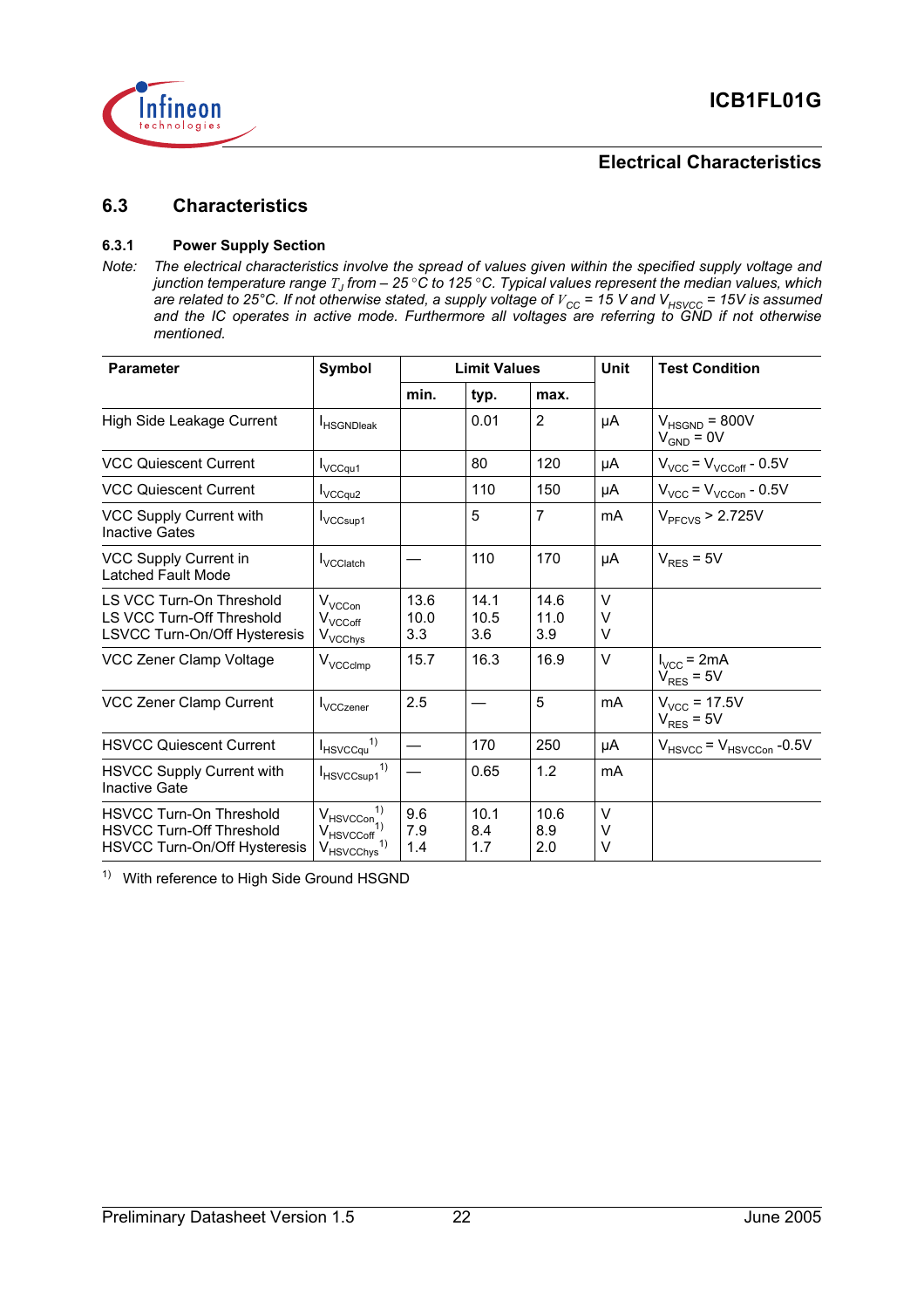

#### **6.3.2 PFC Section**

#### **6.3.2.1 PFC Current Sense (PFCCS)**

| Symbol<br><b>Limit Values</b><br><b>Parameter</b> |                   |        |      | Unit | <b>Test Condition</b> |                 |
|---------------------------------------------------|-------------------|--------|------|------|-----------------------|-----------------|
|                                                   |                   | min.   | typ. | max. |                       |                 |
| Turn-Off Threshold                                | V PFCCSoff        | 0.95   | 1.0  | 1.05 | V                     |                 |
| Spike Blanking                                    | <b>L</b> blanking | 200    | 260  | 320  | ns                    |                 |
| <b>PFCCS Bias Current</b>                         | <b>PFCCSbias</b>  | $-0.5$ |      | 0.5  | μA                    | $VPFCCS = 1.5V$ |

#### **6.3.2.2 PFC Zero Current Detector (PFCZCD)**

| <b>Parameter</b>                     | Symbol                      |        | <b>Limit Values</b> |        | Unit   | <b>Test Condition</b>             |
|--------------------------------------|-----------------------------|--------|---------------------|--------|--------|-----------------------------------|
|                                      |                             | min.   | typ.                | max.   |        |                                   |
| Zero Crossing Upper Threshold        | V <sub>PFCZCDup</sub>       | 1.4    | 1.5                 | 1.6    | V      |                                   |
| Zero Crossing Lower Threshold        | V <sub>PFCZCDlow</sub>      | 0.4    | 0.5                 | 0.6    | V      |                                   |
| Zero Crossing Hysteresis             | V <sub>PFCZCDhys</sub>      |        | 1.0                 |        | V      |                                   |
| <b>Clamping of Positive Voltages</b> | V <sub>PFCZCDpclp</sub>     | 5.0    | 6.3                 | 7.0    | $\vee$ | $I_{\text{PFCZCD}} = 4 \text{mA}$ |
| <b>Clamping of Negative Voltages</b> | V <sub>PFCZCDnclp</sub>     | $-3.5$ | $-2.9$              | $-2.0$ | V      | $I_{\text{PFCZCD}} = 4 \text{mA}$ |
| <b>PFCZCD Bias Current</b>           | <b>I</b> PFCZCDbias         | $-0.5$ |                     | 0.5    | μA     | $V_{\text{PFCZCD}} = 1.7V$        |
| PFCZCD Ringing Suppression Time      | <i>L</i> <sub>ringsup</sub> | 450    |                     | 850    | ns     |                                   |

#### **6.3.2.3 PFC Bus Voltage Sense (PFCVS)**

| <b>Parameter</b>                  | Symbol                |        | <b>Limit Values</b> |      | Unit | <b>Test Condition</b> |
|-----------------------------------|-----------------------|--------|---------------------|------|------|-----------------------|
|                                   |                       | min.   | typ.                | max. |      |                       |
| <b>Trimmed Reference Voltage</b>  | V <sub>PFCVSref</sub> | 2.47   | 2.5                 | 2.53 | V    |                       |
| Overvoltage Upper Detection Limit | $V$ PFCVSup           | 2.675  | 2.725               | 2.78 | V    |                       |
| Overvoltage Lower Detection Limit | V <sub>PFCVSlow</sub> | 2.57   | 2.625               | 2.67 | V    |                       |
| Overvoltage Hysteresis            | V <sub>PFCVShys</sub> |        | 100                 |      | mV   |                       |
| Undervoltage Detection Limit      | V <sub>PFCVSuv</sub>  | 1.79   | 1.83                | 1.87 | V    |                       |
| Undervoltage Shut Down            | V <sub>PFCVSsd</sub>  | 0.30   | 0.375               | 0.45 | V    |                       |
| Bias Current (ESD-Stress<1KV)     | <b>I</b> PFCVSbias    | $-1$   |                     |      | μA   | $VPFCVS = 2.5V$       |
| Bias Current (ESD-Stress>1KV)     | <b>I</b> PFCVSbias    | $-2.5$ |                     | 2.5  | μA   | $VPFCVS = 2.5V$       |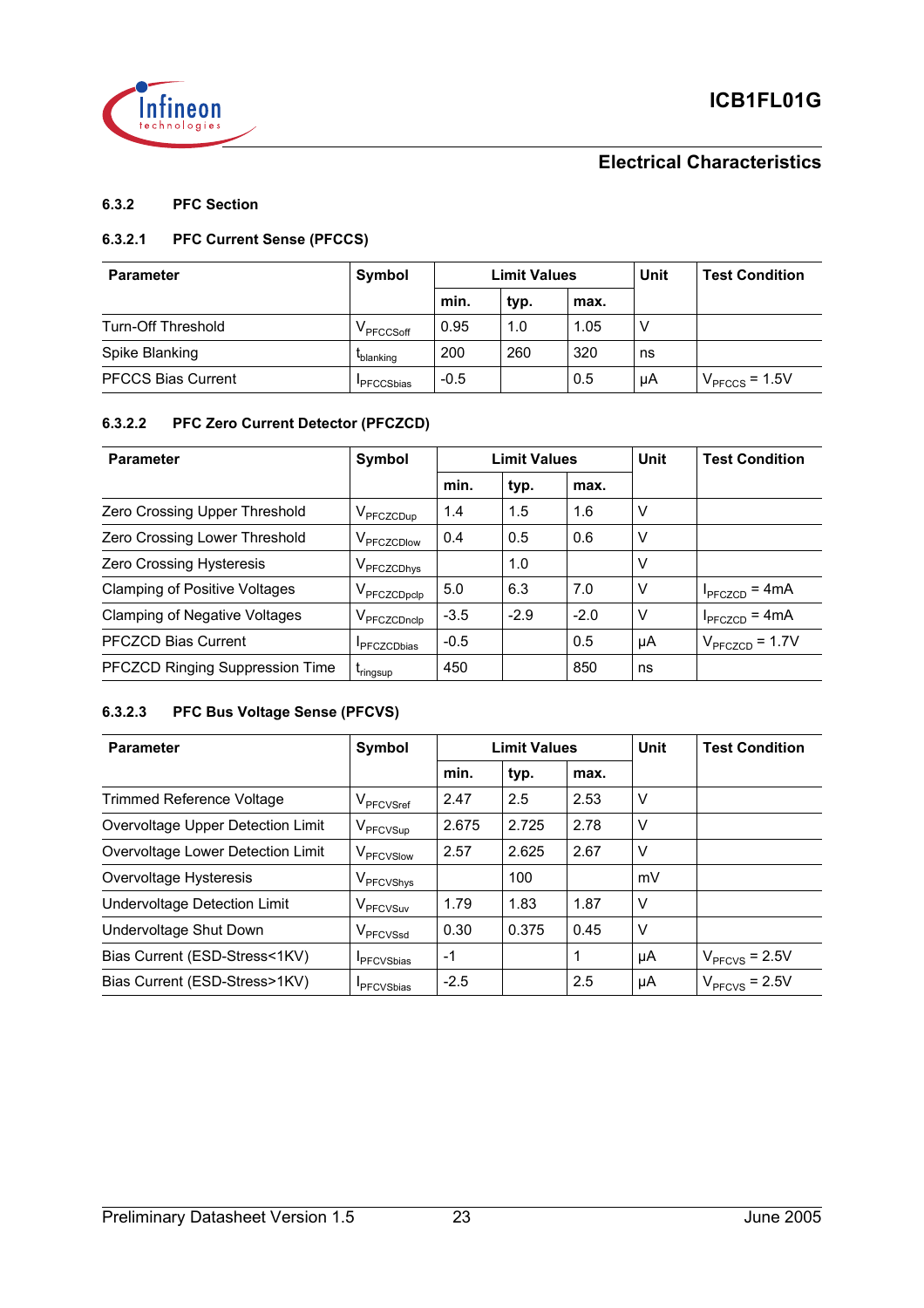

#### **6.3.2.4 PFC PWM Generation**

| <b>Parameter</b>                              | Symbol                 | <b>Limit Values</b> |      |      |    | <b>Test Condition</b>               |
|-----------------------------------------------|------------------------|---------------------|------|------|----|-------------------------------------|
|                                               |                        | min.                | typ. | max. |    |                                     |
| Initial On-Time                               | <b>I</b> PFCon-initial | 0.6                 |      | 1.4  | μs | $V_{\text{PFCZCD}} = 0V$            |
| Max. On-Time                                  | <b>IPFCon-max</b>      | 19                  | 23.5 | 28   | μs | 0.45V < V <sub>PFCVS</sub><br>2.45V |
| Repetition Time when missing Zero<br>Crossing | <b>L</b> PFCrep        | 45                  | 55   | 66   | μs | $V_{\text{PFCZCD}}$ = 0V            |
| Off-time when missing ZCD Signal              | <b>L</b> PFCoff        | 35                  | 42   | 49   | μs |                                     |

#### **6.3.2.5 PFC Gate Drive (PFCGD)**

| <b>Parameter</b>                               | Symbol                 |        | <b>Limit Values</b> |      | Unit   | <b>Test Condition</b>                                                   |
|------------------------------------------------|------------------------|--------|---------------------|------|--------|-------------------------------------------------------------------------|
|                                                |                        | min.   | typ.                | max. |        |                                                                         |
| <b>PFCGD Low Voltage</b>                       | V <sub>PFCGDlow</sub>  | 0.4    | 0.7                 | 0.9  | $\vee$ | $I_{\text{PFCGD}} = 5mA$                                                |
|                                                |                        | 0.4    | 0.75                | 1.1  | $\vee$ | $I_{\text{PFCGD}} = 20 \text{mA}$                                       |
|                                                |                        | $-0.1$ | 0.3                 | 0.6  | $\vee$ | $I_{\text{PFCGD}}$ = -20mA                                              |
| PFCGD High Voltage                             | V <sub>PFCGDhigh</sub> | 10.2   | 11                  | 11.5 | V      | $I_{\text{PFCGD}}$ = -20mA                                              |
|                                                |                        | 9.0    |                     |      | $\vee$ | $I_{\text{PFCGD}} = -1 \text{mA}$<br>$V_{VCC}$ = $V_{VCCoff}$ +<br>0.3V |
|                                                |                        | 8.5    |                     |      | $\vee$ | $I_{\text{PFCGD}}$ = -5mA<br>$V_{VCC}$ = $V_{VCCoff}$ +<br>0.3V         |
| PFCGD Voltage Active Shut Down                 | V <sub>PFCGDsd</sub>   | 0.4    | 0.75                | 1.1  | $\vee$ | $I_{\text{PFCGD}} = 20 \text{mA}$<br>$V_{VCC}$ = 5V                     |
| <b>PFCGD Peak Source Current</b>               | <b>I</b> PFCGDsource   |        | 100                 |      | mA     | $R_{load} = 4\Omega$<br>+ $\ddot{C}_{Load} = 3.3nF^{1}$                 |
| <b>PFCGD Peak Sink Current</b>                 | <b>I</b> PFCGDsink     |        | $-500$              |      | mA     | $R_{load} = 4\Omega$<br>+ $C_{Load}$ = 3.3nF <sup>1)</sup>              |
| <b>PFCGD Rise Time</b><br>$2V < V_{LSGD} < 8V$ | <sup>T</sup> PFCGDrise | 110    | 220                 | 400  | ns     | $R_{load} = 4\Omega$<br>+ $C_{Load}$ = 3.3nF                            |
| <b>PFCGD Fall Time</b><br>$8V > V_{LSGD} > 2V$ | <sup>L</sup> PFCGDfall | 20     | 45                  | 70   | ns     | $R_{load} = 4\Omega$<br>+ $\ddot{C}_{\text{Load}}$ = 3.3nF              |

 $1)$  The parameter is not subject to production test - verified by design/characterization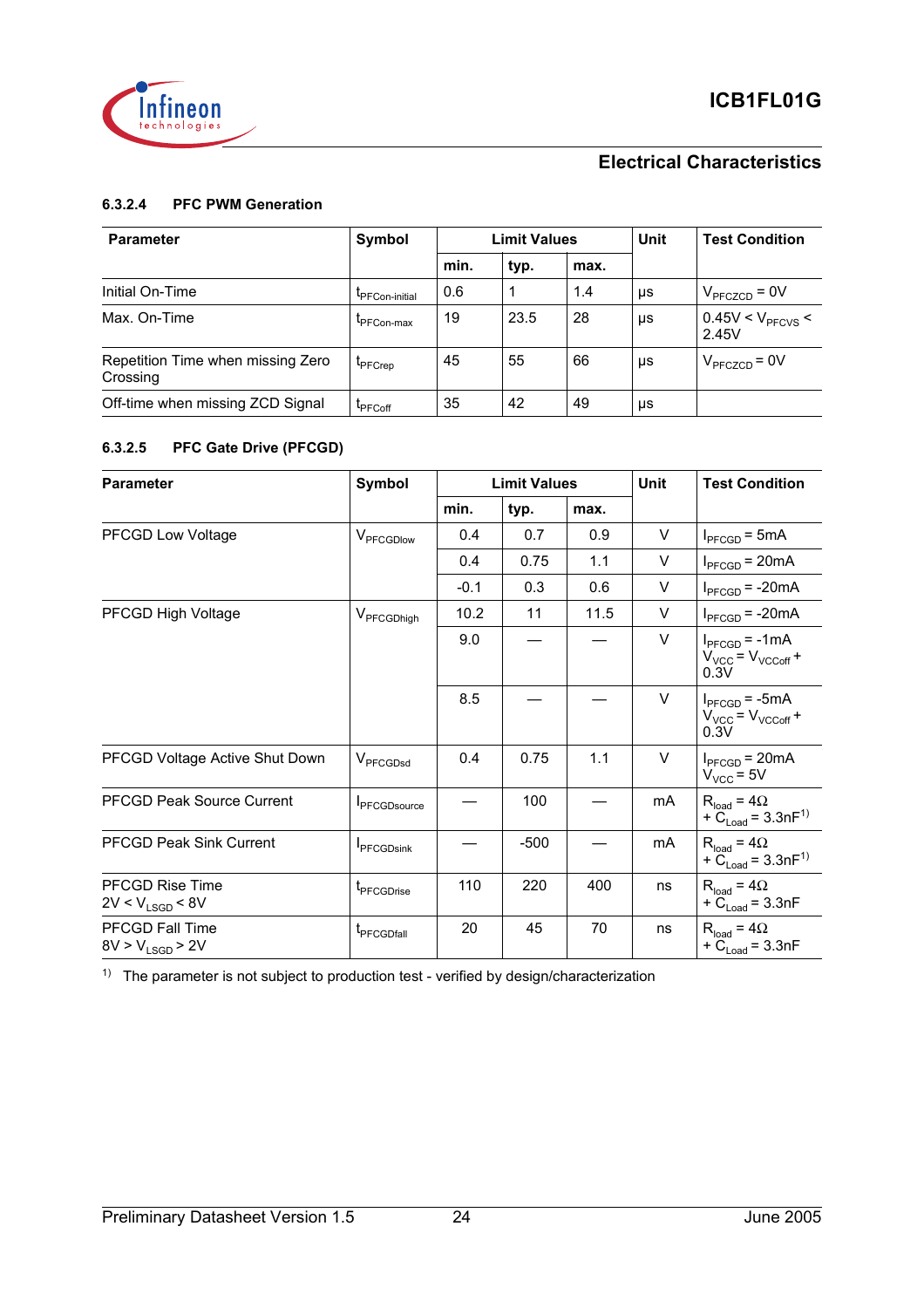

#### **6.3.3 Inverter Section**

#### **6.3.3.1 Inverter Control (RFRUN, RFPH, RTPH)**

| <b>Parameter</b>                                                                                                                      | <b>Symbol</b>          |      | <b>Limit Values</b> |       | <b>Unit</b> | <b>Test Condition</b>                                   |
|---------------------------------------------------------------------------------------------------------------------------------------|------------------------|------|---------------------|-------|-------------|---------------------------------------------------------|
|                                                                                                                                       |                        | min. | typ.                | max.  |             |                                                         |
| Fixed Start-Up Frequency                                                                                                              | $F_{\text{startup}}$   | 112  | 125                 | 138   | kHz         |                                                         |
| Duration of Soft Start, shift F from<br>Start-Up to Preheating Frequency                                                              | t <sub>softstart</sub> | 9.0  | 11.0                | 13.5  | ms          |                                                         |
| <b>Preheating Frequency</b>                                                                                                           | $F_{RFPH1}$            | 97.5 | 100                 | 102.5 | kHz         | $R_{RFPH}$ = 10k $\Omega$<br>$R_{RFRUN}$ = 10k $\Omega$ |
| Run Frequency                                                                                                                         | F <sub>RFRUN1</sub>    | 49.0 | 50.0                | 51.0  | kHz         | $R_{RFRUN}$ = 10k $\Omega$                              |
| <b>Preheating Time</b>                                                                                                                | t <sub>RTPH1</sub>     | 700  | 1000                | 1300  | ms          | $R_{\text{RTPH}}$ = 8.06k $\Omega^{1}$                  |
| <b>Preheating Time</b>                                                                                                                | t <sub>RTPH2</sub>     | 55   | 100                 | 145   | ms          | $R_{\text{RTPH}}$ = 806 $\Omega^{1}$                    |
| <b>Current Source Preheating Time</b>                                                                                                 | <b>I</b> RTPH          | 110  | 140                 | 170   | μA          |                                                         |
| Min. Duration of Ignition, shift F from<br>Preheating to Run Frequency                                                                |                        |      | 40                  |       | ms          | 1)                                                      |
| Max. Duration of Ignition, shift F from<br>Preheating to Run Frequency                                                                |                        |      | 235                 |       | ms          | 1)                                                      |
| Duration of Pre-Run, time period after<br>operating frequency has reached Run<br>Frequency first time after ignition                  |                        |      | 250                 |       | ms          | 1)                                                      |
| Minimum Duration of fault condition<br>by EOL1, EOL2, Cap.Load 1, Open<br>filament and Overvoltage for entering<br>latched Fault Mode |                        |      | 500                 |       | ms          | 1)                                                      |
| Minimum Duration of fault condition<br>by Cap. Load 2 for entering latched<br><b>Fault Mode</b>                                       | t <sub>CAPLOAD2</sub>  | 520  | 610                 | 750   | μs          | 1)                                                      |

<sup>1)</sup> The parameter is not subject to production test - verified by design/characterization

#### **6.3.3.2 Inverter Low Side Current Sense (LSCS)**

| <b>Parameter</b>                                                       | Symbol                            |        | <b>Limit Values</b> |      | Unit | <b>Test Condition</b> |
|------------------------------------------------------------------------|-----------------------------------|--------|---------------------|------|------|-----------------------|
|                                                                        |                                   | min.   | typ.                | max. |      |                       |
| <b>Current Limit Threshold during</b><br>Ignition Mode                 | $V_{LSCSlimit}$                   | 0.76   | 0.80                | 0.84 | V    |                       |
| Duration of Current above Threshold<br>for enabling Frequency Increase | t <sub>LSCSlimit</sub>            | 200    | 250                 | 320  | ns   |                       |
| Overcurrent Shut Down Threshold                                        | $V_{LSCSovc}$                     | 1.55   | 1.60                | 1.65 | V    |                       |
| Duration of Overcurrent for entering<br>Latched Fault Mode             | L <sub>L</sub> SCS <sub>ovc</sub> | 320    | 400                 | 480  | ns   |                       |
| <b>Bias Current LSCS</b>                                               | <b>LSCSbias</b>                   | $-0.5$ |                     | 0.5  | μA   | $V_{LSCS}$ = 1.5V     |
| Inverter Dead Time between LS off<br>and HS on                         | <b>L</b> deadtime                 | 1.50   | 1.75                | 2.0  | μs   |                       |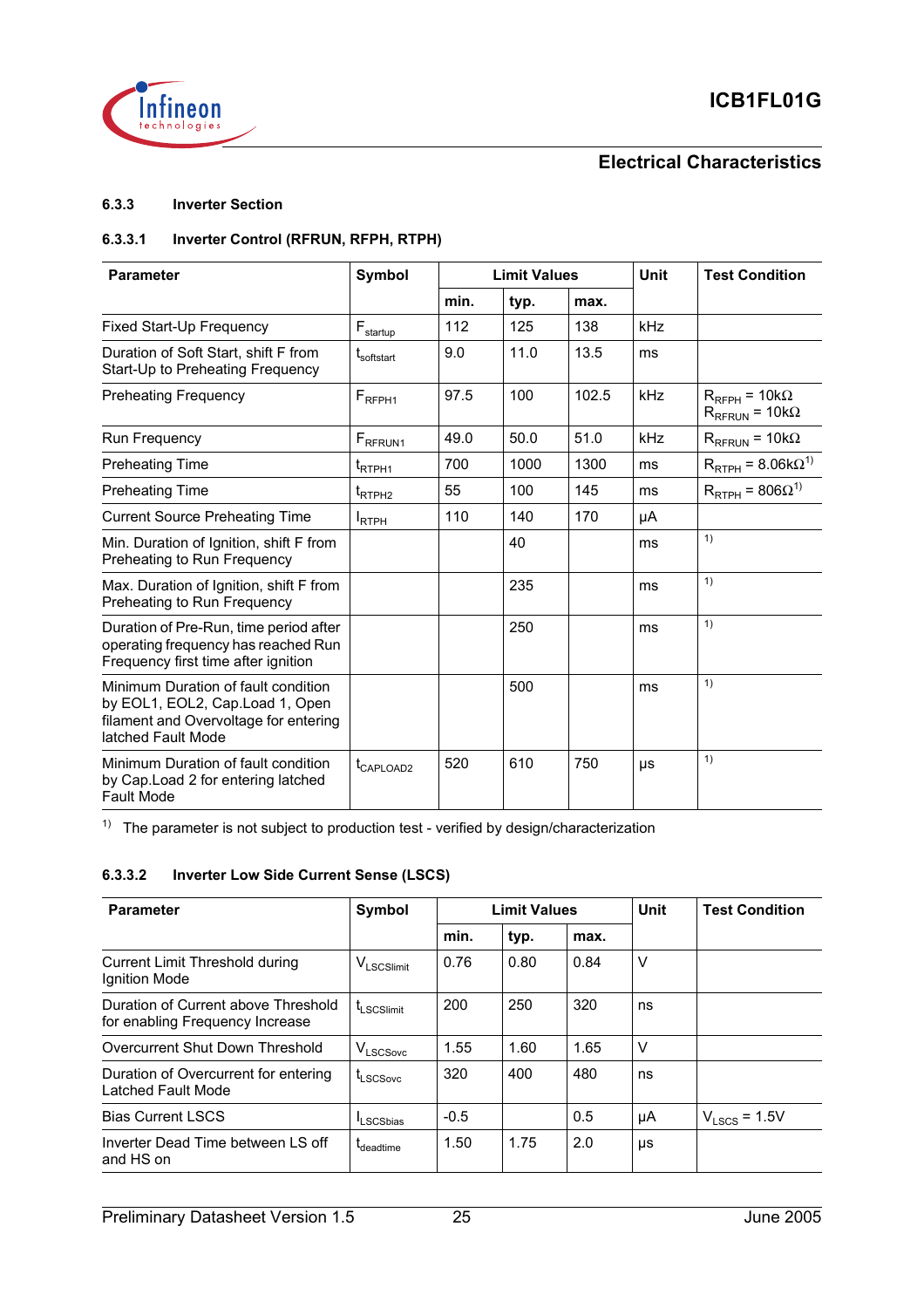



#### **6.3.3.3 Restart after Lamp Removal (RES)**

| <b>Parameter</b>                                       | Symbol                 | <b>Limit Values</b> |       |         |           | <b>Test Condition</b>            |
|--------------------------------------------------------|------------------------|---------------------|-------|---------|-----------|----------------------------------|
|                                                        |                        | min.                | typ.  | max.    |           |                                  |
| Low-side Open Filament Threshold                       | $V_{\text{RESofil}}$   | 3.1                 | 3.2   | 3.3     | V         |                                  |
| Capacitive Load Detection Threshold                    | $V_{\mathsf{REScap}}$  | 0.18                | 0.24  | 0.30    | v         |                                  |
| Discharge Resistor during Latched<br><b>Fault Mode</b> | $R_{\text{RES}}$ disch | 40                  | 54    | 70      | $k\Omega$ |                                  |
| 11 Current Source                                      | RES <sub>1</sub>       | $-54.3$             | $-41$ | $-29.5$ | μA        | $V_{RFS}$ =1V;<br>$LVS1=5\mu A$  |
| 12 Current Source                                      | RES <sub>2</sub>       | $-46$               | $-34$ | $-24.2$ | μA        | $V_{RES}$ =2V;<br>$LVS1=5\mu A$  |
| 13 Current Source                                      | RES3                   | $-27.6$             | $-20$ | $-15.1$ | μA        | $V_{RES}$ =1V;<br>$LVS1=50\mu A$ |
| 14 Current Source                                      | RES <sub>4</sub>       | $-22.6$             | $-17$ | $-12.3$ | μA        | $V_{RES}$ =2V;<br>$LVS1=50\mu A$ |
| C1 Comparator Threshold                                | $V_{RESC1}$            | 1.55                | 1.6   | 1.65    | $\vee$    |                                  |
| C <sub>2</sub> Comparator Threshold                    | $V_{RESC2}$            | 1.26                | 1.3   | 1.34    | v         |                                  |
| C3 Comparator Threshold                                | $V_{RESC3}$            | 0.32                | 0.375 | 0.46    | ٧         |                                  |

#### **6.3.3.4 Lamp Voltage Sense (LVS1, LVS2)**

| <b>Parameter</b>                                                               | Symbol                                             |        | <b>Limit Values</b>           |        | Unit   | <b>Test Condition</b>                                                       |
|--------------------------------------------------------------------------------|----------------------------------------------------|--------|-------------------------------|--------|--------|-----------------------------------------------------------------------------|
|                                                                                |                                                    | min.   | typ.                          | max.   |        |                                                                             |
| Source Current before Start Up                                                 | LVSsource                                          | -8     | $-5$                          | $-2$   | μA     | 11 < $V_{VCC}$ < 13V<br>$V_{1VS} = 0V$                                      |
| Threshold for enabling Lamp<br>Monitoring                                      | VLVSenable                                         | 1.5    | 2.3                           | 3.0    | V      | $11 < V_{VCC}$ < 13V                                                        |
| Sink Current Threshold for Lamp<br>Detection                                   | <b>LVSsink</b>                                     | 9      | 15                            | 26     | μA     | $V_{LVS}$ > $V_{VCC}$                                                       |
| Positive EOL Current Threshold                                                 | <b>ILVSpEOL</b>                                    | 190    | 230                           | 265    | μA     | $T > 0$ °C                                                                  |
| <b>Negative EOL Current Threshold</b>                                          | <b>LVSnEOL</b>                                     | $-265$ | $-230$                        | $-190$ | μA     | $T > 0$ °C                                                                  |
| Maximum Ratio between positive and<br>negative Current Amplitude <sup>1)</sup> | $RO_{LVS1MAX}$<br>RO <sub>LVS2MAX</sub>            | 1.1    | 1.2                           | 1.3    |        | $I_{LVSsourpeak} = 150 \mu A$<br>ILVSsinkpeak <sup>=</sup><br>increasing    |
| Minimum Ratio between positive and<br>negative Current Amplitude <sup>1)</sup> | $RO$ <sub>LVS1MIN</sub><br>$RO$ <sub>LVS2MIN</sub> | 0.75   | 0.85                          | 0.95   |        | LVSsinkpeak <sup>=150</sup> µA<br>ILVSsourcepeak <sup>=</sup><br>increasing |
| Positive Clamping Voltage                                                      | <b>ILVScimp</b>                                    |        | $V_{VCC}$ +<br>1 <sub>V</sub> |        | $\vee$ | $I_{LVS}$ = 300µA                                                           |

1)

$$
RO_{LVS} = \frac{I_{LVS\sin kpeak}(n+1)}{I_{LVS\source peak}(n)}
$$

 $\text{I}_{\text{LVSsource}}(\text{n} + 2)$  $=\frac{E\text{v} \text{ssource}}{I_L \text{VS} \text{sinkpeak}}$ (n+1)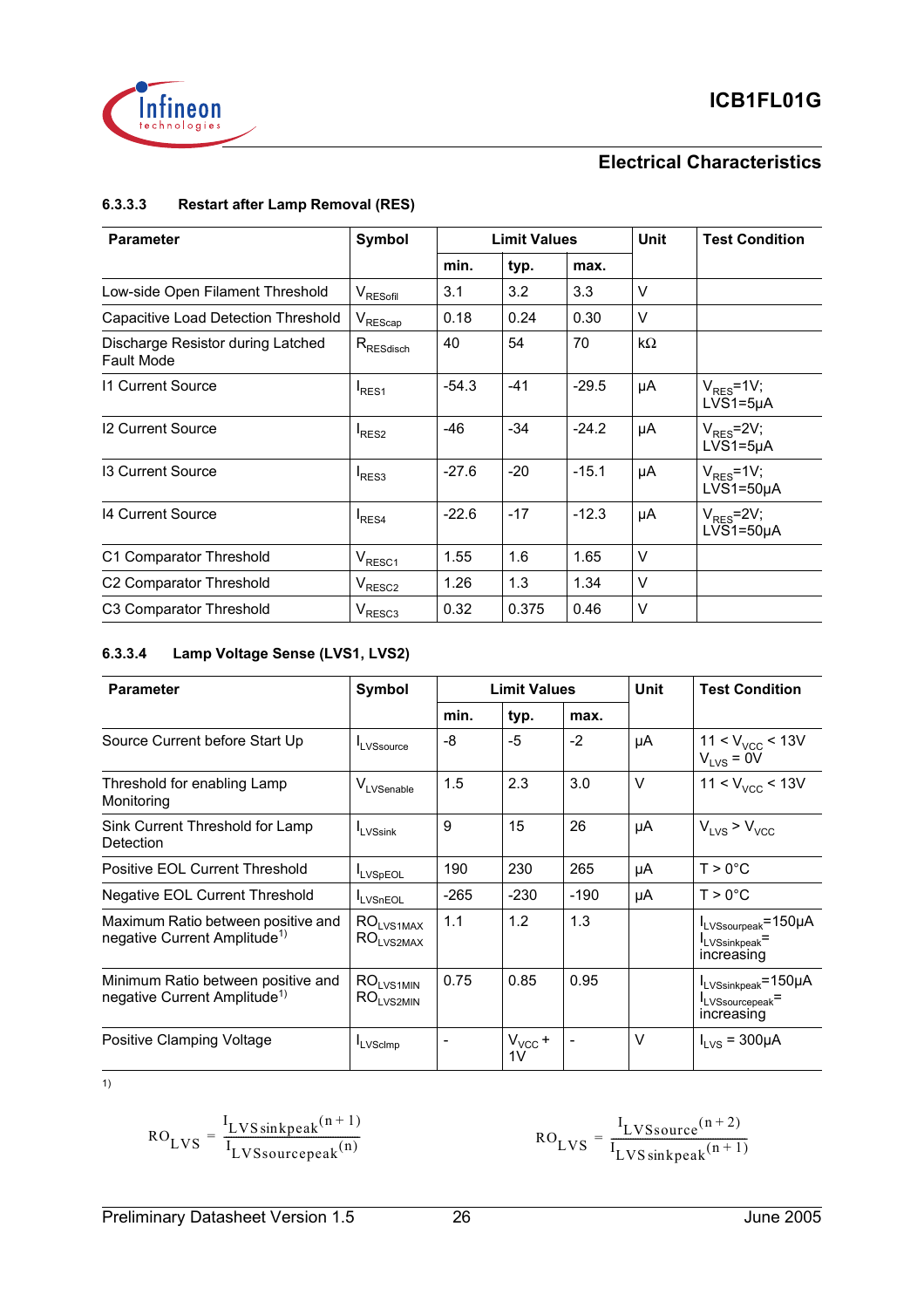



#### **6.3.3.5 Inverter Low Side Gate Drive (LSGD)**

| <b>Parameter</b>                              | Symbol                |        | <b>Limit Values</b> |      | Unit   | <b>Test Condition</b>                                                   |
|-----------------------------------------------|-----------------------|--------|---------------------|------|--------|-------------------------------------------------------------------------|
|                                               |                       | min.   | typ.                | max. |        |                                                                         |
| <b>LSGD Low Voltage</b>                       | V <sub>LSGDlow</sub>  | 0.4    | 0.7                 | 1.0  | $\vee$ | $I_{LSGD}$ = 5mA                                                        |
|                                               |                       | 0.5    | 0.8                 | 1.2  | V      | $I_{LSGD}$ = 20mA                                                       |
|                                               |                       | $-0.3$ | 0.1                 | 0.4  | V      | $I_{LSGD}$ = -20mA                                                      |
| <b>LSGD High Voltage</b>                      | V <sub>LSGDhigh</sub> | 10.0   | 10.8                | 11.4 | V      | $I_{\text{PFCGD}} = -20 \text{mA}$                                      |
|                                               |                       | 9.0    |                     |      | $\vee$ | $I_{\text{PFCGD}} = -1 \text{mA}$<br>$V_{VCC}$ = $V_{VCCOff}$ +<br>0.3V |
|                                               |                       | 8.5    |                     |      | $\vee$ | $I_{\text{PFCGD}}$ = -5mA<br>$V_{VCC}$ = $V_{VCCOff}$ +<br>0.3V         |
| <b>LSGD Voltage Active Shut Down</b>          | $V_{LSGDSd}$          | 0.5    | 0.8                 | 1.2  | $\vee$ | $I_{HSGD}$ = 20mA<br>$V_{\text{HSVCC}}$ = 5V                            |
| <b>LSGD Peak Source Current</b>               | <b>I</b> LSGDsource   |        | 50                  |      | mA     | $R_{load} = 10\Omega +$<br>$C_{Load} = 1nF^{1}$                         |
| <b>LSGD Peak Sink Current</b>                 | <b>ILSGDsink</b>      |        | $-300$              |      | mA     | $R_{load} = 10\Omega +$<br>$C_{\text{Load}} = 1nF^{1}$                  |
| <b>LSGD Rise Time</b><br>$2V < V_{LSGD} < 8V$ | t <sub>LSGDrise</sub> | 110    | 220                 | 400  | ns     | $R_{load} = 10\Omega +$<br>$C_{Load} = 1nF$                             |
| <b>LSGD Fall Time</b><br>$8V > V_{LSGD} > 2V$ | t <sub>LSGDfall</sub> | 20     | 35                  | 60   | ns     | $R_{load} = 10\Omega +$<br>$C_{Load} = 1nF$                             |

<sup>1)</sup> The parameter is not subject to production test - verified by design/characterization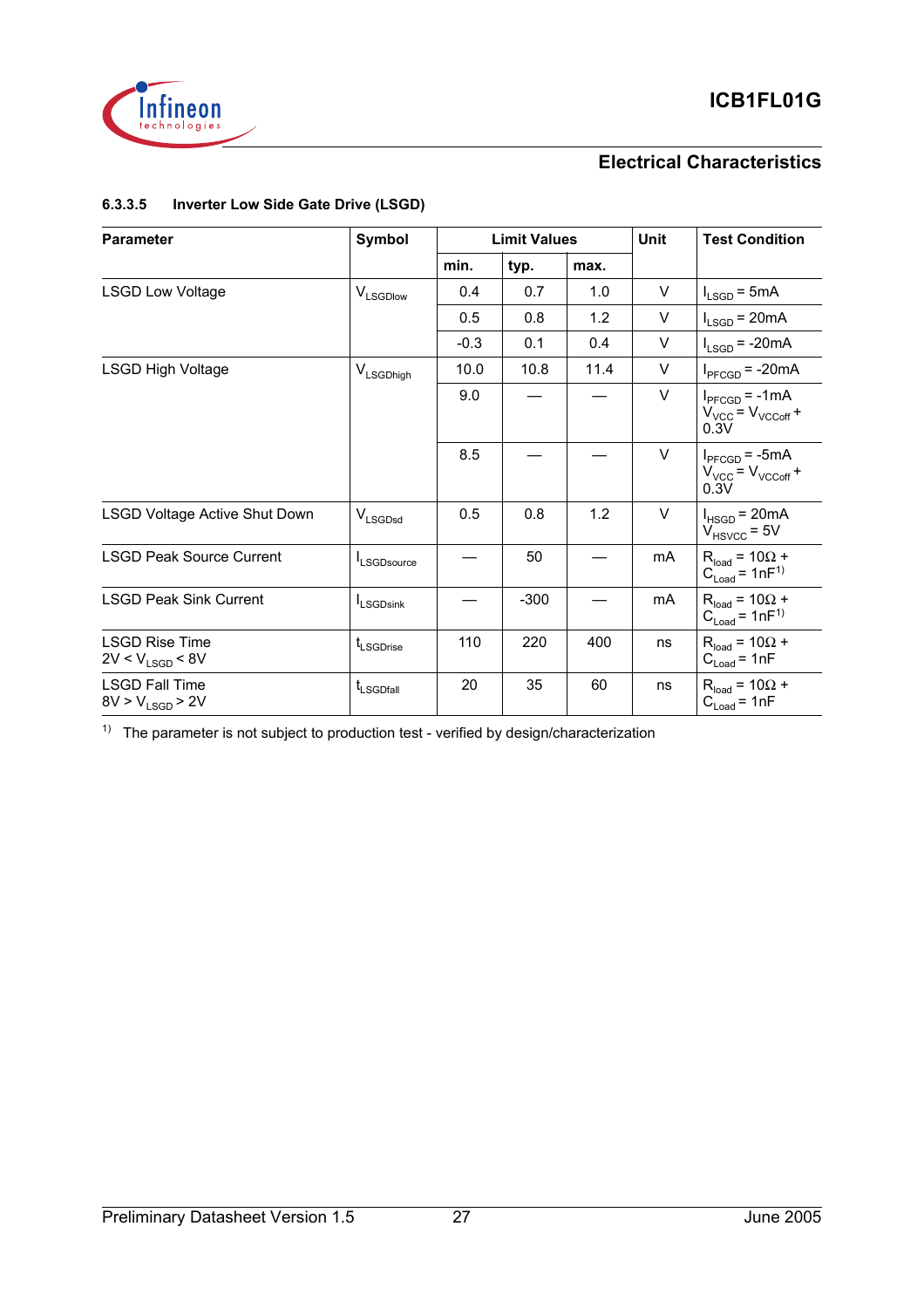

#### **6.3.3.6 Inverter High Side Gate Drive (HSGD)**

| <b>Parameter</b>                              | Symbol                |        | <b>Limit Values</b> |         | Unit | <b>Test Condition</b>                                        |
|-----------------------------------------------|-----------------------|--------|---------------------|---------|------|--------------------------------------------------------------|
|                                               |                       | min.   | typ.                | max.    |      |                                                              |
| <b>HSGD Low Voltage</b>                       | V <sub>HSGDlow</sub>  | 0.02   | 0.05                | 0.1     | V    | $I_{HSGD} = 5mA$                                             |
|                                               |                       | 0.5    | 1.1                 | 2.5     | V    | $I_{HSGD}$ = 100mA                                           |
|                                               |                       | $-0.4$ | $-0.2$              | $-0.05$ | V    | $I_{HSGD}$ = -20mA                                           |
| <b>HSGD High Voltage</b>                      | V <sub>HSGDhigh</sub> | 9.5    | 10.5                | 11.0    | V    | $I_{HSGD}$ = -20mA                                           |
|                                               |                       | 7.8    |                     |         | V    | $I_{HSGD}$ = -1mA<br>$V_{HSVCC}$ = $V_{HSVCCoff}$<br>$+0.3V$ |
| <b>HSGD Voltage Active Shut Down</b>          | V <sub>HSGDsd</sub>   | 0.05   | 0.22                | 0.50    | V    | $I_{HSGD}$ = 20mA<br>$V_{HSVCC}$ = 5V                        |
| <b>HSGD Peak Source Current</b>               | <b>I</b> HSGDsource   |        | 50                  |         | mA   | $R_{load} = 10\Omega +$<br>$C_{\text{Load}} = 1nF^{1}$       |
| <b>HSGD Peak Sink Current</b>                 | <sup>I</sup> HSGDsink |        | $-300$              |         | mA   | $R_{load} = 10\Omega +$<br>$C_{\text{Load}} = 1nF^{1}$       |
| <b>HSGD Rise Time</b><br>$2V < V_{HSGD} < 8V$ | <b>L</b> HSGDrise     | 150    | 220                 | 300     | ns   | $R_{load} = 10\Omega +$<br>$C_{Load} = 1nF$                  |
| <b>HSGD Fall Time</b><br>$8V > V_{HSGD} > 2V$ | <b>L</b> HSGDfall     | 20     | 35                  | 70      | ns   | $R_{load} = 10\Omega +$<br>$C_{Load} = 1nF$                  |

<sup>1)</sup> The parameter is not subject to production test - verified by design/characterization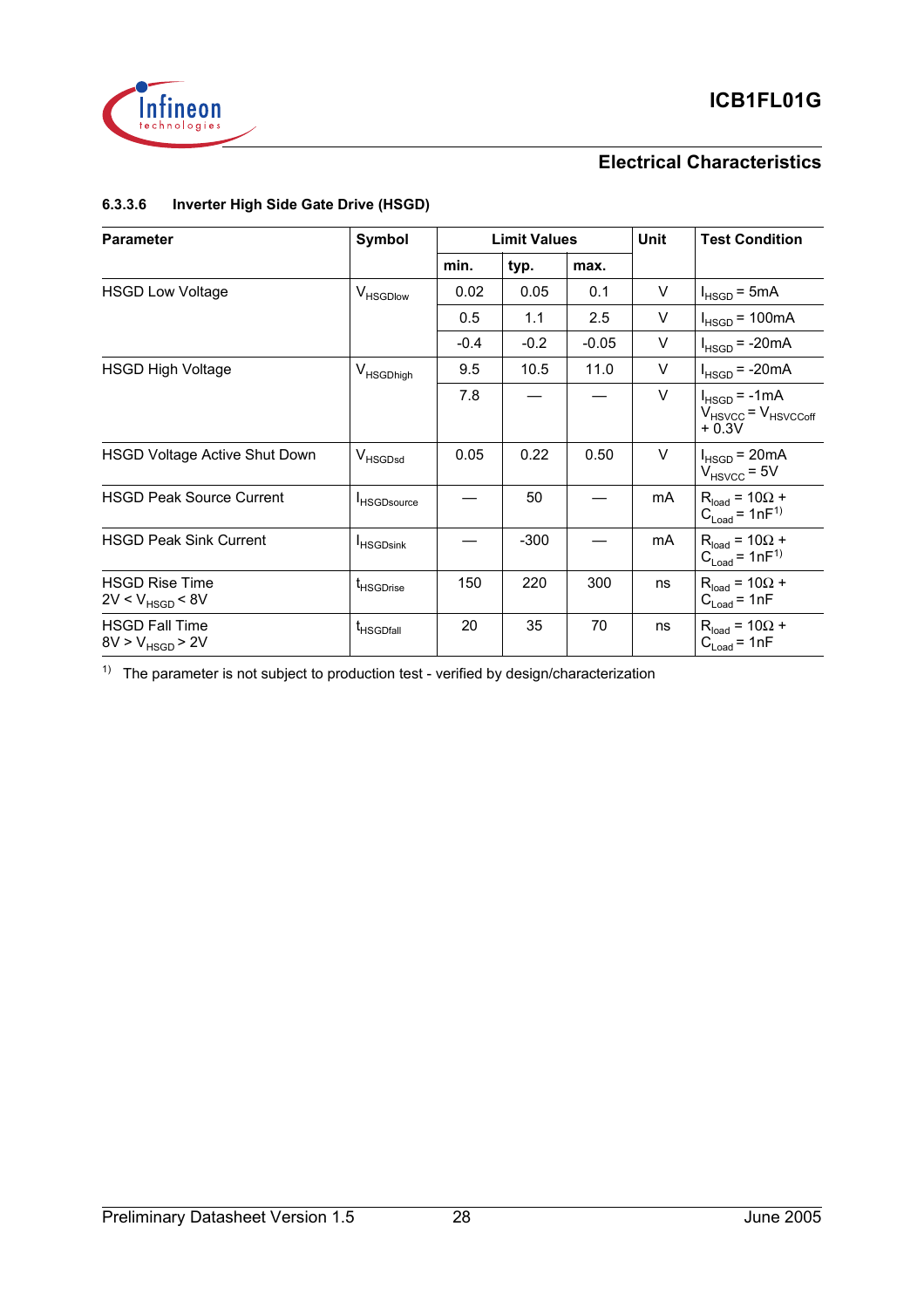

## **7 Application Examples**

#### **7.1 Operating Behaviour of a Ballast for a single Fluorescent Lamp**

After turning on the mains switch the peak value of the rectified AC input voltage is available at C02 and smoothing capacitor C10 (Fig. 18). Via R11 and R12 the supply voltage increases at bypass capacitors C12 and C13. At a level of 10,5V a source current out of pin RES is sensing the existence of the low-side filament of the fluorescent lamp. Fed from the BUS voltage a current is detected at pin LVS1 via R31...R35, when the high-side filament is connected. The current fed into pin LVS1 is used to charge C12 via internal clamping diode. The IC changes into active mode when Vcc level achieves the turn-on threshold of 14V and both filaments are detected. If not required the pin LVS2 can be disabled by connecting to GND.

The active IC is sensing the BUS voltage level via R14, R15. Gate drives are disabled when open loop or overvoltage are detected. If BUS voltage level is within the allowed range, the low-side Gate drive is starting with the first pulse of the 120kHz softstart frequency. Only few cycles are required to charge the bootstrap capacitor C14 via D6, R30 and Q3. Without R30 there is a risk of overcurrent shut down by exceeding the 1,6V threshold at pin LSCS. The power supply is generated by a charge pump C16, D7 and D8. In normal operation C16 is charged and discharged via C17 from the current forced by the resonance inductor L2 during the deadtime of the inverter producing a zero voltage switching (ZVS) operation. Run frequency, preheating frequency and preheating time are set by resistors R21, R22 and R23.



*Figure 18 Application circuit of a Ballast for a single Fluorescent Lamp with voltage mode Preheating.*

During run mode the lamp voltage is sensed via R31...R33 in order to detect an abnormal increasing of lamp voltage or an rectifier effect that can occur at end-of-life conditions of the lamp. At the pin RES there is also detected a non-ZVS operation, classified into Capmode1 and Capmode2. This will be done by the capacitive divider C18, C19, that transfers the divided AC-part of the inverter output voltage to pin RES. Dependent on the shape of the signal two different time windows can be started at abnormal conditions in order to protect the ballast. D10 limits voltage transients that can occur during removal of the lamp.

Voltage mode preheating is done by two separate windings on the resonant inductor L2. The bandpass filters L21, C21 and L22, C22 are designed to pass preheating current at preheating frequency only and to block any current during run mode. Ignition is provided by shifting the operating frequency towards the resonant frequency of L2 and C20. The voltage level during ignition is limited by the current sensed at Shunt resistors R24, R25 with a level of 0,8V at pin LSCS. Overcurrents that exceed a voltage level of 1,6V for longer than 400ns will disable the IC at any time and change into fault mode. Figure 18 Application circuit of a Ballast for a single<br>Eigenve 18 Application circuit of a Ballast for a single<br>During run mode the lamp voltage is sensed via R31.<br>Voltage or an rectifier effect that can occur at end-of-

The PFC preconverter with L1, Q1 and D5 is starting with a fixed frequent operation and change over to a critical conduction mode (CritCM) as soon as the level at pin PFCZCD is sufficient to trigger the operation. During light load the operation mode changes into discontinuous conduction mode (DCM). Compensation of the voltage control loop is completely integrated with a digital filter and error amplifier. PFC overcurrent is sensed by R18,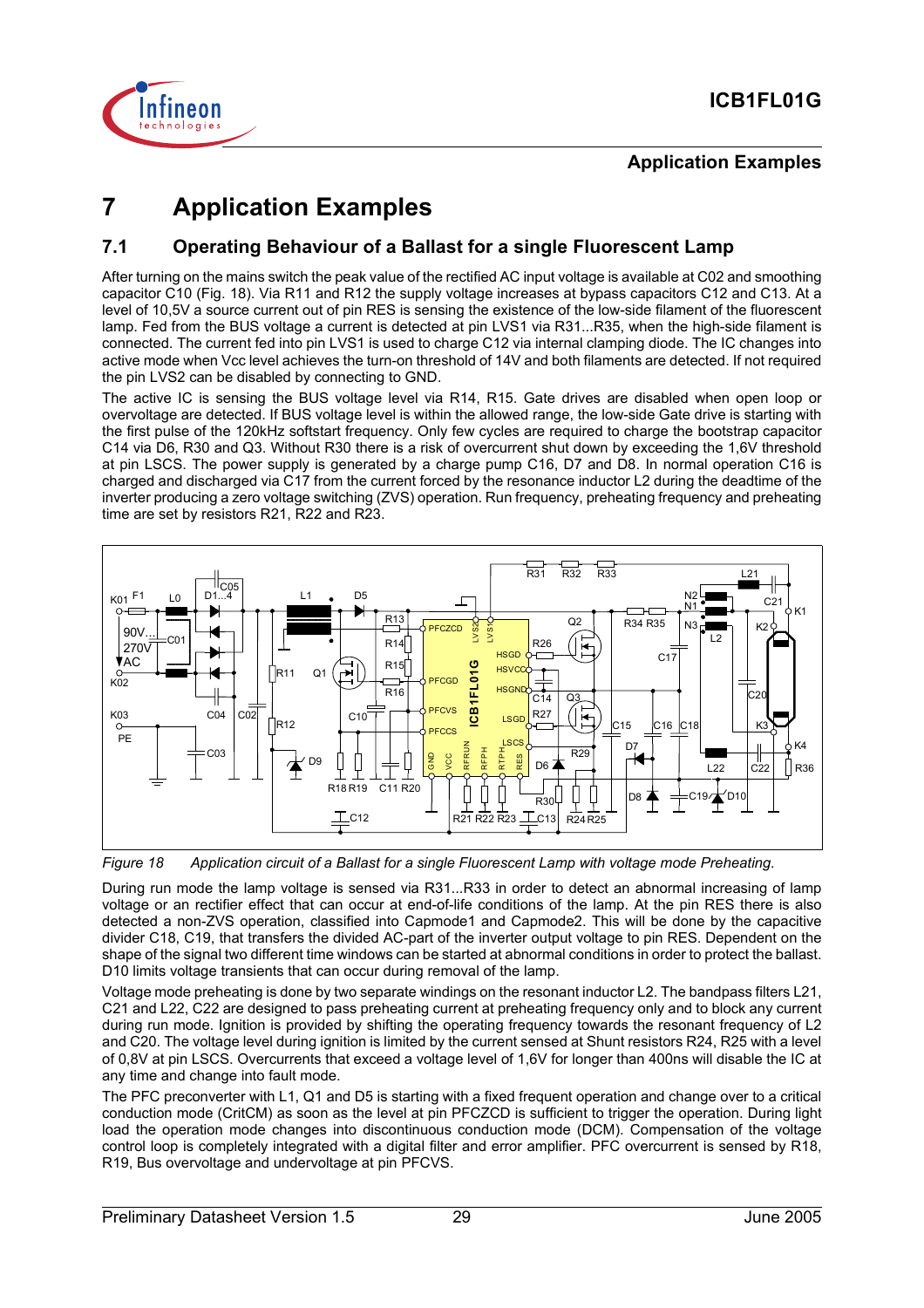

**Application Examples**

### **7.2 Design Equations of a Ballast Application**

Subsequent the design equations are listed:

Start-up resistors R11, R12:

$$
R_{11} + R_{12} = \frac{V_{INMIN}}{V_{VCCqu2}} = \frac{200V}{150 \mu A} = 1,33 M\Omega
$$

Selected value: R11= 470k; R12= 470k

Current limitation resistor R13 of PFC zero current detector (PFCZCD). The additional factor 2 is used in order to keep away from limit value.

$$
R_{13} = \frac{V_{BUS} \cdot N_{SEC} \cdot 2}{I_{PFCZCD} \cdot N_{PRIM} \cdot 1} = \frac{410V \cdot 31 \cdot 2}{4mA \cdot 162 \cdot 1} = 39k\Omega
$$

Selected value: R13= 33k.

PFC Voltage sense resistor R20

$$
R_{20} \le \frac{V_{REF}}{100 \cdot I_{PFCBIAS}} = \frac{2,50V}{100 \cdot 2,5 \mu A} = 10k\Omega
$$

Selected value: R20= 10k

PFC Voltage sense resistors R14, R15

$$
R_{14} + R_{15} = \frac{V_{BUS} - V_{REF}}{V_{REF}} \cdot R_{20} = \frac{410V - (2, 5V)}{2, 5V} \cdot 10k = 1630k\Omega
$$

Selected values: R14= 820k; R15= 820k

Low pass capacitor C11 Selected corner frequency  $f_{C1}$ = 10kHz.

$$
C_{11} = \frac{1 \cdot (R_{20} + R_{14} + R_{15})}{2 \cdot \pi \cdot f_{C1} \cdot R_{20} \cdot (R_{14} + R_{15})} = \frac{1 \cdot (10k + 820k + 820k)}{2 \cdot \pi \cdot 10kHz \cdot 10k \cdot (820k + 820k)} = 1,60nF
$$

Selected value C3= 2,2nF

PFC Shunt resistors R18, R19

Selected values: R18= 2,2Ohm; R19= 2,2Ohm

Set resistor R21 for run frequency, at a projected run frequency of 40kHz

Selected value: R21= 12,4k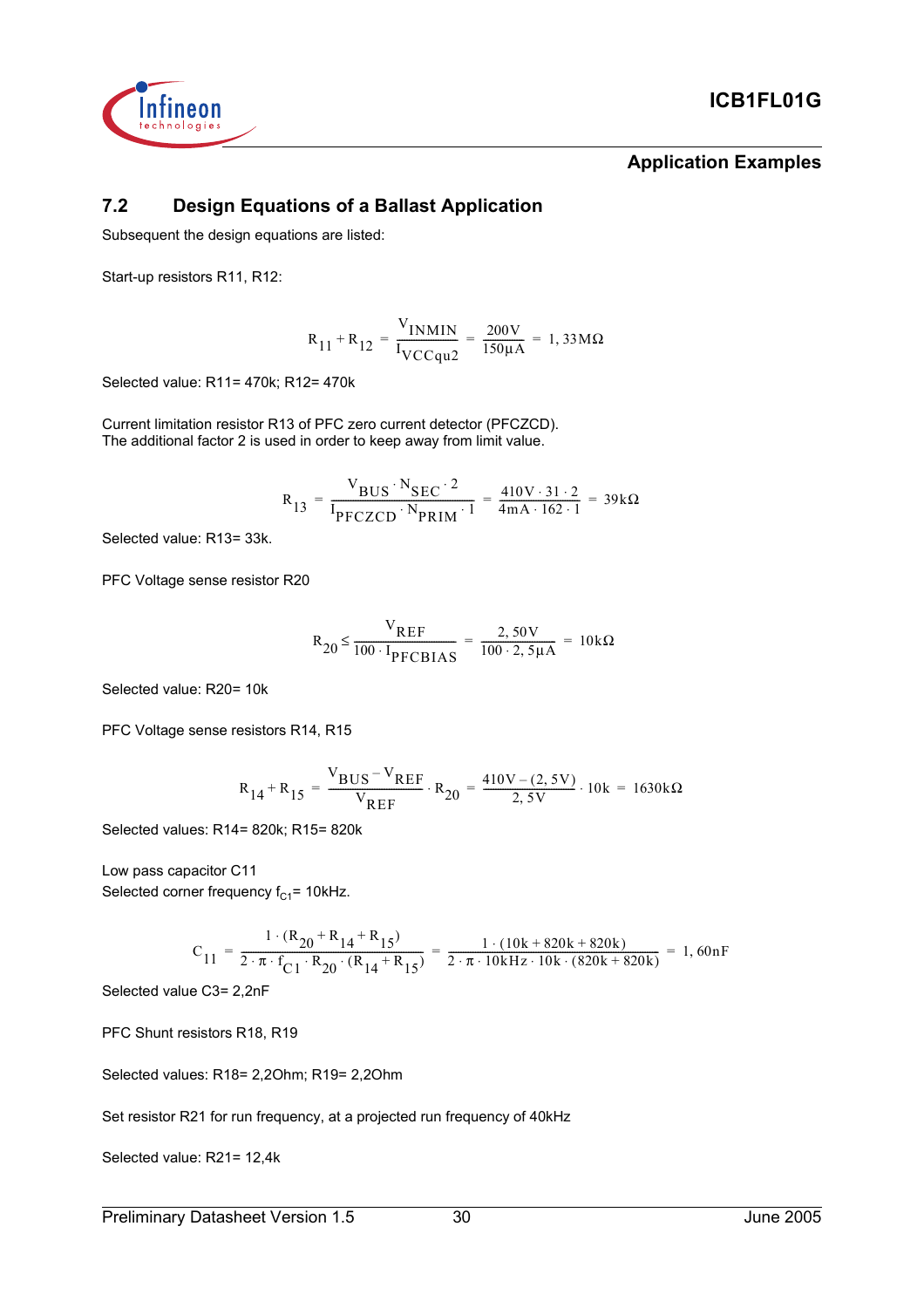

$$
\frac{R_{18} \cdot R_{19}}{R_{18} + R_{19}} = \frac{V_{PFCCSOFF} \cdot \eta \cdot V_{INACMIN} \cdot \sqrt{2}}{4 \cdot P_{OUTPFC}} = \frac{1 \cdot 0.95 \cdot 180 \cdot V \cdot \sqrt{2}}{4 \cdot 55 \cdot W} = 1,1 \cdot \Omega
$$

$$
R_{21} = R_{FRUN} = \frac{5 \cdot 10^8 \cdot \Omega Hz}{f_{RUN}} = \frac{5 \cdot 10^8 \cdot \Omega Hz}{40kHz} = 12,5k\Omega
$$

Set resistor R22 for preheating frequency, at a projected preheating frequency of 95kHz

$$
R_{22} = R_{\text{FPH}} = \frac{R_{\text{FRUN}}}{\frac{f_{\text{PH}} \cdot R_{\text{FRUN}}}{5 \cdot 10^8 \cdot \Omega \text{Hz}} - 1} = \frac{12,4 \text{ k}}{95 \text{ kHz} \cdot 12,4 \text{ k}} - 1 = 9,14 \text{ k}\Omega
$$

Selected value: R22= 9,1k

Set resistor R23 for preheating time, at a projected preheating time of 1000ms

$$
R_{23} = R_{TPH} = \frac{T_{PH}[ms]}{(125 \text{ ms}) / (k\Omega)} = \frac{1000 \text{ ms}}{(125 \text{ ms}) / (k\Omega)} = 8,0k\Omega
$$

Selected value: R23= 8,2k

Gate drive resistors R16, R26, R27 are recommended to be equal or higher than 10Ohm.

#### Shunt resistors R24, R25

The selected lamp type 54W-T5 requires an ignition voltage of V<sub>IGN</sub>= 800V peak. In our application example the resonant inductor is evaluated to L2= 1,46mH and the resonant capacitor C20= 4,7nF. With this inputs we can calculate the ignition frequency  $f_{IGN}$ :

$$
f_{IGN} = \sqrt{\frac{1 \pm \frac{V_{BUS} \cdot 2}{\pi \cdot V_{IGN}}}{4 \cdot \pi^2 \cdot L_2 \cdot C_{20}}} = \sqrt{\frac{1 \pm \frac{410V \cdot 2}{\pi \cdot 800V}}{4 \cdot \pi^2 \cdot 1,46mH \cdot 4,7nF}} = 69759 Hz
$$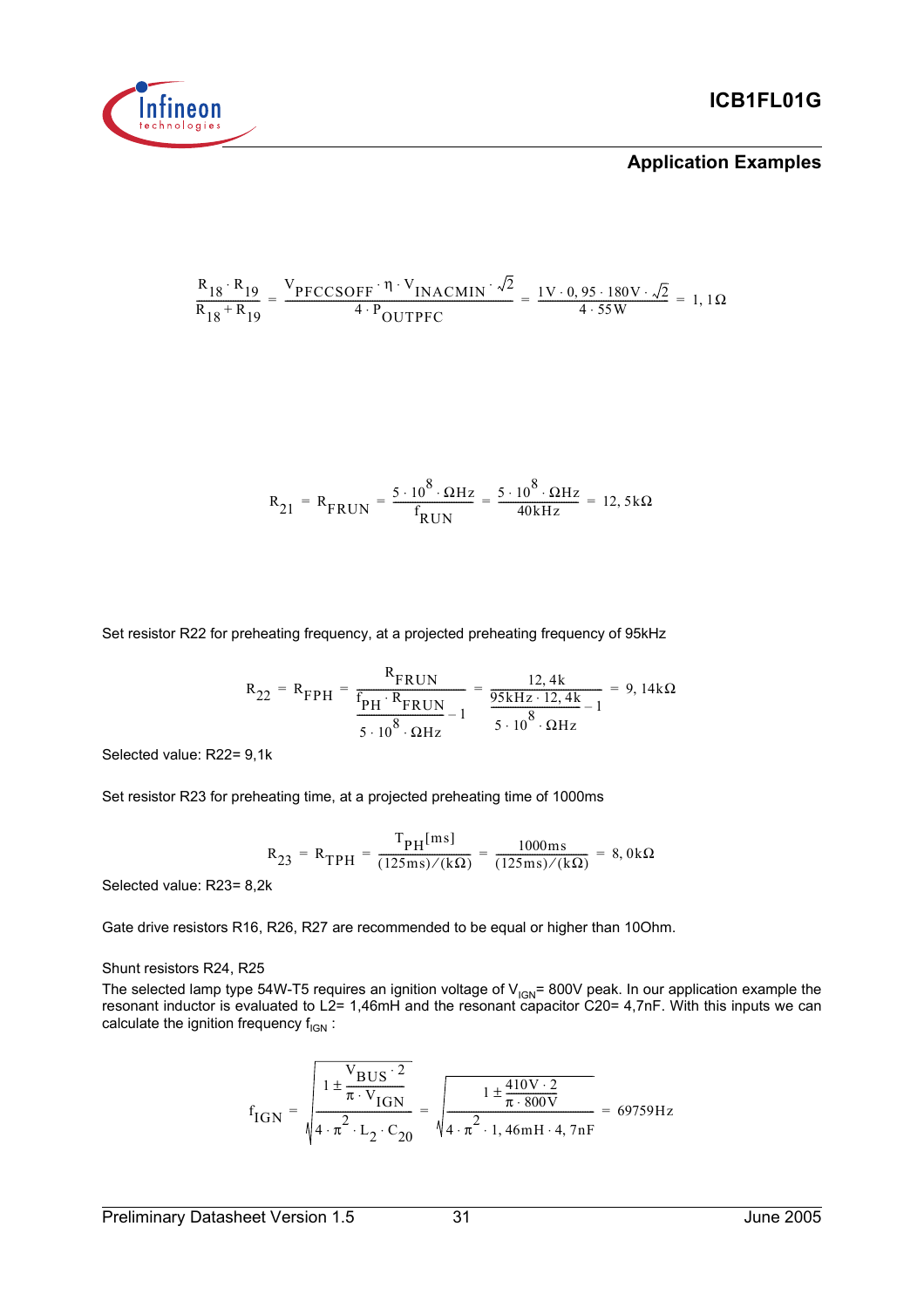

#### **Application Examples**

The second solution of this equation (with the minus sign) leads to a result of 50163Hz, which is on the capacitive side of the resonant rise. This value is no solution, because the operating frequency approaches from the higher frequency level.

In the next step we can calculate the current through the resonant capacitor C20 when reaching a voltage level of 800V peak.

$$
I_{C20} = V_{IGN} \cdot 2 \cdot \pi \cdot f_{IGN} \cdot C_{20} = 800V \cdot 2 \cdot \pi \cdot 69759Hz \cdot 4, 7nF = 1,65A
$$

Finally the resistors R24, R25 can be calculated from IC20 and the current limitation threshold during ignition mode.

$$
\frac{R_{24} \cdot R_{25}}{R_{24} + R_{25}} = \frac{V_{LSCSLIMIT}}{I_{C20}} = \frac{0,8V}{1,65A} = 0,485\Omega
$$

Selected values are R24= 0,82Ohm; R25= 0,82Ohm.

#### Lamp voltage sense resistors R31, R32, R33

The selected lamp type 54W-T5 has a typical run voltage of 167V peak. We decide to set the EOL-thresholds at a level of 1,5 times the run voltage level (= 250,5V peak).

$$
R_{31} + R_{32} + R_{33} = \frac{V_{LEOL}}{I_{LVSEOL}} = \frac{250,5V}{230 \mu A} = 1089 k\Omega
$$

Selected values: R31= 330k; R32= 390k; R33= 390k

Current source resistors R34, R35 for detection of high-side filament

$$
R_{34} + R_{35} = \frac{V_{INMIN}}{I_{LVSSINKMAX}} - (R_{31} + R_{32} + R_{33}) = \frac{200V}{22\mu A} - (1110k) = 7980k\Omega
$$

Selected values: R34= 2,2M; R35= 2,2M;

Current limitation resistor R30 for floating bootstrap capacitor C14 A factor of 2 is provided in order to keep current level significant below LSCS turn-off threshold.

$$
R_{30} \ge \frac{2 \cdot V_{CCON}}{V_{LSCSOVC}} \cdot \frac{R_{24} \cdot R_{25}}{R_{24} + R_{25}} = \frac{2 \cdot 14V}{1,6V} \cdot \frac{0,82 \cdot 0,82}{0,82 + 0,82} = 7,18\Omega
$$

Selected value: R30= 10Ohm.

Low-side filament sense resistor R36 For a single lamp ballast

$$
R_{36} \le \frac{V_{RESC1MIN}}{I_{RES3MIN}} = \frac{1,55V}{27,6\mu A} = 56,16k\Omega
$$

Selected value: R36= 56k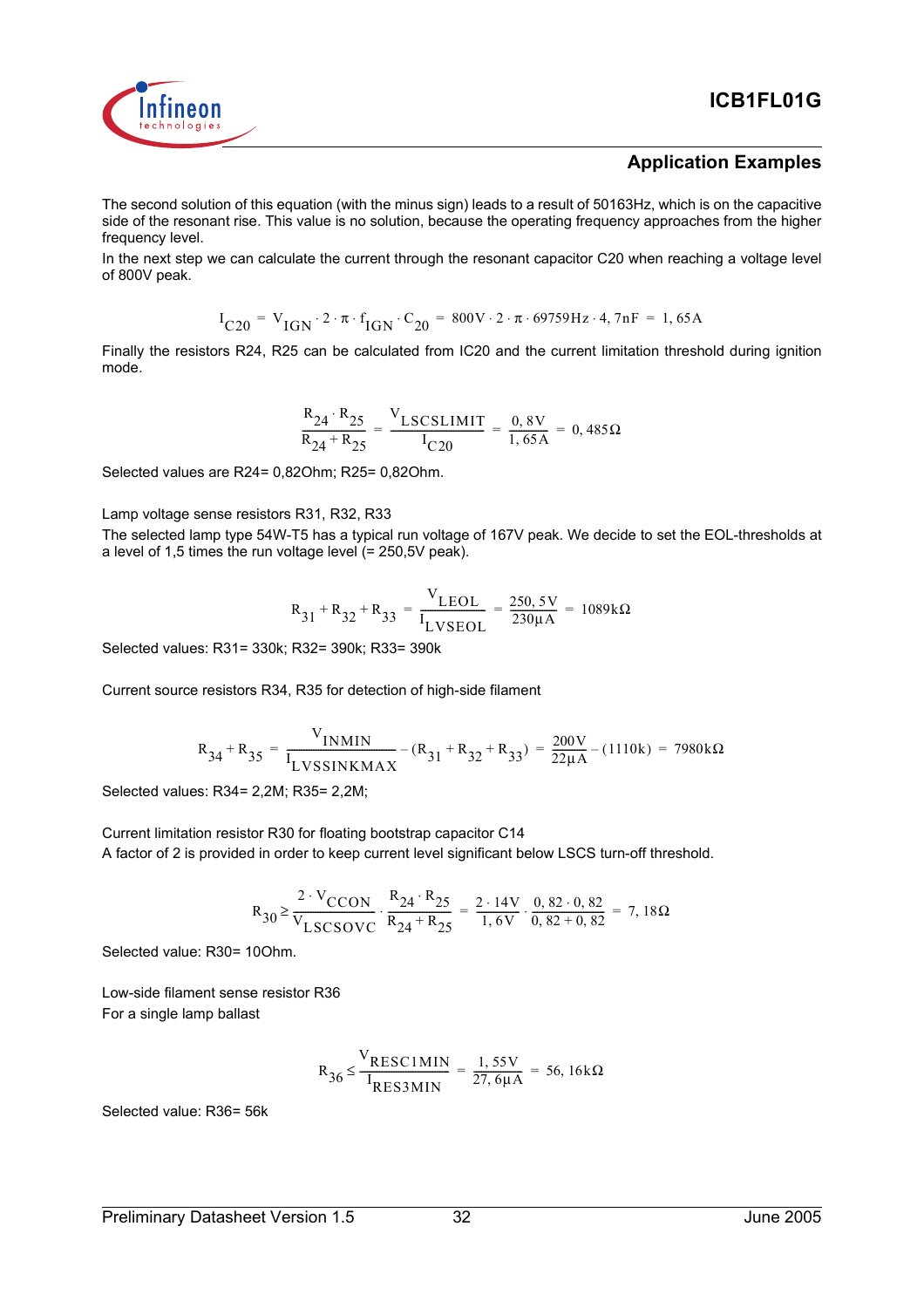

#### **Application Examples**

$$
R_{36A} \ge \frac{V_{RESC1MAX}}{I_{RES3MIN}} = \frac{1,65V}{15,1\mu A} = 109,3k\Omega
$$

Selected values in a topology with 2 lamps in parallel: R36A= 110k; R36B= 110k

#### Low pass filter capacitor C19

Capacitor C19 provides a low pass filter together with resistor R36 in order to suppress AC voltage drop at the low-side filament. When we estimate an AC voltage of 10V peak-to-peak at low-side filament during run mode at  $f_{\text{RUN}}$ = 40kHz, we need a suppression of a factor  $F_{\text{LP}}$ = 100 (-40dB).

$$
C_{19} = \sqrt{\frac{F_{LP}^2 - 1}{(2 \cdot \pi \cdot f_{RUN} \cdot R_{36})}} = \sqrt{\frac{100^2 - 1}{(2 \cdot \pi \cdot 40kHz \cdot 56k)}} = 7,1nF
$$

Selected value: C19= 15nF

Detection of capacitive mode operation via C18

The DC level at pin RES is set by R36 and the source current  $I_{BES3}$ . The preferred AC level is in the range between  $\Delta V_{\text{ACRFS}}$ = 1,5V to 2,0V at a  $\Delta V_{\text{RIS}}$ = 410V.

$$
C_{18} = C_{19} \cdot \frac{\Delta V_{ACRES}}{\Delta V_{BUS}} = 15nF \cdot \frac{2V}{410V} = 73pF
$$

Selected value: C18= 68pF.

Bandpass filters L21/C21 and L22/C22 can be used in order to conduct filament currents preferred at preheating frequency and to suppress these currents during run mode.

#### Inductor L1 of the boost converter

The inductivity of the boost inductor typically is designed to operate within a specified voltage range above a minimum frequency in order to get an easier RFI suppression. It is well known, that in critical conduction mode (CritCM) there is a minimum operating frequency at low input voltages and another minimum at maximum input voltage. In state-of-the-art CritCM PFC controllers we use the lowest value out of these two criterias: At minimum AC input voltage:

$$
L_{A} = \frac{(v_{INACMIN} \cdot \sqrt{2})^{2} \cdot (v_{BUS} - (v_{INACMIN} \cdot \sqrt{2})) \cdot \eta}{4 \cdot F_{MIN} \cdot P_{OUTPFC} \cdot V_{BUS}}
$$

At maximum AC input voltage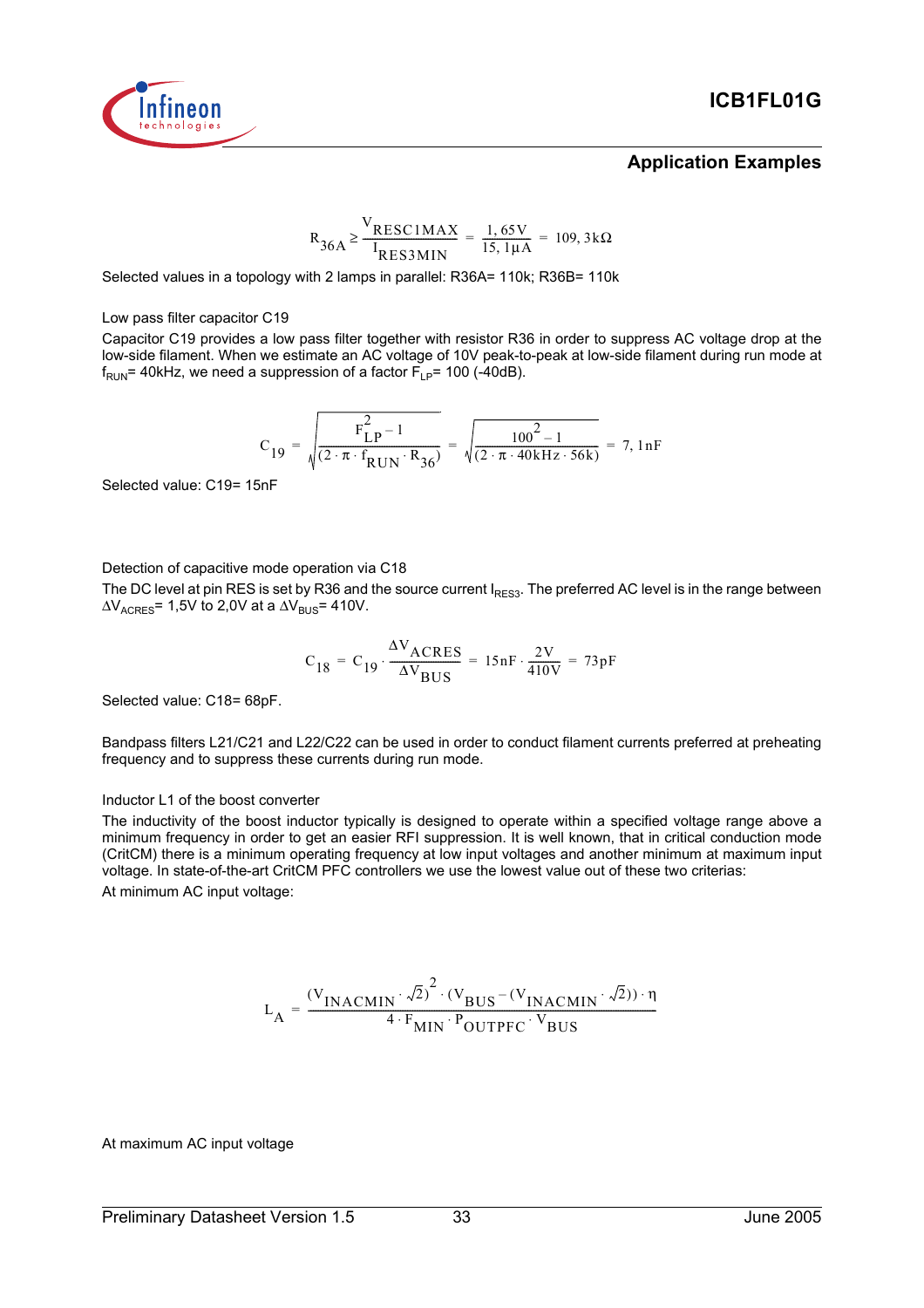

$$
L_{A} = \frac{(180V \cdot \sqrt{2})^{2} \cdot (410V - (180V \cdot \sqrt{2})) \cdot 0,95}{4 \cdot 30kHz \cdot 55W \cdot 410V} = 3,54mH
$$

$$
L_{B} = \frac{(V_{INACMAX} \cdot \sqrt{2})^{2} \cdot (V_{BUS} - (V_{INACMAX} \cdot \sqrt{2})) \cdot \eta}{4 \cdot F_{MIN} \cdot P_{OUTPFC} \cdot V_{BUS}}
$$

$$
L_{\rm B} = \frac{(270 \text{V} \cdot \sqrt{2})^2 \cdot (410 \text{V} - (270 \text{V} \cdot \sqrt{2})) \cdot 0,95}{4 \cdot 30 \text{kHz} \cdot 55 \text{W} \cdot 410 \text{V}} = 1,44 \text{mH}
$$

With the new control principle for the PFC preconverter we have a third criteria that covers the maximum on-time  $t_{\text{PFCOM-MAX}}$ = 23,5µs:

$$
L_C = \frac{(V_{\text{INACMIN}} \cdot \sqrt{2}) \cdot T_{\text{ONMAX}} \cdot \eta}{4 \cdot P_{\text{OUTPFC}}}
$$

$$
L_C = \frac{(180 \cdot \sqrt{2}) \cdot 23, 5\mu s \cdot 0, 95}{4 \cdot 55W} = 6,58 \text{ mH}
$$

With the assumed conditions the lowest value out of  $L_A$ ,  $L_B$ ,  $L_C$  is 1,44mH. Selected value: L1= 1,44mH.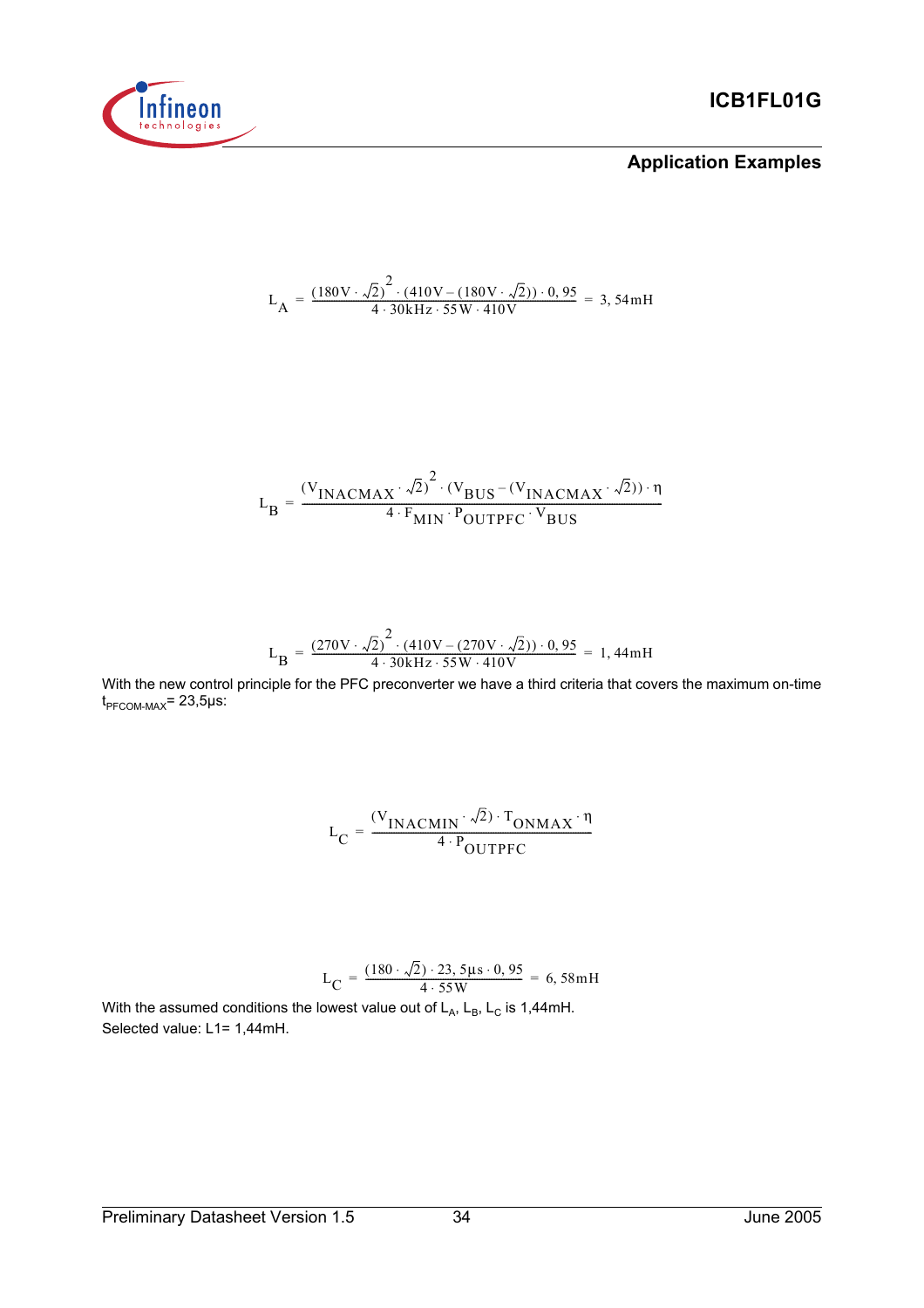

Bill of material for the application circuit of figure 18 and the design equations standing ahead. This design was used as an evaluation board.

| F1.             | Fuse 1A fast           | C <sub>17</sub> | 150nF/630V      |
|-----------------|------------------------|-----------------|-----------------|
| IC <sub>1</sub> | ICB1LB01G              | C <sub>18</sub> | 68pF/1KV        |
| Q <sub>1</sub>  | SPP03N60C3 (600V/1,4Ω) | C <sub>19</sub> | 15nF/63V        |
| Q2              | SPP03N60C3 (600V/1,4Ω) | C <sub>20</sub> | 4,7nF/1600V DC  |
| Q <sub>3</sub>  | SPP03N60C3 (600V/1,4Ω) | C <sub>21</sub> | 22nF/400V       |
| D1D4            | B250C1000              | C22             | 22nF/400V       |
| D <sub>5</sub>  | <b>MUR160</b>          |                 |                 |
| D <sub>6</sub>  | <b>MUR160</b>          | R <sub>11</sub> | 470k            |
| D7              | UF4003                 | R <sub>12</sub> | 470k            |
| D <sub>8</sub>  | UF4003                 | R <sub>13</sub> | 33k             |
| D <sub>9</sub>  | <b>BZX79C16</b>        | R <sub>14</sub> | 820k            |
|                 |                        | R <sub>15</sub> | 820k            |
| L <sub>0</sub>  | 2x56mH/0,5A            | R <sub>16</sub> | 33              |
| L1              | 1,44mH; E25/13/7       | R <sub>18</sub> | 2,2             |
|                 | Np/Ns= 162/31          | R <sub>19</sub> | 2,2             |
| L2              | 1,46mH; EV25/13/13     | R <sub>20</sub> | 10k             |
|                 | Np/Ns= 174/5           | R <sub>21</sub> | 12,4k (40,3kHz) |
| L21             | 125µH; E13/7/4         | R <sub>22</sub> | 9,1k (95,27kHz) |
| L22             | 125µH; E13/7/4         | R <sub>23</sub> | 8,2k (1025ms)   |
| C <sub>01</sub> | 220nF/X2/275V AC       | R <sub>24</sub> | 0,82            |
| CO <sub>2</sub> | 220nF/X2/275V AC       | R <sub>25</sub> | 0,82            |
| CO <sub>3</sub> | 3,3nF/Y1/400V AC       | R <sub>26</sub> | 33              |
| C10             | 10µF/450V DC           | <b>R27</b>      | 33              |
| C11             | 2,2nF/63V              | R30             | 10              |
| C12             | 470nF/63V              | R31             | 330k            |
| C <sub>13</sub> | 470nF/63V              | R32             | 390k            |
| C14             | 100nF/63V              | R33             | 390k            |
| C15             | 150nF/630V             | R34             | 2,2M            |
| C16             | 1nF/1kV                | R35             | 2,2M            |
|                 |                        | R36             | 56k             |

## **Table 1 Bill of Material for a FL-Ballast of a 54W-T5 Lamp**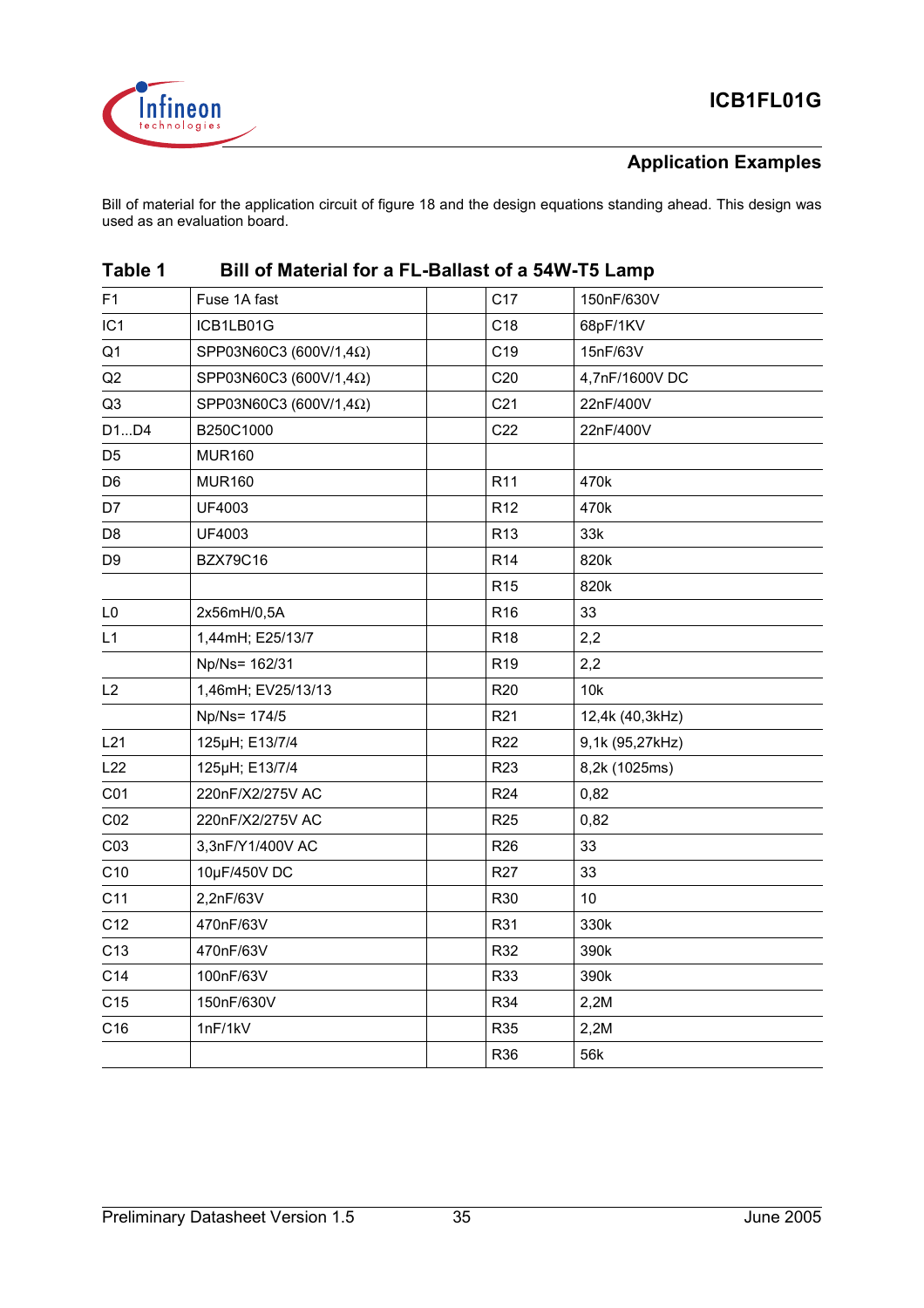

## **7.3 Multilamp Ballast Topologies**

How to use ICB1FL01G in multi-lamp topologies is demonstrated in the subsequent figures. In figure 19 we see an application for a single lamp with current mode preheating. Compared with figure 18 the difference is the connection of the resonant capacitor in series with the filaments. In respect of operating behaviour the current mode preheating cannot be designed with same variation of operating parameters: the preheating current is typically lower and lamp voltage during preheating higher than in topologies with current mode preheating.



*Figure 19 Application Circuit of a Ballast for a single Fluorescent Lamp with current mode Preheating.*

A topology for two lamps is shown in figure 20. Both lamps including their individual resonant circuit are operating in parallel at the same inverter output. Such a topology can be done with voltage mode preheating in the same way. As the control IC is designed to operate such a 2-lamp topology without restrictions in respect to the monitoring functions, the IC-specific effort is to activate the second lamp voltage sense (LVS2) and an additional resistor at pin RES in order to sense the lamp removal of the second low-side filament.



*Figure 20 Application circuit of a Ballast for two Fluorescent Lamps in parallel with current mode Preheating.*

Beside a topology with paralleled lamps it is possible of course to use two lamps in series. In this way we come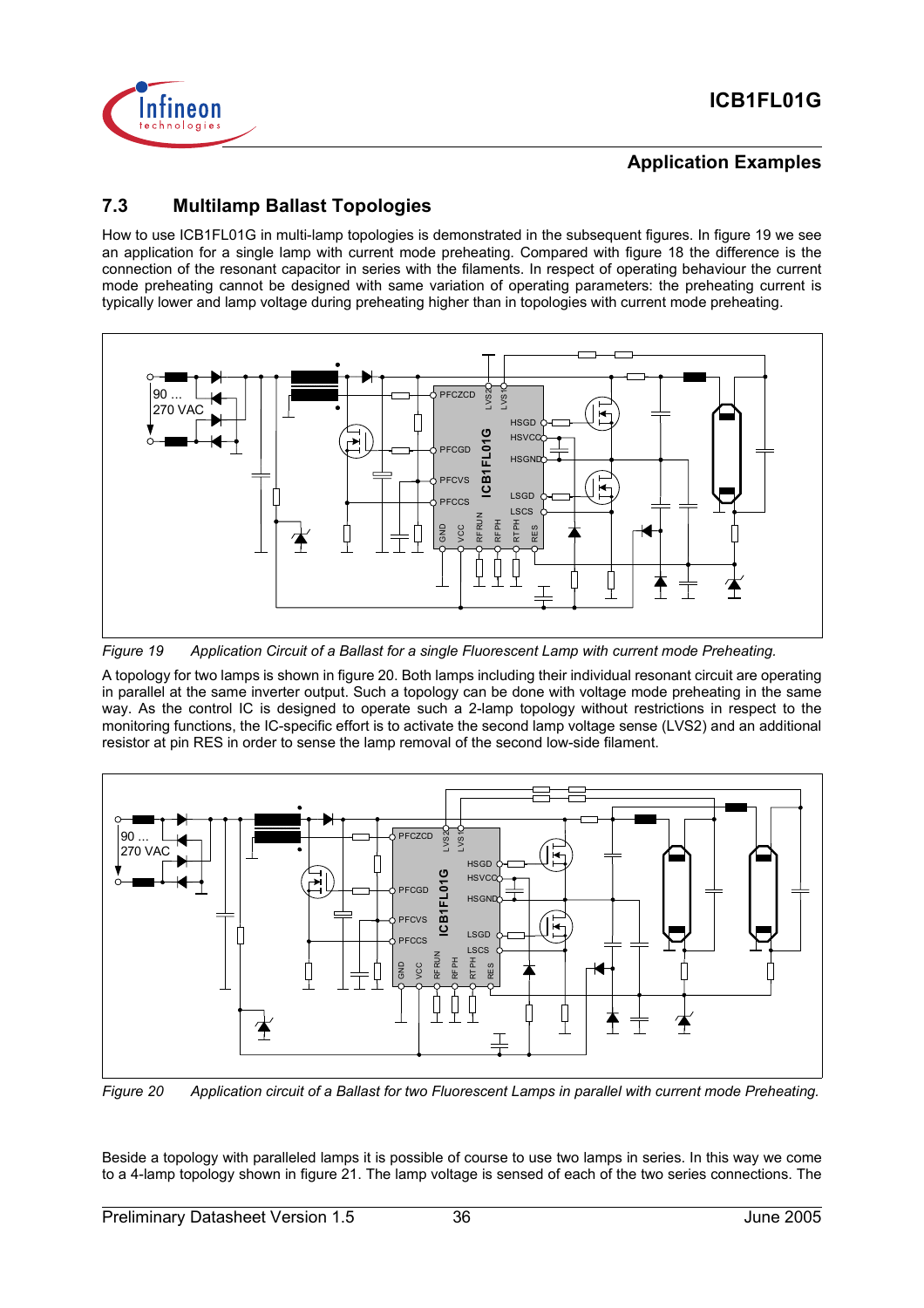

### **Outline Dimension**

lamp removal is detected on the high-side filaments of the high-side lamps and on the low-side filaments of the low-side lamps. In this way ICB1LB01G supports multi-lamp topologies with all required monitoring functions with a low number of external components.



*Figure 21 Application circuit of a Ballast for four Fluorescent Lamps with voltage mode Preheating.*